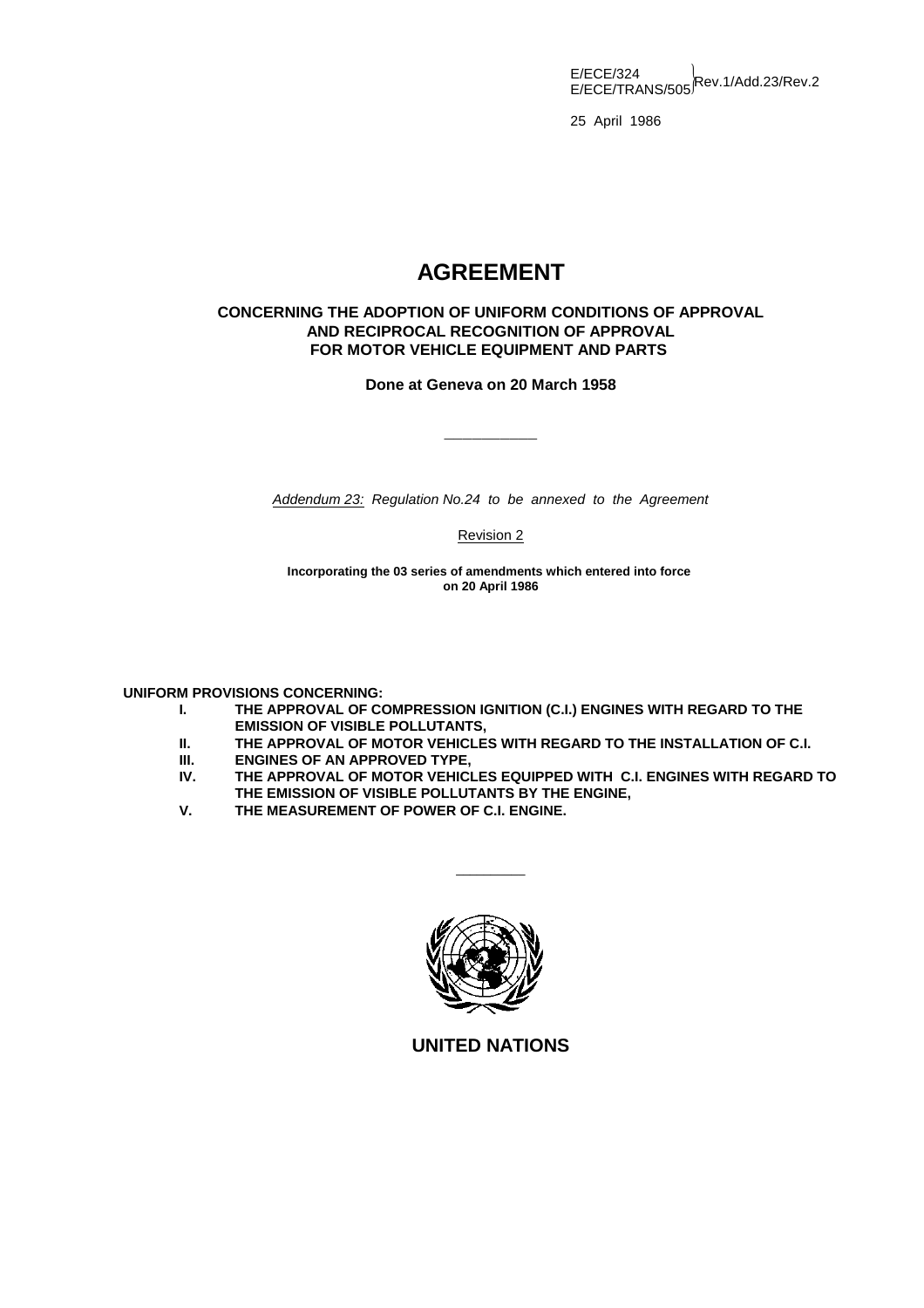$E/ECE/TRANS/505}$ Rev.1/Add.23/Rev.2 Regulation No. 24 page i

#### Regulation No. 24

UNIFORM PROVISIONS CONCERNING:

- I. THE APPROVAL OF COMPRESSION IGNITION (C.I.) ENGINES WITH REGARD TO THE EMISSION OF VISIBLE POLLUTANTS
- II THE APPROVAL OF MOTOR VEHICLES WITH REGARD TO THE INSTALLATION OF C.I. ENGINES OF AN APPROVED TYPE
- II THE APPROVAL OF MOTOR VEHICLES EQUIPPED WITH C.I. ENGINES WITH REGARD TO THE EMISSION OF VISIBLE POLLUTANTS BY THE ENGINE
- IV THE MEASUREMENT OF POWER OF C.I. ENGINE

#### CONTENTS

REGULATION Pages

| 1.      | Scope                                                                                                                                                                                                         |
|---------|---------------------------------------------------------------------------------------------------------------------------------------------------------------------------------------------------------------|
| $2$ .   | Definitions Common to parts I, II and III 1                                                                                                                                                                   |
|         | PART I - EMISSION OF VISIBLE EXHAUST POLLUTANTS FROM C.I. ENGINES 2 - 10                                                                                                                                      |
| 3.      | Definitions applicable to Part I only $\ldots$ 2                                                                                                                                                              |
| 4.      |                                                                                                                                                                                                               |
| 5.      |                                                                                                                                                                                                               |
| 6.      |                                                                                                                                                                                                               |
| 7.      | Modification of the engine type and extension of approval 7                                                                                                                                                   |
| 8.      | Conformity of production                                                                                                                                                                                      |
| 9.      | Penalties for non-conformity of production 9                                                                                                                                                                  |
| 10.     | Production definitely discontinued 10                                                                                                                                                                         |
| 11.     | Names and addresses of technical services responsible for conducting<br>approval tests, and of administrative departments<br>10                                                                               |
| PART II | THE INSTALLATION ON ROAD VEHICLES OF TYPE APPROVED C.I. ENGINES<br>$10 - 15$                                                                                                                                  |
| 12.     | Definitions applicable to Part II only<br>10<br>$\frac{1}{2}$ , $\frac{1}{2}$ , $\frac{1}{2}$ , $\frac{1}{2}$ , $\frac{1}{2}$ , $\frac{1}{2}$ , $\frac{1}{2}$ , $\frac{1}{2}$ , $\frac{1}{2}$ , $\frac{1}{2}$ |
|         | GE.86-21516/2429E                                                                                                                                                                                             |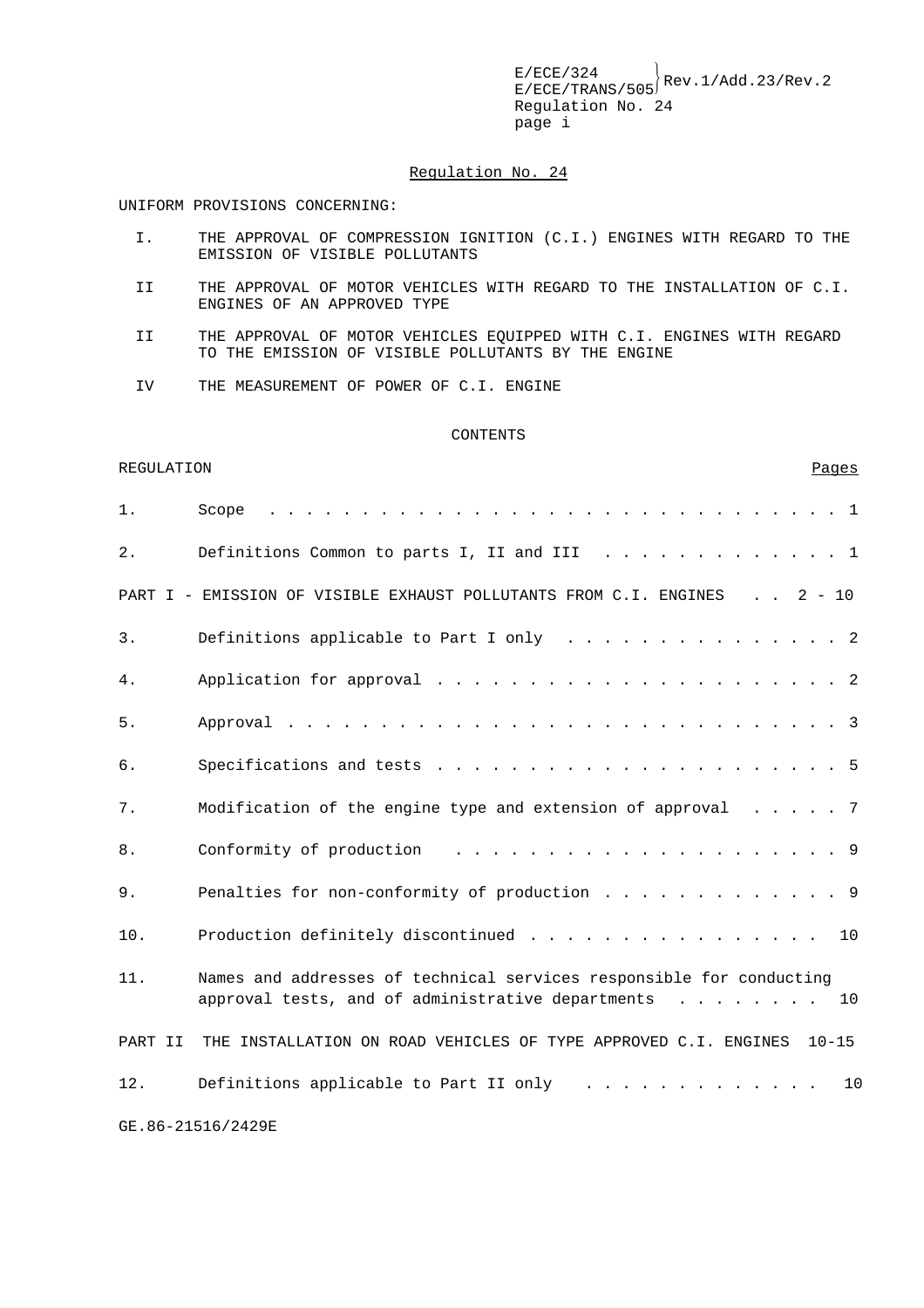| 13.        | 10                                                                                                                                |  |
|------------|-----------------------------------------------------------------------------------------------------------------------------------|--|
| 14.        | 11                                                                                                                                |  |
| 15.        | 12                                                                                                                                |  |
| 16.        | Modification of the vehicle type and extension of approval<br>13                                                                  |  |
| 17.        |                                                                                                                                   |  |
| 18.        | Penalties for non-conformity of production 14                                                                                     |  |
| 19.        | Production definitely discontinued 15                                                                                             |  |
| $20$ .     | Names and addresses of technical services responsible for conducting<br>approval tests, and of administrative departments 15      |  |
| PART III - | EMISSION OF VISIBLE EXHAUST POLLUTANTS FROM A MOTOR VEHICLE WHOSE<br>ENGINE HAS NOT BEEN SEPARATELY TYPE APPROVED 15 - 20         |  |
| 21.        | Definitions applicable to Part III only 15                                                                                        |  |
| 22.        |                                                                                                                                   |  |
| 23.        |                                                                                                                                   |  |
| 24.        |                                                                                                                                   |  |
| 25.        | Modification of the vehicle type and extension of approval 18                                                                     |  |
| 26.        | Conformity of production<br>. 19                                                                                                  |  |
| 27.        | Penalties for non-conformity of production 19                                                                                     |  |
| 28.        | Production definitely discontinued<br>20                                                                                          |  |
| 29.<br>30. | Names and addresses of technical services responsible for conducting<br>approval tests, and of administrative departments<br>. 20 |  |

\*\*\*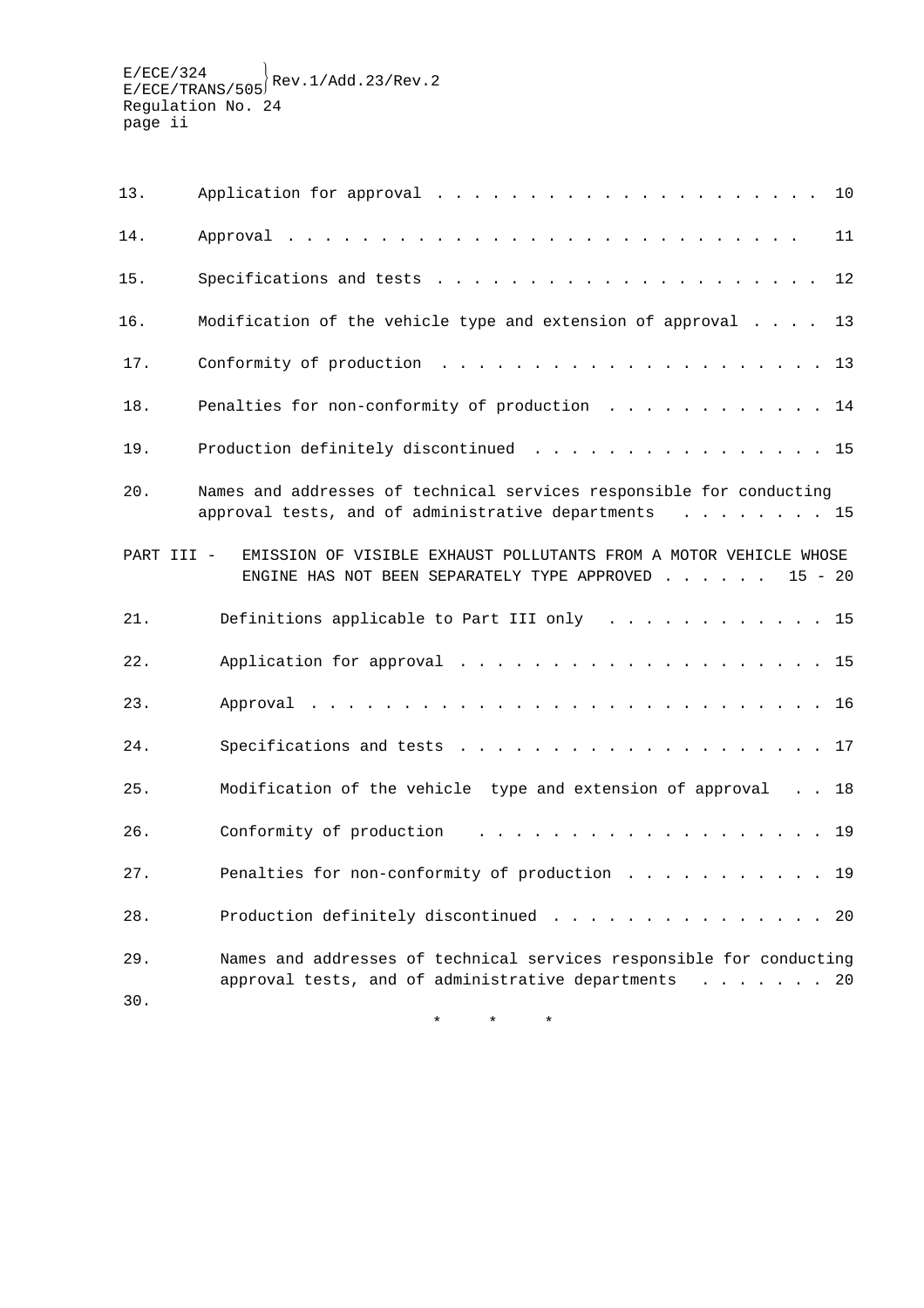ANNEXES

- Annex 1 Essential characteristics of the vehicle and the C.I. engine and information concerning the conduct of tests
- Annex 2 Communication concerning, either approval, refusal of approval, extension of approval, withdrawal of approval, production definitely discontinued of a vehicle/engine type with regard to emissions, or measurement of power of the engine only, pursuant to Regulation No.24.
- Annex 3 Arrangement of approval mark
- Annex 4 Test at steady speeds over the full-load curve
- Annex 5 Test under free acceleration
- Annex 6 Specifications of reference fuel prescribed for approval tests and to verify conformity of production
- Annex 7 Limit values applicable for the test at steady speeds
- Annex 8 Characteristics of opacimeters
- Annex 9 Installation and use of the opacimeter
- Annex 10 "ECE" method of measuring the net power of C.I. engines.

\*\*\*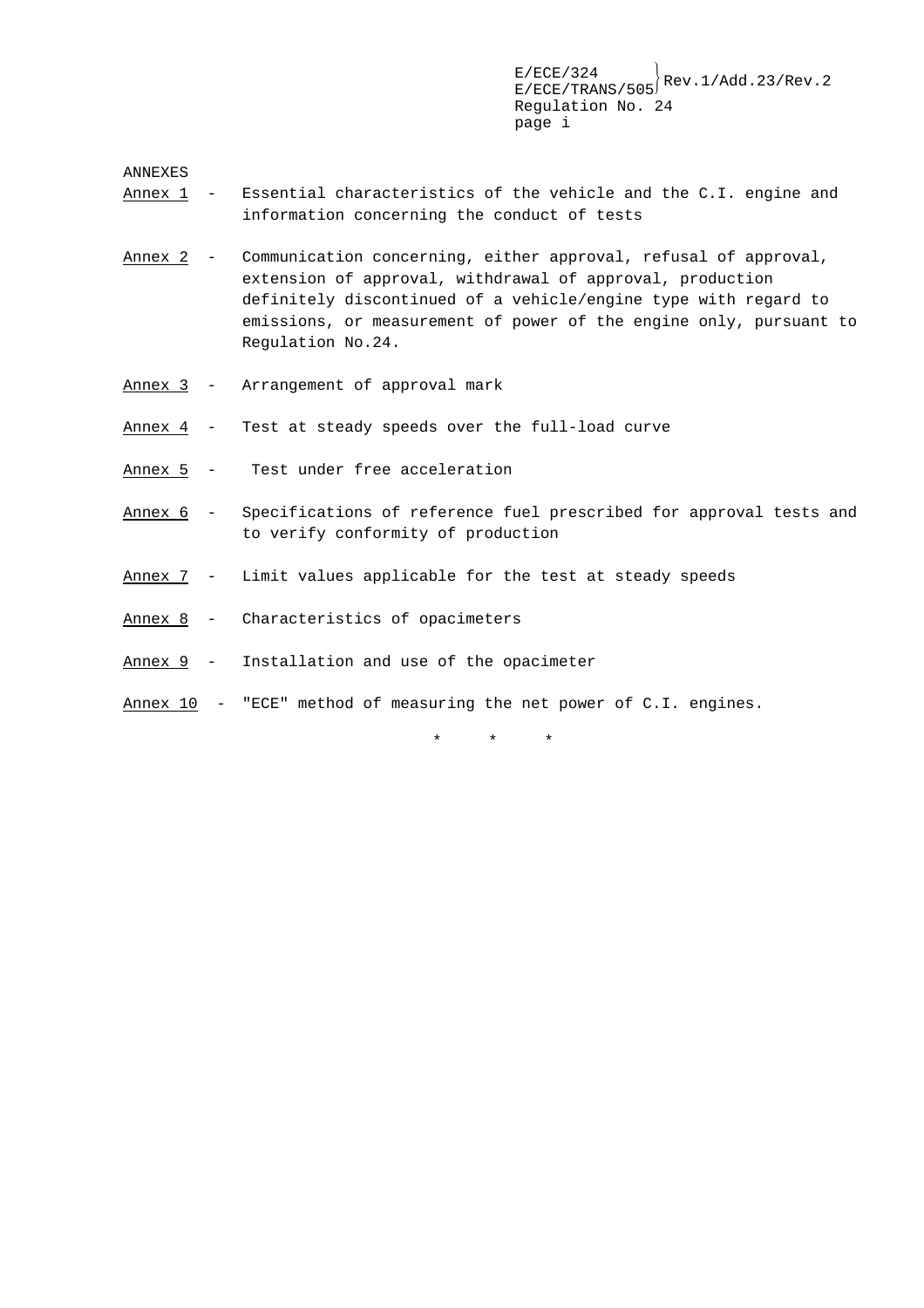#### Regulation No. 24

UNIFORM PROVISIONS CONCERNING,

- I. THE APPROVAL OF COMPRESSION IGNITION (C.I.) ENGINES WITH REGARD TO THE EMISSION OF VISIBLE POLLUTANTS
- II. THE APPROVAL OF MOTOR VEHICLES WITH REGARD TO THE INSTALLATION OF C.I. ENGINES OF AN APPROVED TYPE
- III. THE APPROVAL OF MOTOR VEHICLES EQUIPPED WITH C.I. ENGINES WITH REGARD TO THE EMISSION OF VISIBLE POLLUTANTS BY THE ENGINE
- IV. THE MEASUREMENT OF POWER OF C.I. ENGINE
- 1. SCOPE
- 1.1 This Regulation applies to,
- 1.1.1 PART I. The emission of visible exhaust pollutants from C.I. engines which are intended for fitting to road vehicles.
- 1.1.2 PART II. The installation into road vehicles of C.I. engines that have been type approved to Part I of this Regulation.
- 1.1.3 PART III. The emission of visible exhaust pollutants from a motor vehicle that is fitted with an engine that has not been separately type approved to Part I of this Regulation.
- 1.2 The secondary scope of this Regulation is the ECE procedure to be applied when only the power output by C.I. engines is to be measured.
- 2. DEFINITIONS COMMON TO PARTS I, II and III
- 2.1 For the purpose of this Regulation the following definitions are common to Parts I, II and III:
- 2.2 "Net power" means the power of a C.I. engine as defined in annex 10 to this Regulation;
- 2.3 "Compression ignition (C.I.) engine" means an engine which operates on the compression-ignition principle (e.g. Diesel engine);
- 2.4 "Cold-start device" means a device which by its operation temporarily increases the amount of fuel supplied to the engine and is intended to facilitate starting of the engine;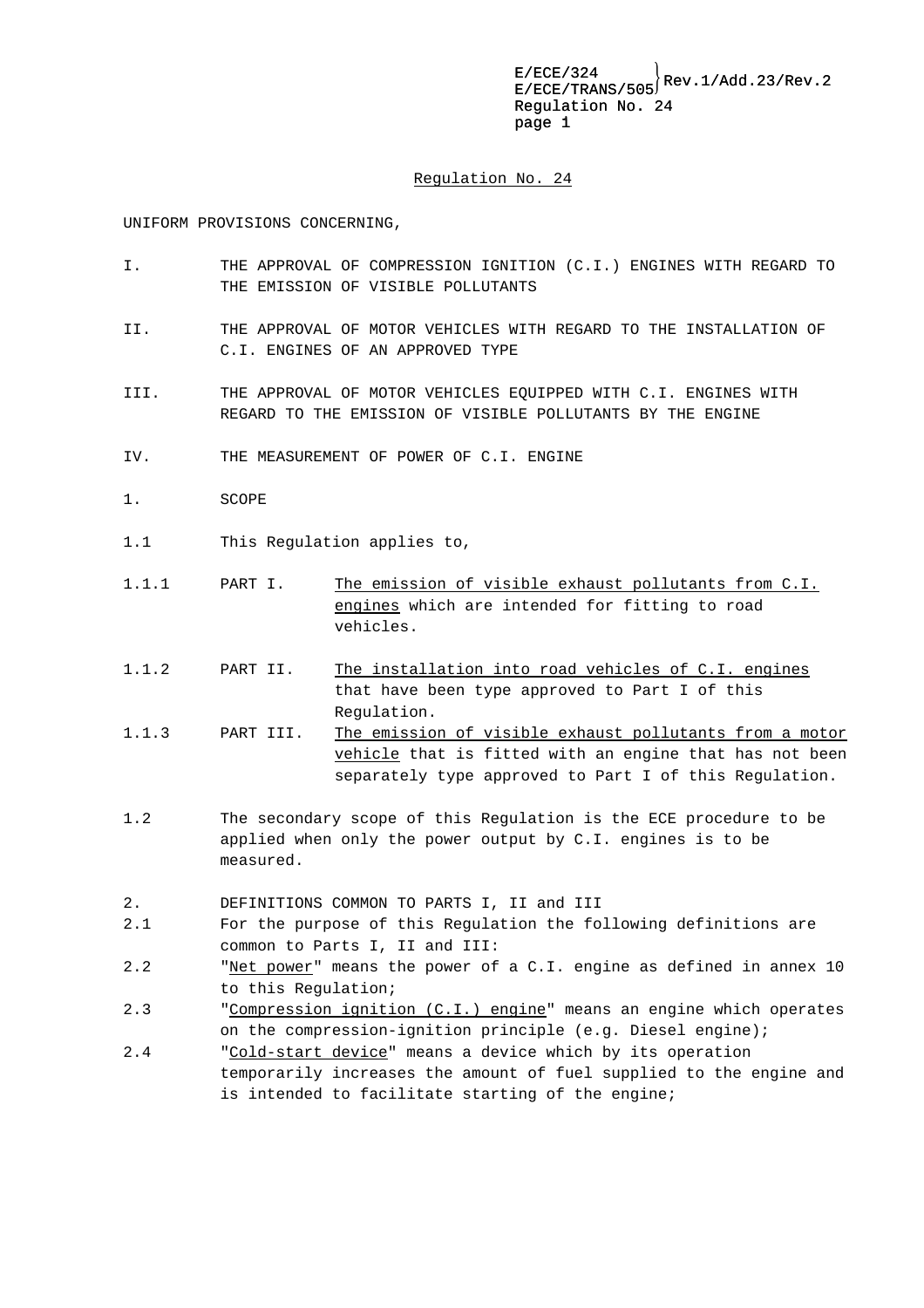- 2.5 "Opacimeter" means an instrument for continuous measurement of the light absorption coefficients of the exhaust gases emitted by vehicles, as specified in annex 8 to this Regulation;
- 2.6 "Maximum rated speed" means maximum speed permitted by the governor at full load;
- 2.7 "Minimum rated speed" means,
- 2.7.1 either the higest of the following three engine speedst 45 per cent of maximum net power speed 1000 rpm minimum speed permitted by the idling control
- 2.7.2 or such lower speed as the manufacturer may request.

PART I - EMISSION OF VISIBLE EXHAUST POLLUTANTS FROM C.I. ENGINES

#### 3. DEFINITIONS

For the purpose of Part I of this Regulation:

- 3.1 Approval of a C.I. engine means the approval with regard to the limitation of the emission of visible exhaust pollutants from the engine,
- 3.2 "Engine type" means a category of a C.I. engine for installation in a motor vehicle which does not differ in such essential characteristics as those defined in annex 1 to this Regulation except for modifications as permitted by paragraphs 7.2 and 7.3 of this Regulation,
- 3.3 "An engine representative of the type to be approved" means the engine which develops the highest net power within the engine type, 3.4 Other applicable definitions to this Part I are given in paragraph 2 to this Regulation.
- 4. APPLICATION FOR APPROVAL

### 4.1 Emission of visible pollutants

- 4.1.1 The application for approval of an engine type with regard to the limitation of the emission of visible pollutants from the engine shall be submitted by the engine manufacturer or by his duly accredited representative or a vehicle manufacturer.
- 4.1.2 It shall be accompanied by the following documents in triplicate: description of the engine comprising all the relevant particulars referred to in annex 1 to this Regulation.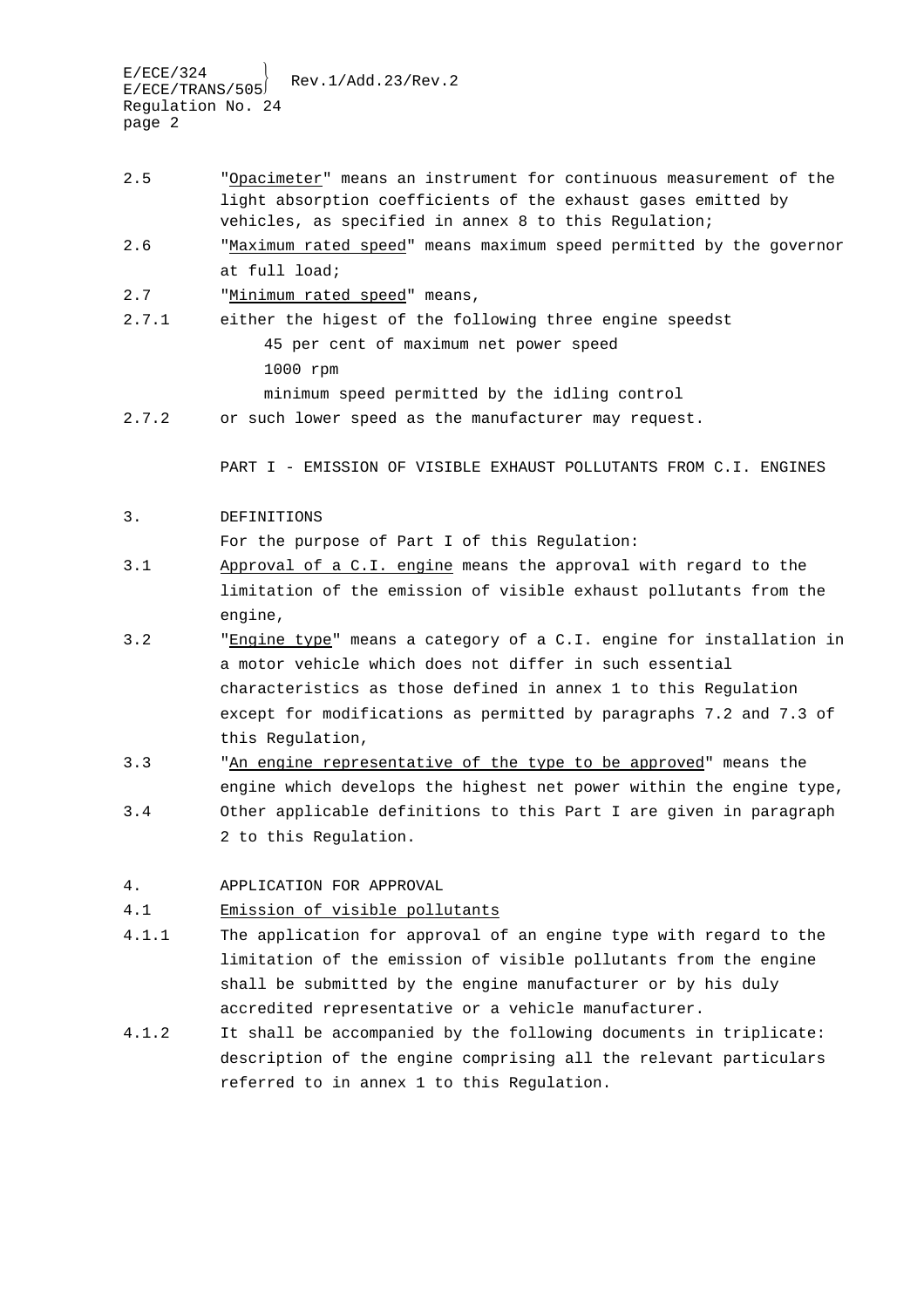- 4.1.3 An engine representative of the engine type to be approved, shall with the equipment prescribed in annex 1 to this Regulation be submitted to the technical service conducting the approval tests defined in paragraph 6 to this Regulation.
- 4.1.4 When determining the emission of visible pollutants, the measurements shall be made by the two methods described in annexes 4 and 5 to this Regulation relating respectively to tests at steady speeds and to tests under free acceleration.
- 4.1.5 When determining the emission of visible pollutants the power and fuel consumption of the same engine submitted for approval shall be measured according to annex 10 to this Regulation.
- 4.2 Engine Power
- 4.2.1 The manufacturer or his duly accredited representative may request that measurement only of engine power be performed. In this case:
- 4.2.1.1 The manufacturer shall complete annex 1 to this Regulation with the information specially related to power measurement i.e. all points not preceded by the letter E,
- 4.2.1.2 An engine corresponding in all aspects to the description report in that annex 1 shall be submitted to the technical service for tests described in annex 10 to this Regulation. Such tests shall only be carried out on the test bench,
- 4.2.3 Where at the request of the manufacturer or his duly accredited representatives, only engine power tests in accordance with annex 10 are performed, these will not be considered as approval tests but an official statement of the test results according to the appendix of annex 10 to this Regulation will be issued.
- 5. APPROVAL
- 5.1 If the engine submitted for approval pursuant to this Regulation, meets the requirements of paragraph 6 below, approval of the engine type shall be granted.
- 5.2 An approval number shall be assigned to each engine type approved .Its first two digits (at present 03 corresponding to the 03 series of amendments which entered into force on 20 April 1986) shall indicate the series of amendments incorporating the most recent major technical amendments made to the Regulation at the time of issue of the approval. The same Contracting Party may not assign the same number to another engine type.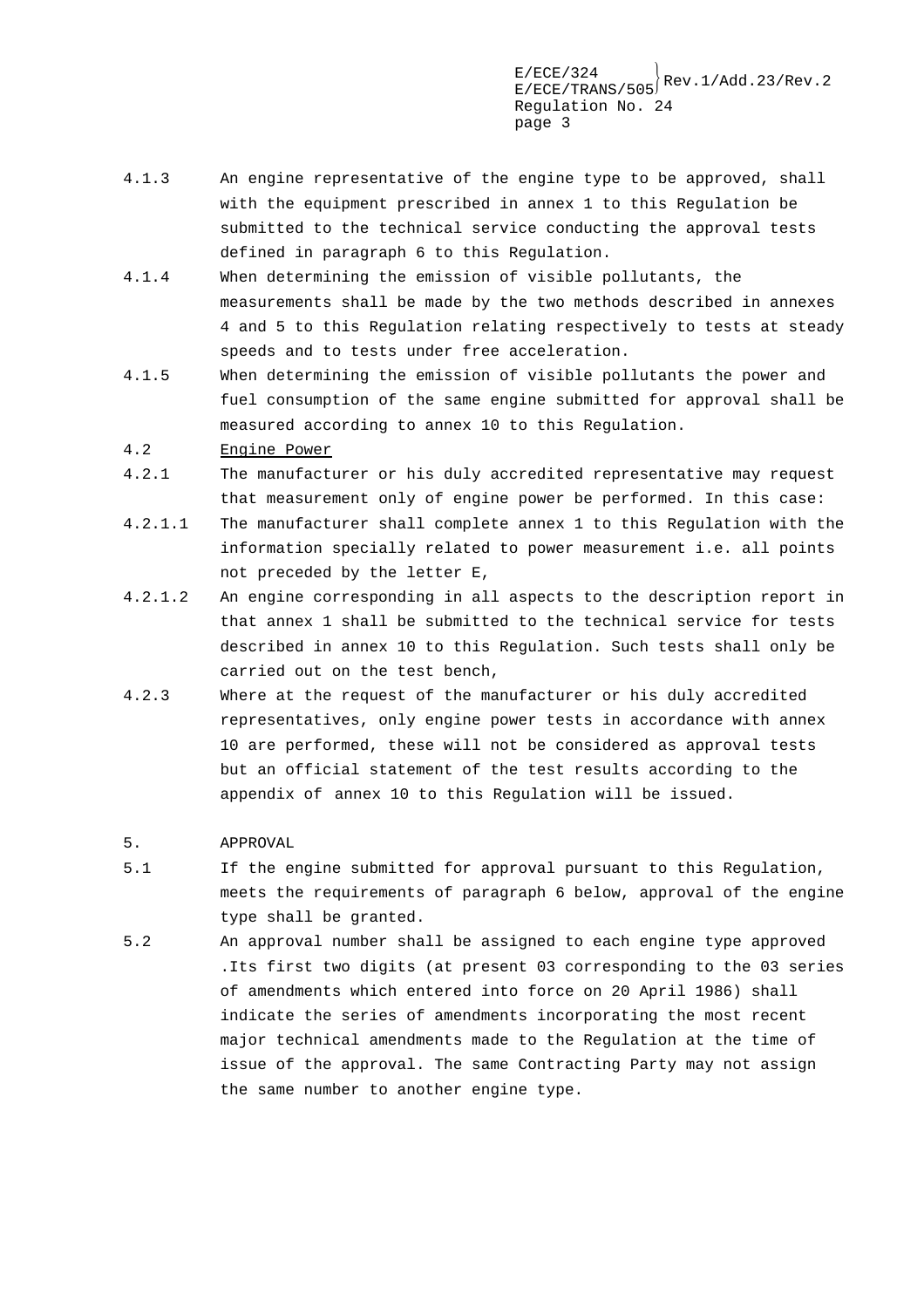$E/ECE/324$ <br> $E/ECE/TRANS/505$ Rev.1/Add.23/Rev.2 Regulation No. 24 page 4

-------------

- 5.3 Notice of approval or of extension or of refusal of approval of an engine type pursuant to this Regulation shall be communicated to the Parties to the Agreement applying this Regulation by means of a form conforming to the model in annex 2 to this Regulation.
- 5.4 There shall be affixed, conspicuously and in a readily accessible place specified on the approval form, to every engine conforming to an engine type approved under this Regulation an international approval mark consisting of:
- 5.4.1 A circle surrounding the letter "E" followed by the distinguishing number of the country which has granted approval; 1/
- 5.4.2 The number of this Regulation, followed by the letter "R", a dash and the approval number to the right of the circle prescribed in paragraph 5.4.1,
- 5.4.3 The following additional symbol, a rectangle surrounding a figure expressing in  $m^{-1}$  the absorption coefficient obtained, at the time of approval, during the tests under free acceleration and determined by the procedure described in annex 5 of this Regulation.
- 5.4.4 Alternatively instead of affixing these approval marks and symbols to the engine the manufacturer may decide that each engine type approved under this Regulation shall be accompanied by a document giving this information so that the approval marks and symbol can be attached to the vehicle in accordance with paragraph 14.4 of this Regulation.

1/ One for the Federal Republic of Germany, 2 for France, 3 for Italy, 4 for the Netherlands, 5 for Sweden, 6 for Belgium, 7 for Hungary, 8 for Czechoslovakia, 9 for Spain, 10 for Yugoslavia, 11 for the United Kingdom, 12 for Austria, 13 for Luxembourg, 14 for Switzerland, 15 for the German Democratic Republic, 16 for Norway, 17 for Finland, 18 for Denmark, 19 for Romania, 20 for Poland and 21 for Portugal. Subsequent numbers shall be assigned to other countries in the chronological order in which they ratify or accede to the Agreement concerning the Adoption of Uniform Conditions of Approval and Reciprocal Recognition of Approval for Motor Vehicle Equipment and Parts, and the numbers thus assigned shall be communicated by the Secretary-General of the United Nations to the Contracting Parties to the Agreement.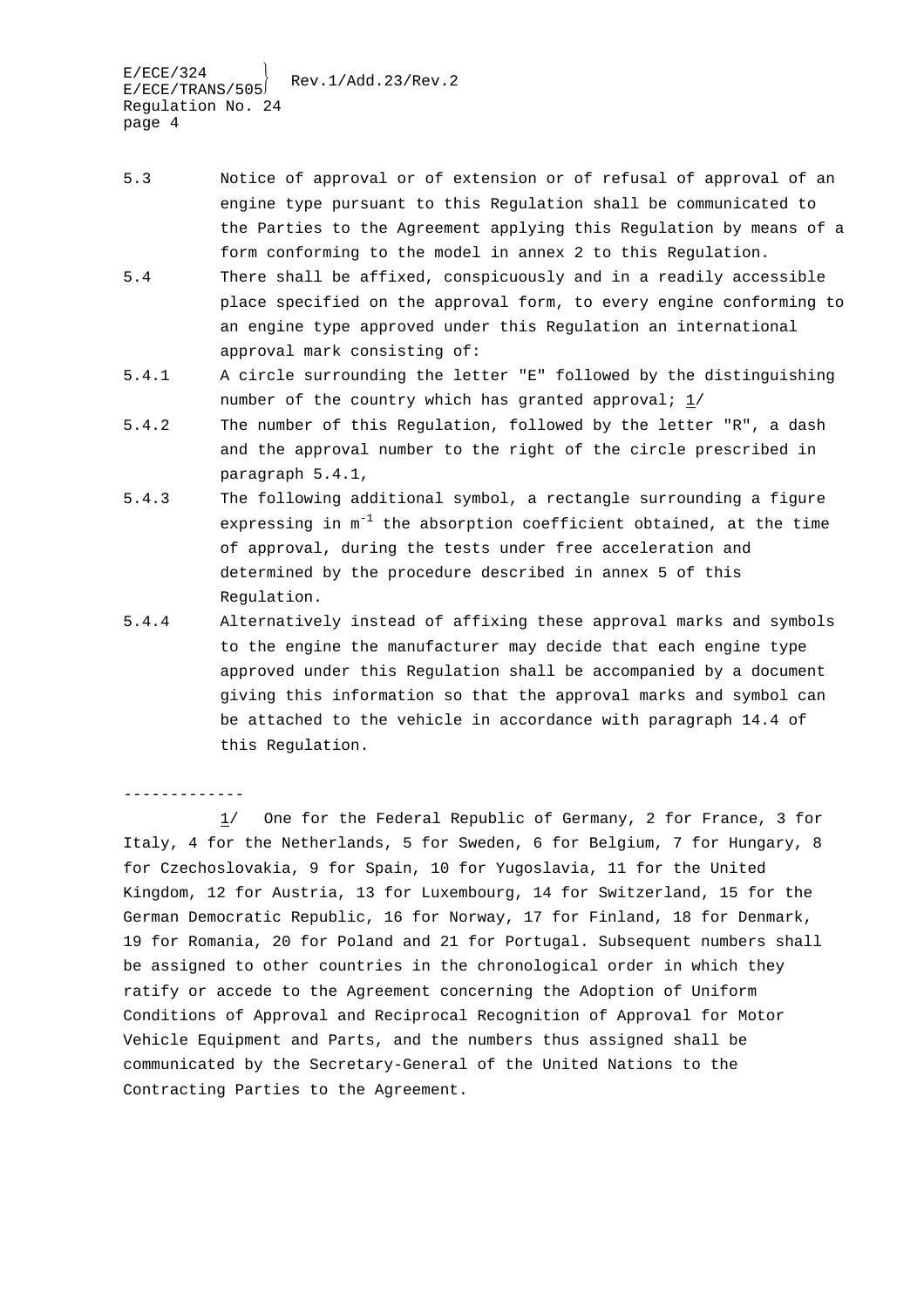- 5.5 If the engine conforms to a type approved, under one or more other Regulations annexed to the Agreement, in the country which has granted approval under this Regulation, the symbol prescribed in paragraph 5.4.1 need not be repeated: in such a case, the Regulation and approval numbers of all the Regulations under which approval has been granted in the country which has granted approval under this Regulation shall be placed in vertical columns to the right of the symbol prescribed in paragraph 5.4.1. 5.6 The approval mark shall be clearly legible and be indelible.
- 5.7 The approval mark shall be placed close to the engine identification figures provided by the manufacturer.
- 5.8 Annex 3 to this Regulation gives examples of the arrangements of the approval mark.
- 6. SPECIFICATIONS AND TESTS

### 6.1 General

The components liable to affect the emission of visible pollutants shall be so designed, constructed and assembled as to enable the engine in normal use, despite the vibration to which it may be subjected, to comply with the provisions of this Regulation.

- 6.2 Specifications concerning cold-start devices
- 6.2.1 The cold-start device shall be so designed and constructed that it cannot be brought into or kept in action when the engine is running normally.
- 6.2.2 The provisions of paragraph 6.2.1 above shall not apply if at least one of the following conditions is met:
- 6.2.2.1 The light absorption coefficient of the gases emitted by the engine at steady speeds when measured by the procedure prescribed in annex 4 to this Regulation with the cold-start device operating, is within the limits prescribed in annex 7 to this Regulation.
- 6.2.2.2 Keeping the cold-start device in operation causes the engine to stop within a reasonable time.
- 6.2.3 If necessary any vehicle related part of the system may be simulated for the approval test.
- 6.3 Specifications concerning the emission of visible pollutants
- 6.3.1 The emission of visible pollutants by the engine submitted for approval shall be measured by the methods described in annexes 4 and 5 to this Regulation.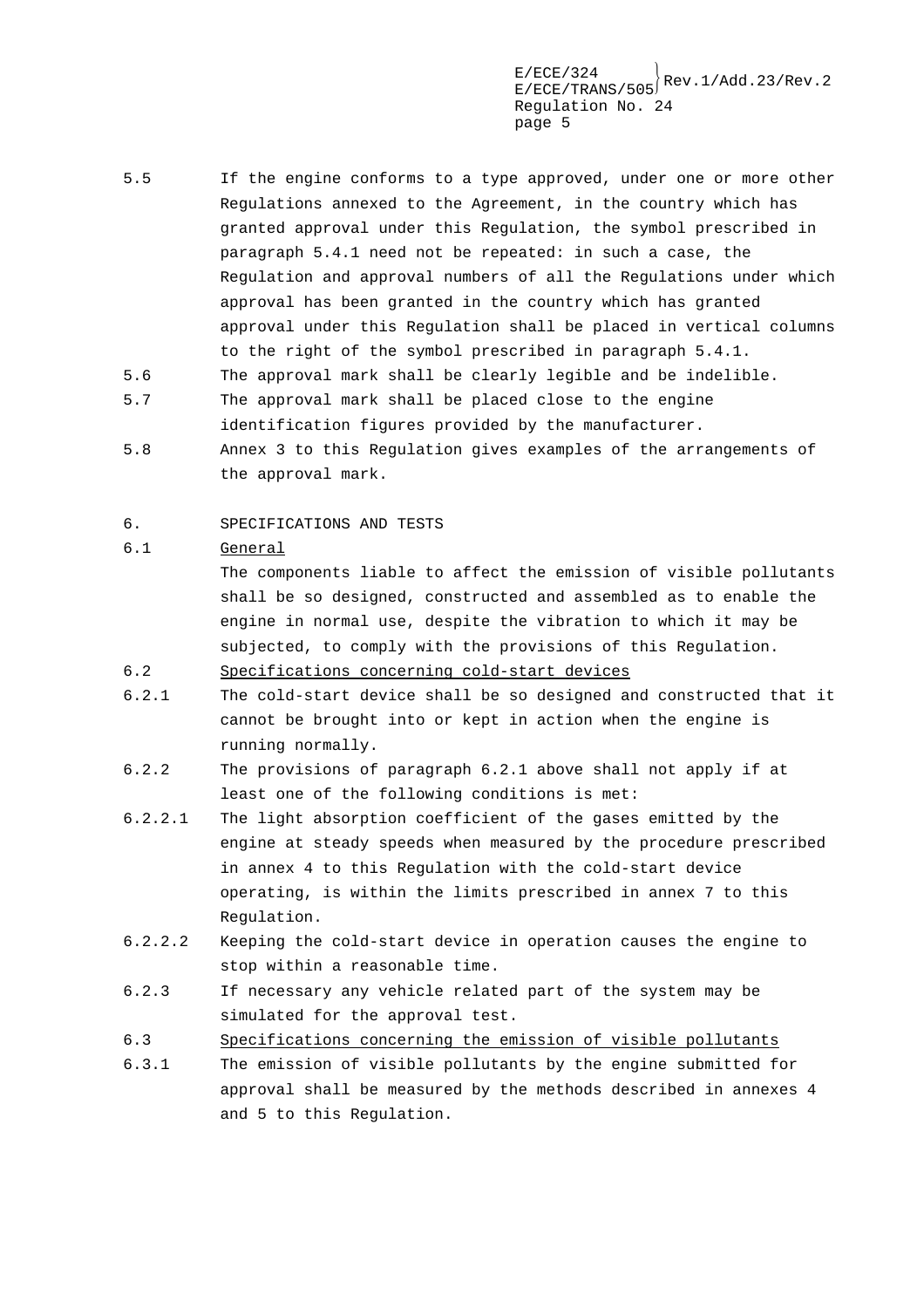- 6.3.2 The power of the engine submitted for approval shall be within the tolerances specified under paragraph 3.1.5 of annex 4 to this Regulation.
- 6.3.3 The emission of visible pollutants, as measured by the method described in annex 4 to this Regulation, shall not exceed the limits prescribed in annex 7 to this Regulation.
- 6.3.4 At the request of the manufacturer additional tests described in annexes 4 and 5 shall be performed to obtain free acceleration values for derivatives of the approved engine permitted by paragraphs 7.2. and 7.3. of this Regulation.
- 6.3.4.1 If the engine manufacturer desires to have the visible pollutants measured over a smaller range of torque and/or speed than is allowed by paragraph 7.3. of this Regulation, then the approval of the engine type will be for the limited range of torque and speed.
- 6.3.4.2 If at a later stage it is desired to extend the approval of the engine to cover the whole of the torque/speed range allowed by paragraph 7.3. of this Regulation then a further engine would have to be submitted for test so that the visible pollutants can be established for that part of the load/speed range which has previously been omitted.
- 6.3.5 If in order to meet some parts of the torque and speed ranges it is necessary to have additional specifications then these shall be declared in the format of annex 1 and attached to the documentation submitted.
- 6.3.6 The value of the free acceleration absorption coefficient allocated to the engine will be appropriately chosen in accordance with its rated speed and torque from the matrix of values established by the method in annex 5 to this Regulation.
- 6.3.7 In the case of engines with an exhaust-driven supercharger the absorption coefficient measured under free acceleration shall not exceed the limit prescribed in annex 7 for the nominal flow value corresponding to the maximum absorption coefficient measured during the tests at steady speeds, plus  $0.5 \text{ m}^{-1}$ .
- 6.4 Equivalent measuring instruments shall be allowed. If an instrument other than those described in annex 8 to this Regulation is used, its equivalence for the engine considered shall be required to be proved.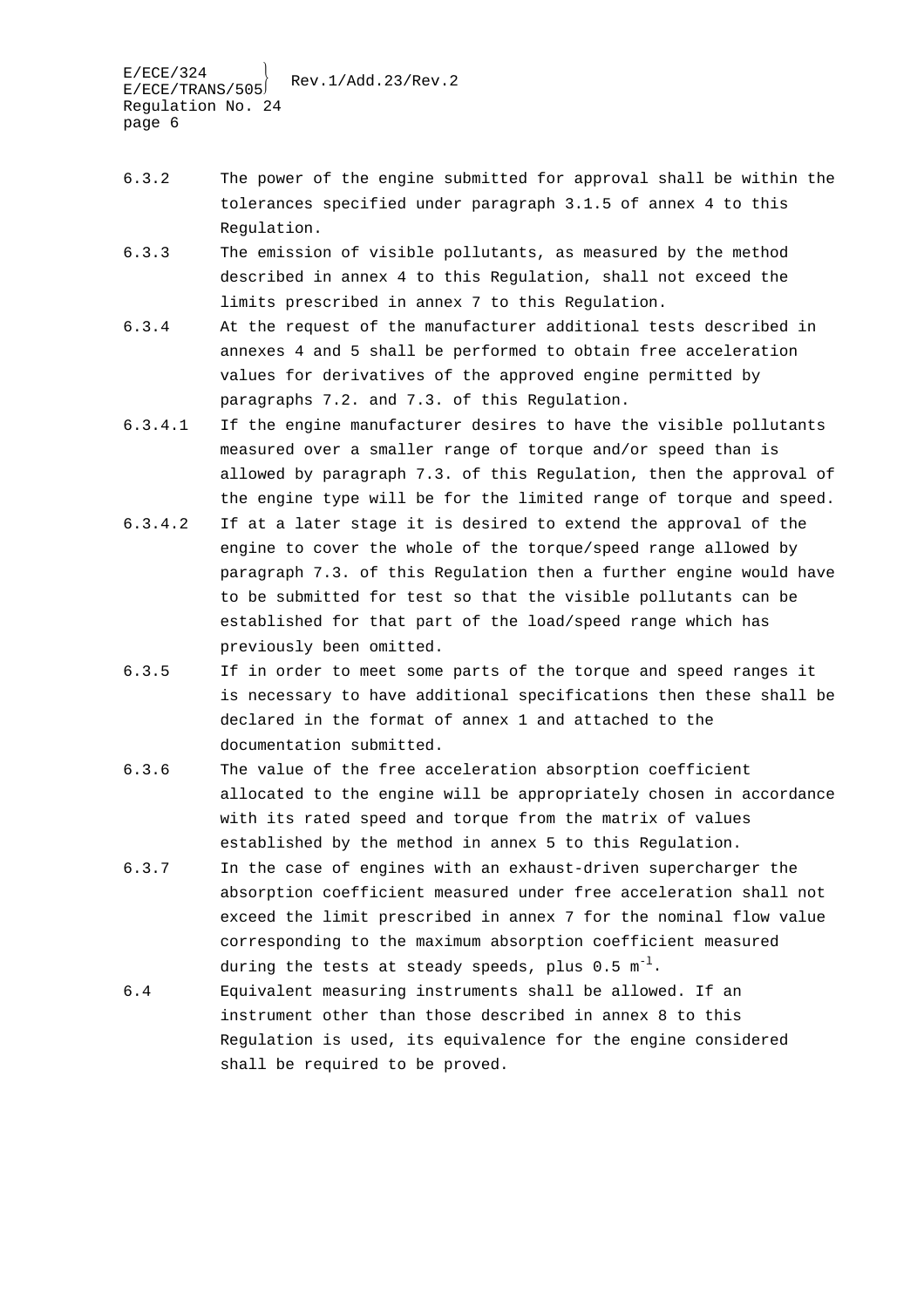- 7. MODIFICATION OF THE ENGINE TYPE AND EXTENSION OF APPROVAL
- 7.1 Every modification of an engine within an engine type with regard to the characteristics in annex 1, shall be notified to the administrative department which approved the engine type. Details of these modifications shall be declared in the format of annex 1. Within the constraints imposed by paragraphs 7.2 and 7.3, the department may then either:
- 7.1.1 Consider that the modifications made are unlikely to have an appreciable adverse effect, and that in any case the engine still complies with the requirements, or
- 7.1.2 Require a further test report from the technical service responsible for conducting the test.
- 7.2 For the purposes of this Regulation with regard to the emission of visible pollutants the modifications may be classified as follows:
	- (1) Modifications which require a new approval with tests.
	- (2) Modifications which require a new approval without tests.
	- (3) Modifications which may require new tests however without new approval.
	- (4) Modifications which do not require complementary tests or new approvals.

The above classifications (1), (2), (3) and (4) are marked on each line of the corresponding characteristics in annex 1.

7.3 Irrespective of these classifications in paragraph 7.2 a new approval, with tests, i.e. Classification (1), will automatically be required unless the engine also respects the following conditions:

> Maximum rated speed not greater than 100 per cent nor less than 75 per cent of that of the engine in the approval test, Minimum rated speed not less than that of the engine in the approval test,

Torque rating not greater than 100 per cent, nor less than 70 per cent of that of the engine at that speed in the approval test,

Steady state absorption values are not greater than 1.1 times the values obtained in the approval test and do not exceed the prescribed limits in annex 7,

Exhaust back pressure not greater than that of the engine in the type approval test,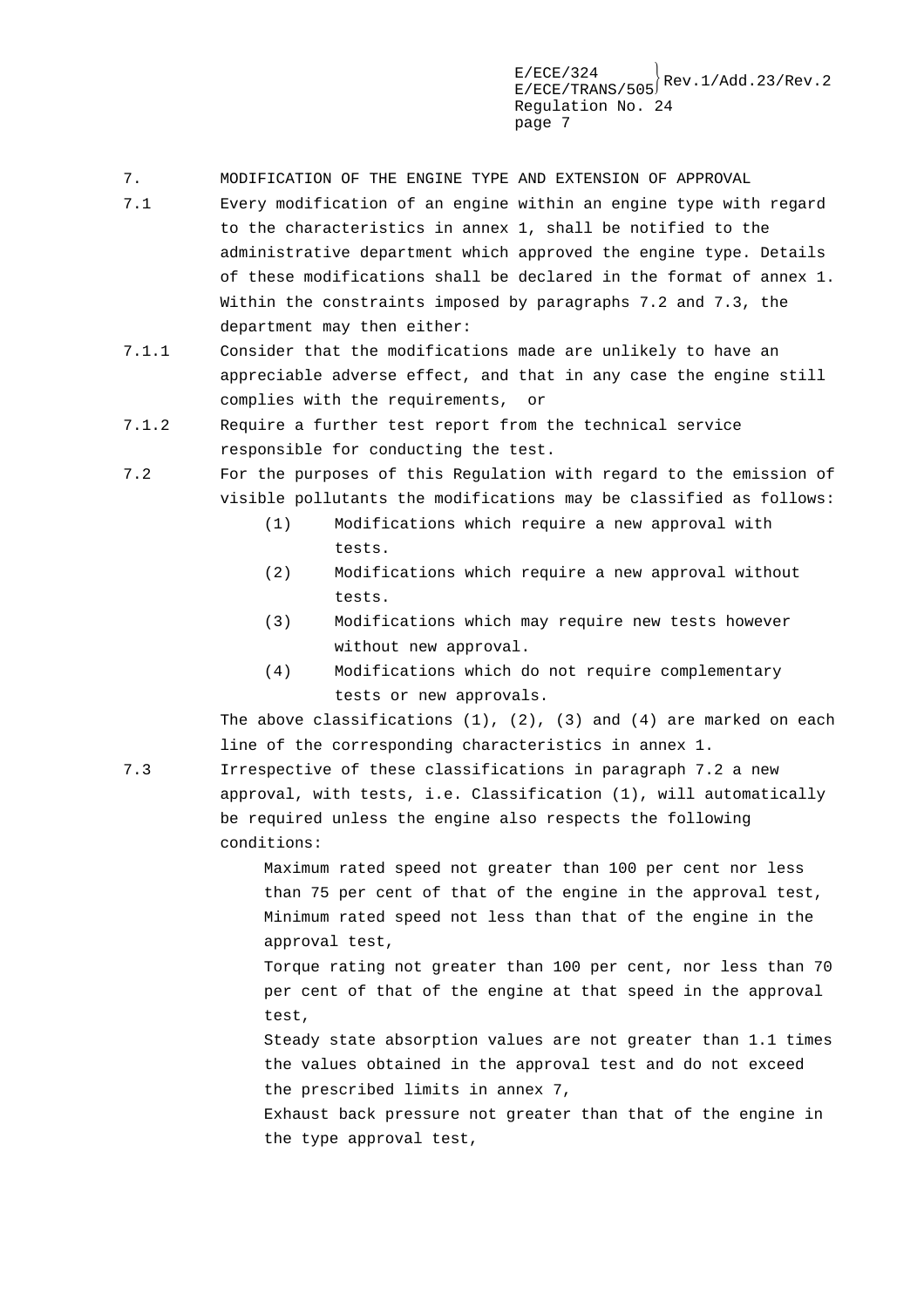Exhaust system volume does not differ by more than 40 per cent, Intake depression not greater than that of the engine in the type approval test, Moment of inertia of a new combined flywheel and transmission is within 15 per cent of the engine flywheel and transmission system approved. Note: In all cases the engine in the approval test means "an engine representative of the type to be approved" as defined in paragraph 3. 3.

7.4 If the manufacturer requests to cover the range of de-rated and de-speeded engines allowed for in paragraph 7.3 of Part I of this Regulation, tests shall also be carried out over the speed range defined in paragraph 2.2 of annex 5 with the engine reset to give 90 per cent, 80 per cent and 70 per cent of the full power. If the engine is de-speeded then the minimum speed defined in paragraph 2.2 of annex 5 to this Regulation shall be calculated from the derivative with the lowest maximum power speed. If the engine manufacturer desires to have the visible pollutants measured over a smaller range of torque and/or speed than is allowed by paragraph 7.3 of Part I of the Regulation, then the approval of the engine type will be for the limited range of torque and/or speed.

- 7.5 For such modifications further tests must be carried out to establish free acceleration smoke values in accordance with paragraph 6.3.1 of this Regulation unless these values can be established from tests already carried out as allowed under paragraph 6.3.4.
- 7.6 Confirmation or refusal of approval, specifying the alterations, shall be communicated by the procedure specified in paragraph 5.3 above to the Parties to the Agreement which apply this Regulation.
- 7.7 The competent authority issuing the extension of approval shall assign a series number to each communication form drawn up for such an extension.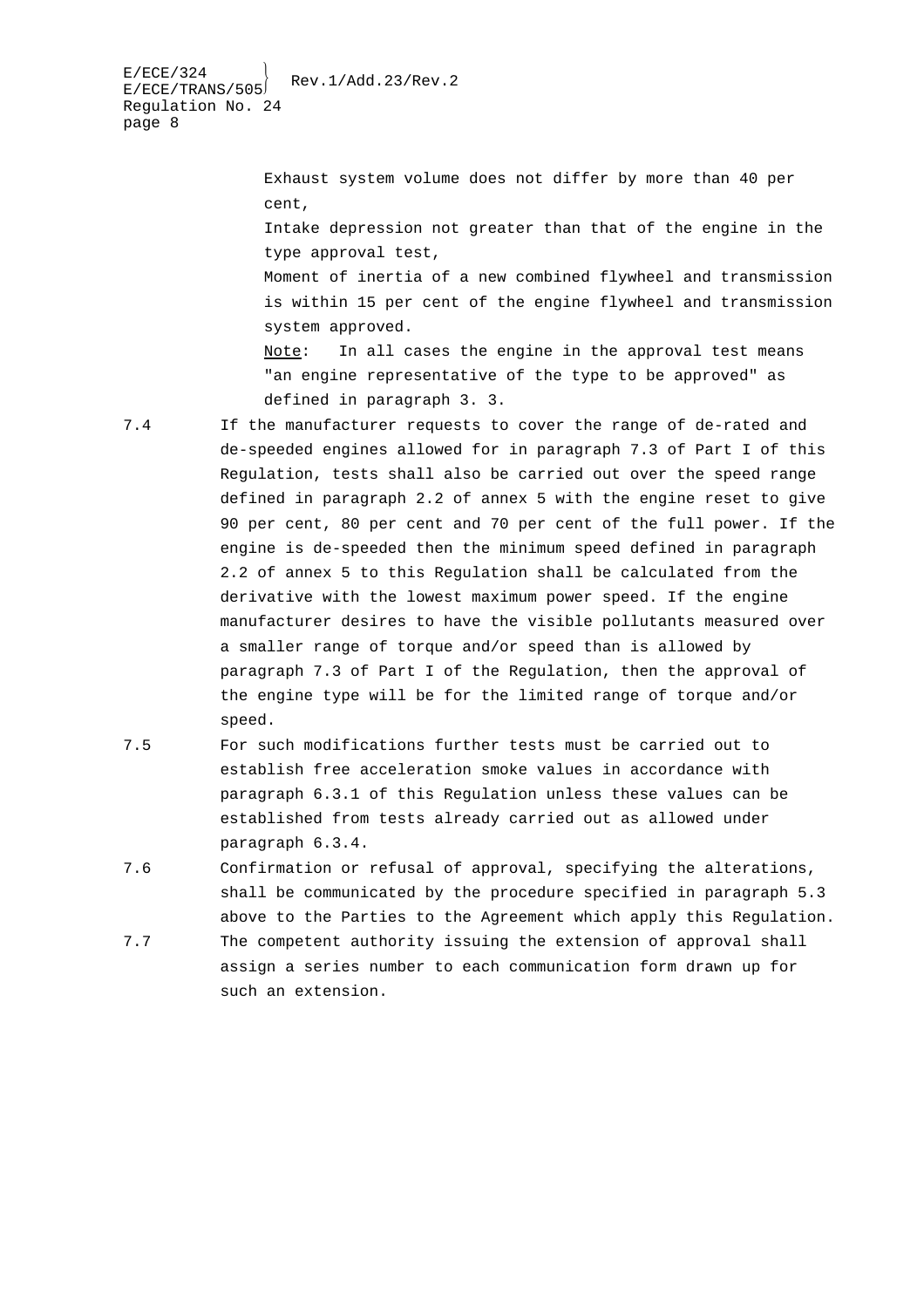### 8. CONFORMITY OF PRODUCTION

- 8.1 Every engine identified by an approval mark and/or document as prescribed under paragraph 5.4 of this Regulation shall conform, with regard to components affecting the emission of visible pollutants, to the engine type approved.
- 8.2 In order to verify conformity as prescribed in paragraph 8.1 above, an engine shall be taken from the series.
- 8.3 Conformity of the engine with the type approved shall be verified on the basis of the description given in the approval form according to annex 2 to this Regulation. In addition, verifying tests shall be carried out in the following conditions:
- 8.3.1 An engine which has not been run in shall be subjected to the test under free acceleration prescribed in annex 5 to this Regulation. The engine shall be deemed to conform to the approved type if the absorption coefficient determined does not exceed by more than  $0.5$ m<sup>-1</sup> the figure shown in the approval mark or document for that engine (see paragraph 8.1 above). On the request of the manufacturer, commercially available fuel may be used rather than the reference fuel.
- 8.3.2 If the figure determined in the test referred to in paragraph 8.3.1 above exceeds by more than  $0.5m^{-1}$  the figure shown in the approval document for that engine, the engine shall be subjected to the test at steady speeds over the full load curve as prescribed in annex 4 to this Regulation. The emission levels shall not exceed the limits prescribed in annex 7 to this Regulation.

### 9. PENALITIES FOR NON-CONFORMITY OF PRODUCTION

- 9.1 The approval granted in respect of an engine type pursuant to this Regulation may be withdrawn if the requirements laid down in paragraph 8.1 above are not complied with or if the engine has failed to pass the test prescribed in paragraph 8.3 above.
- 9.2 If a Party to the Agreement which applies this Regulation withdraws an approval it has previously granted, it shall forthwith so notify the other Contracting Parties to the Agreement which apply this Regulation, by means of a copy of the approval form bearing at the end, in large letters, the signed and dated annotation "APPROVAL WITHDRAWN".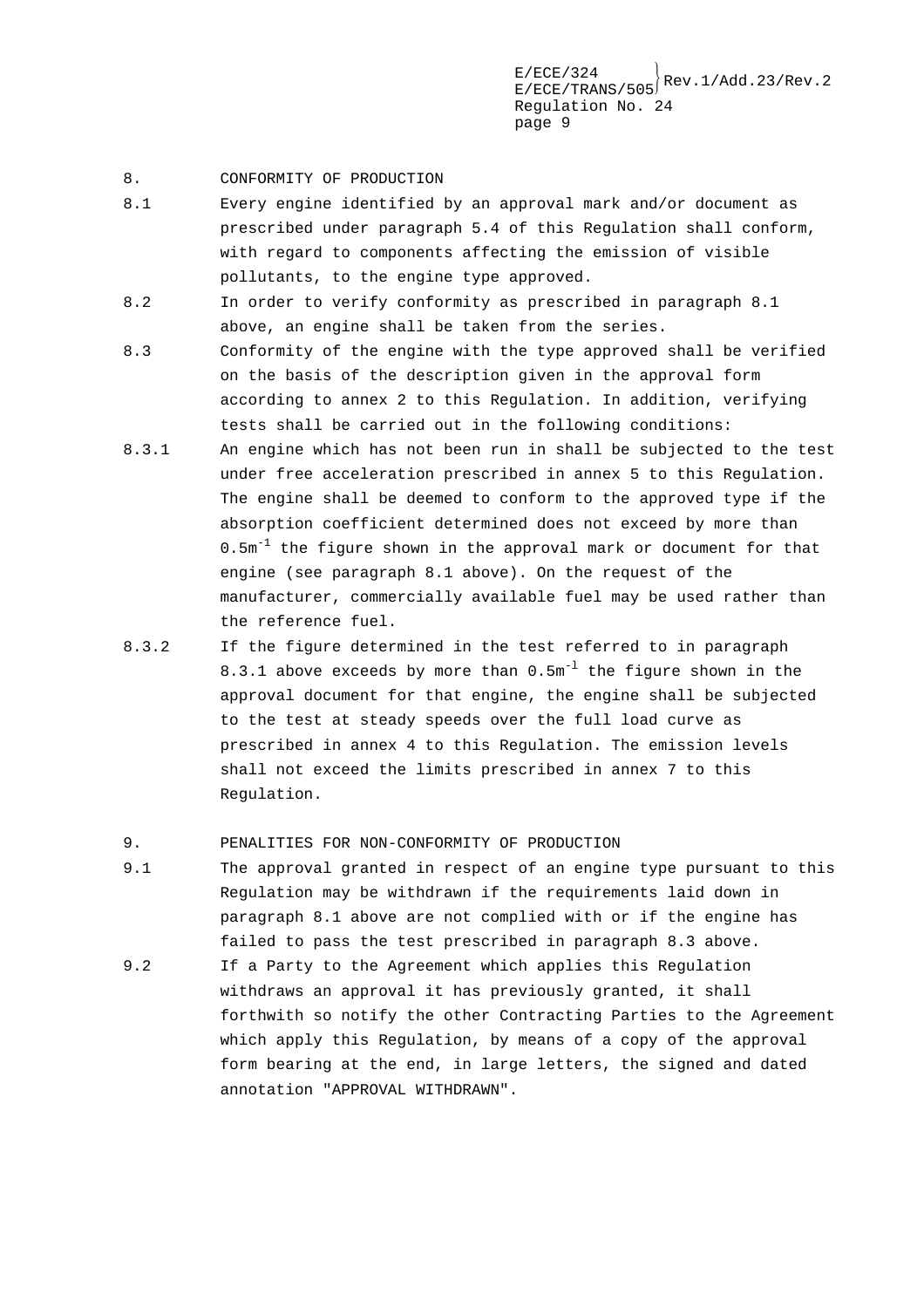$E/ECE/324$ <br> $E/ECE/TRANS/505$ Rev.1/Add.23/Rev.2 Regulation No. 24 page 10

- 10. PRODUCTION DEFINITELY DISCONTINUED If the holder of the approval completely ceases production of the engine approved in accordance with this Regulation, he shall so inform the authority which granted the approval. Upon receiving the relevant communication, that authority shall inform thereof the other Parties to the Agreement applying this Regulation, by means of a copy of the approval form bearing at the end, in large letters, the signed and dated annotation "PRODUCTION DISCONTINUED".
- 11. NAMES AND ADDRESSES OF TECHNICAL SERVICES RESPONSIBLE FOR CONDUCTING APPROVAL TESTS, AND OF ADMINISTRATIVE DEPARTMENTS The Parties to the Agreement which apply this Regulation shall communicate to the United Nations Secretariat the names and addresses of the technical services responsible for conducting approval tests and or the administrative departments which grant approval and to which forms certifying approval or extension or refusal or withdrawal of approval, issued in other countries, are to be sent.

PART II - THE INSTALLATION ON ROAD VEHICLES OF TYPE APPROVED C.I. ENGINES

#### 12. DEFINITIONS

For the purpose of Part II of this Regulation:

- 12.1 "Approval of a vehicle" means the approval of a vehicle type with regard to the installation of type approved engines for the limitation of the emission of pollutants from the engine,
- 12.2 "Vehicle type" means a category of power-driven vehicles which do not differ in such essential respects as the vehicle and engine characteristics defined in annex 1 to this Regulation,
- 12.3 Other definitions applicable to this Part II are contained in paragraph 2 of this Regulation.

### 13. APPLICATION FOR APPROVAL

### 13.1 Emission of visible pollutants

13.1.1 The application for approval of a vehicle type with regard to the installation of the C.I. engine for the limitation of the emission of visible pollutants from the engine shall be submitted by the vehicle manufacturer or by his duly accredited representative.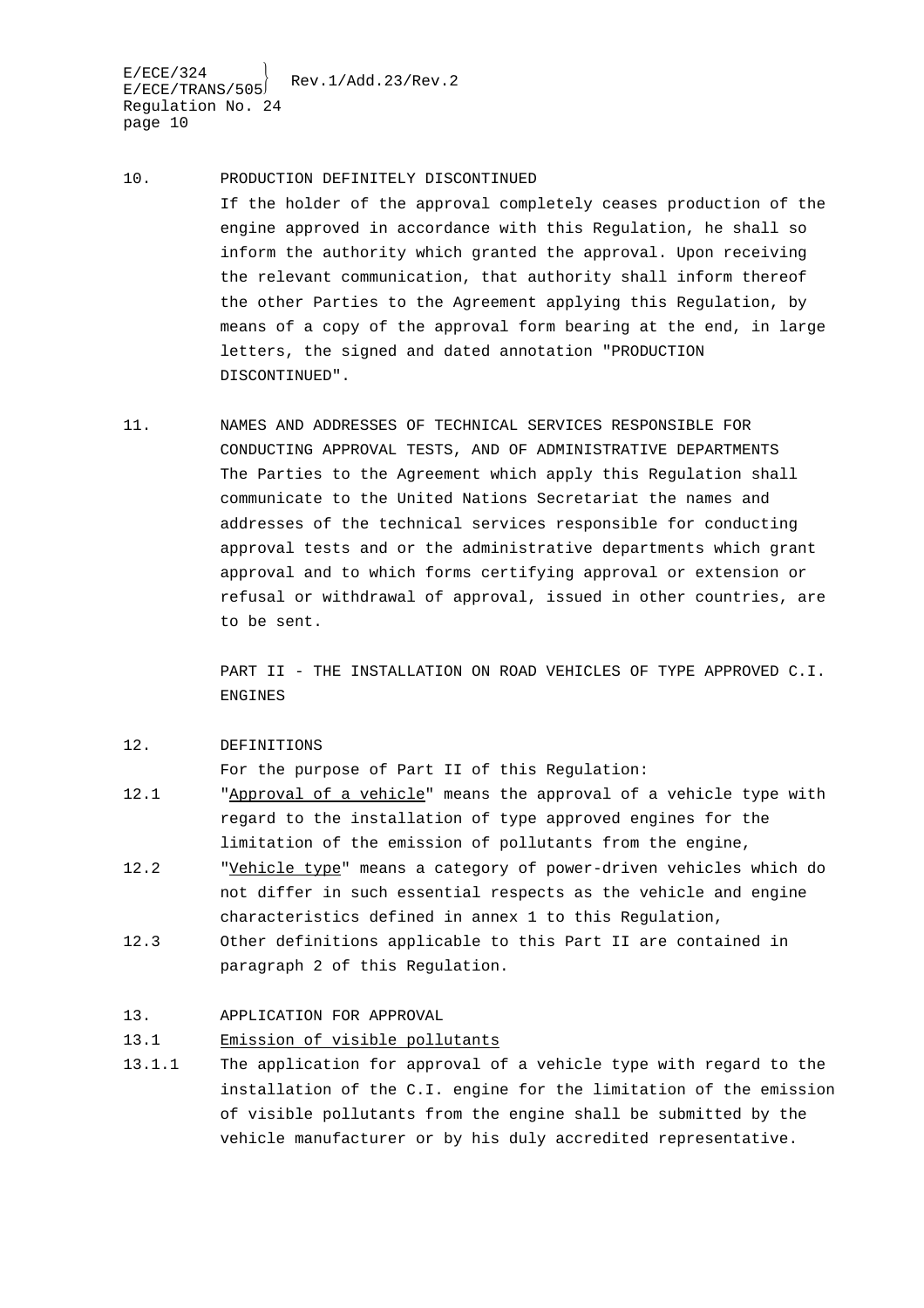- 13.1.2 It shall be accompanied by the following documents in triplicate; description of the vehicle comprising all the relevant vehicle and engine particulars referred to in annex 1 to the Regulation, and type approval communication for the engine in annex 2 together with those documents listed under item 19 of annex 2. When filling in annex 1 only the items which differ from those of the engine type approval need be completed.
- 13.1.3 A vehicle representative of the vehicle type to be approved, shall be submitted to the technical services conducting the approval test defined in paragraph 15 to this Regulation.

### 14. APPROVAL

- 14.1 If the vehicle submitted for approval pursuant to this Regulation, meets the requirements of paragraph 15 below, approval for the vehicle type shall be granted.
- 14.2 An approval number shall be assigned to each vehicle type approved. Its first two digits (at present 03 corresponding to the 03 series of amendments which entered into force on 20 April 1986) shall indicate the series of amendments incorporating the most recent major technical amendments made to the Regulation at the time of issue of the approval. The same Contracting Party may not assign the same number to another vehicle type.
- 14.3 Notice of approval or of extension or of refusal of approval of a vehicle type pursuant to this Regulation, shall be communicated to the Parties to the Agreement applying this Regulation, by means of a form conforming to the model in annex 2 to this Regulation.
- 14.4 There shall be affixed, conspicuously and in a readily accessible place specified on the approval form, to every vehicle conforming to a vehicle type approved under this Regulation an international approval mark consisting of:
- 14.4.1 A circle surrounding the letter "E" followed by the distinguishing number of the country which has granted approval, 1/
- 14.4.2 The number of this Regulation, followed by the letter "R", a dash and the approval number to the right of the circle prescribed in paragraph 14.4.11

----------

l/ See footnote on page 4.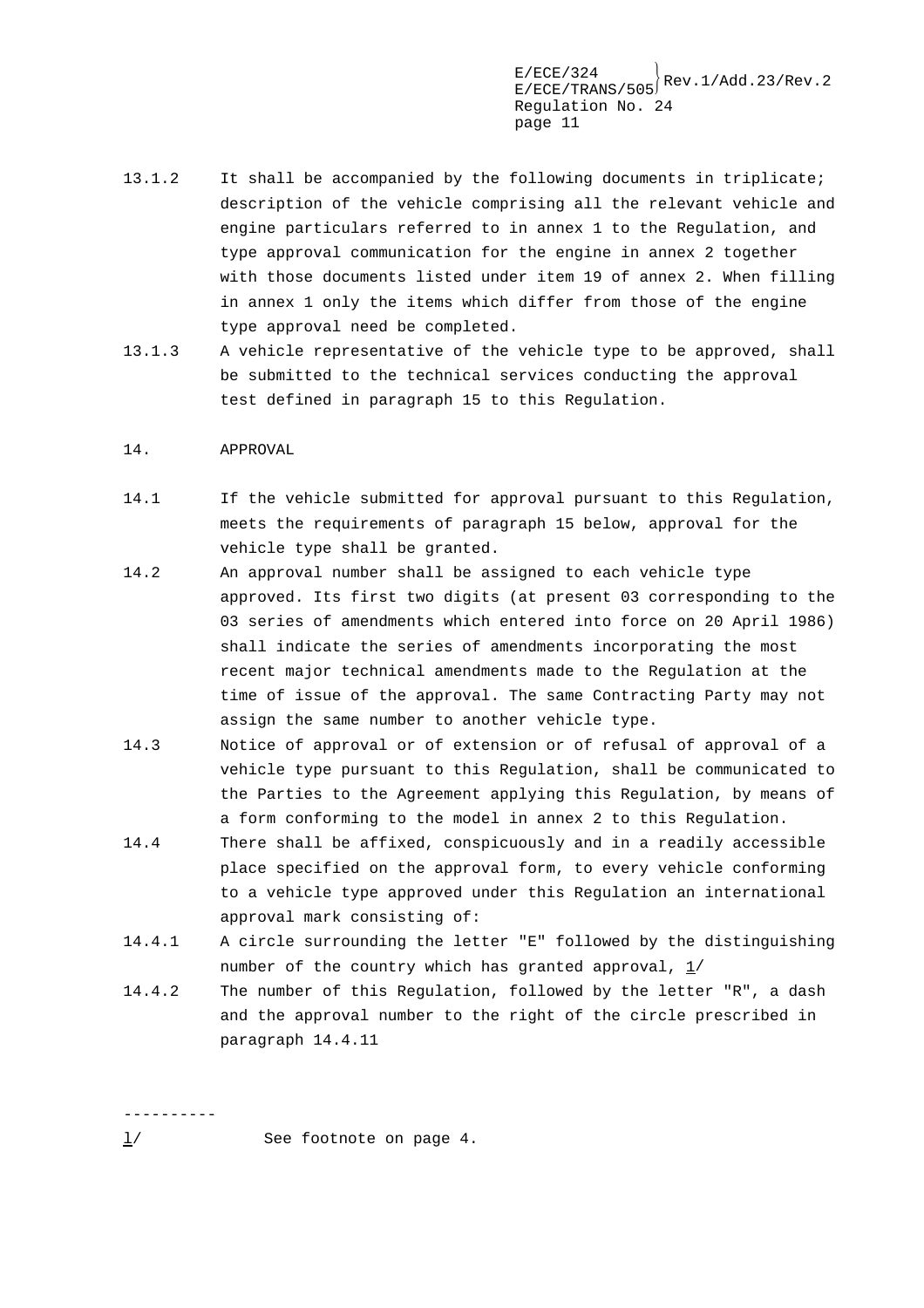$E/ECE/324$ <br> $E/ECE/TRANS/505$ Rev.1/Add.23/Rev.2 Regulation No. 24 page 12

- 14.4.3 The following additional symbol a rectangle surrounding a figure expressing in  $m^{-1}$  the absorption coefficient determined during the test under free acceleration, in annex 5 of this Regulation.
- 14.5 If the vehicle conforms to a type approved, under one or more other Regulations annexed to the Agreement, in the country which has granted approval under this Regulation, the symbol prescribed in paragraph 14.4.1 need not be repeatedy in such a case, the Regulation and approval numbers and the additional symbols of all the Regulations under which approval has been granted in the country which has granted approval under this Regulation shall be placed in vertical columns to the right of the symbol prescribed in paragraph 14.4.1.
- 14.6 The approval mark and the additional symbol shall be clearly legible and be indelible.
- 14.7 The approval mark shall be placed close to or on the vehicle data plate affixed by the manufacturer.
- 14.8 Annex 3 to this Regulation gives examples of the arrangements of the approval mark and of the additional symbol.
- 15. SPECIFICATIONS AND TESTS
- 15.1 General

The diesel engine fitted on the vehicle shall be of a type approved under Part I of this Regulation. The components liable to affect the emission of visible pollutants shall be so designed, constructed and assembled as to enable the vehicle, in normal use, despite the vibration to which it may be subjected, to comply with the provisions of this Regulation.

- 15.2 Specifications concerning cold-start devices
- 15.2.1 The cold-start device shall be so designed and constructed that it cannot be brought into or kept in action when the engine is running normally.
- 15.2.2 The provisions of paragraph 15.2.1 above shall not apply if at least one of the following conditions is met:
- 15.2.2.1 The light absorption coefficient of the gases emitted by the engine at steady speeds when measured by the procedure prescribed in annex 4 to this Regulation with the cold-start device operating, is within the limits prescribed in annex 7 to this Regulation.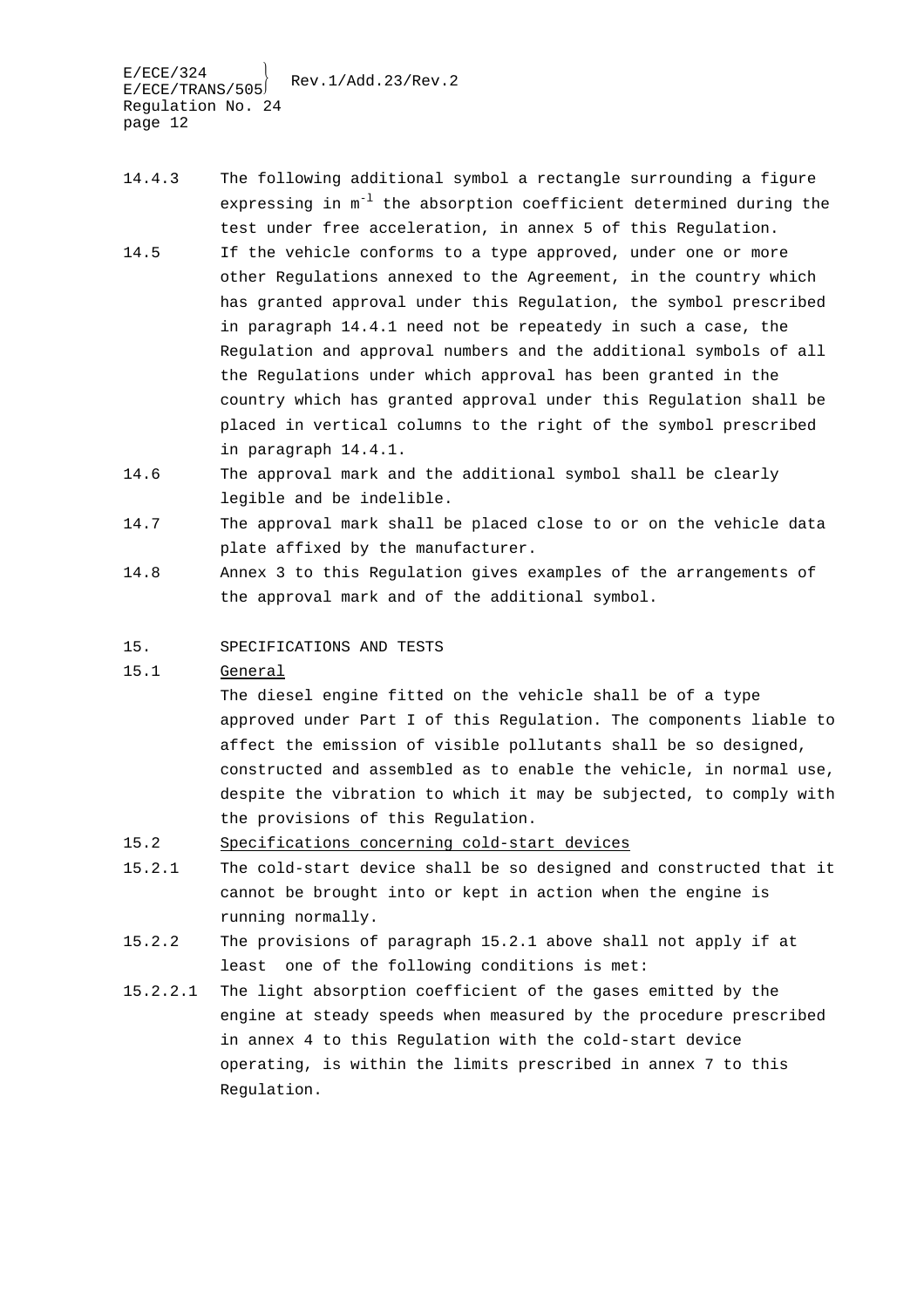- 15.2.2.2 Keeping the cold-start device in operation causes the engine to stop within a reasonable time.
- 15.3 Installation
- 15.3.1 The installation of the engine shall respect in particular the following limitations with respect to the type approval of the engine:

Intake depression shall not exceed that of the type approved engine Exhaust back pressure shall not exceed that of the type approved engine Exhaust system volume is within  $+$  40 per cent of the type approved engine Moment of inertia of the combined flywheel and transmission is within  $\pm$  15 per cent of the type approved engine.

- 16. MODIFICATION OF THE VEHICLE TYPE AND EXTENSION OF APPROVAL
- 16.1 Every modification of the vehicle type with regard to the characteristics in annex 1 shall be notified to the administrative department which approved the vehicle type. The department may then either:
- 16.1.1 Consider that the modifications made are unlikely to have an appreciable adverse effect, and that the vehicle still complies with the requirements; or
- 16.1.2 Require a further test report from the technical service responsible for conducting the tests.
- 16.2 Confirmation or refusal of approval, specifying the alterations, shall be communicated by the procedure specified in paragraph 14.3 above to the Parties to the Agreement which apply this Regulation.
- 16.3 The competent authority issuing the extension of approval shall assign a series number to each communication form drawn up for such an extension.

### 17. CONFORMITY OF PRODUCTION

- 17.1 Every vehicle identified by an approval mark and/or document in the case of the engine type installed as prescribed under paragraphs 5.4 and 14.4 of this Regulation shall conform with regard to components affecting the emission of visible pollutants to the vehicle type approved.
- 17.2 In order to verify conformity as prescribed in paragraph 17.1 above, a vehicle shall be taken from the series.
- 17.3 Conformity of the vehicle with the type approved shall be verified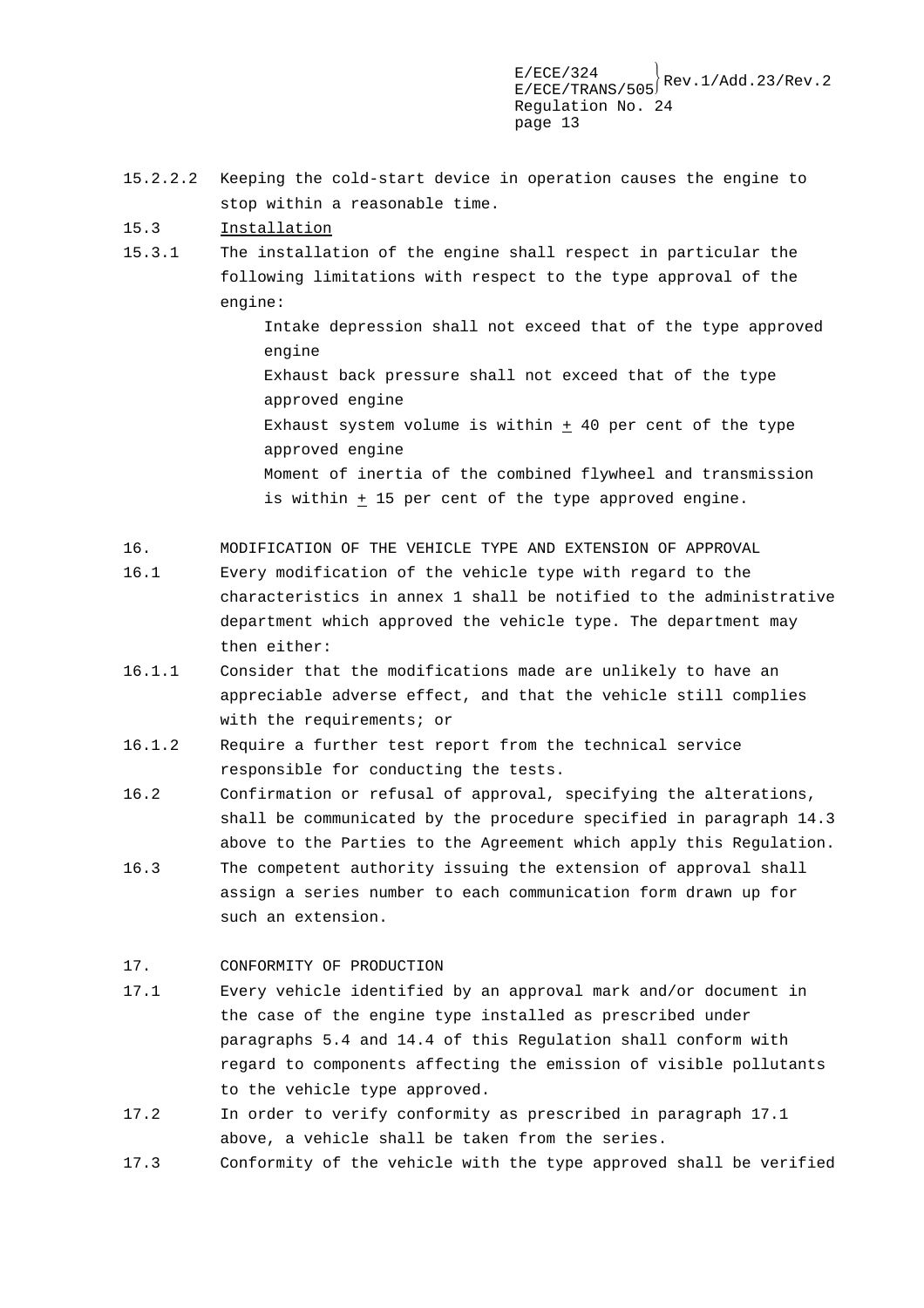on the basis of the description given in the approval form according to annex 2 to this Regulation. In addition, verifying tests shall be carried out in the following conditions:

- 17.3.1 A vehicle with an engine which has not been run-in shall be subjected to the test under free acceleration prescribed in annex 5 to this Regulation. The vehicle shall be deemed to conform to the vehicle type approved if the absorption coefficient determined does not exceed by more than  $0.5 \text{ m}^{-1}$  the figure shown in the approval mark or document (see paragraph 17.1 above). On the request of the manufacturer commercially available fuel may be used rather than the reference fuel. In the case of dispute, reference fuel has to be used.
- 17.3.2 If the figure determined in the test referred to in paragraph 17.3.1 above exceeds by more than  $0.5 \text{ m}^{-1}$  the figure shown in the approval mark or document (see paragraph 17.1 above) the engine shall be subjected to the test at steady speeds over the full-load curve as prescribed in annex 4 to this Regulation. The visible emission levels shall not exceed the limits prescribed in annex 7 to this Regulation.

### 18. PENALTIES FOR NON-CONFORMITY OF PRODUCTION

- 18.1 The approval granted in respect of a vehicle type pursuant to this Regulation may be withdrawn if the requirements laid down in paragraph 17.1 above are not complied with or if the vehicle has failed to pass the tests prescribed in paragraph 17.3 above.
- 18.2 If a Party to the Agreement which applies this Regulation withdraws an approval it has previously granted, it shall forthwith so notify the other Contracting Parties to the Agreement which apply this Regulation, by means of a copy of the approval form bearing at the end, in large letters, the signed and dated annotation "APPROVAL WITHDRAWN".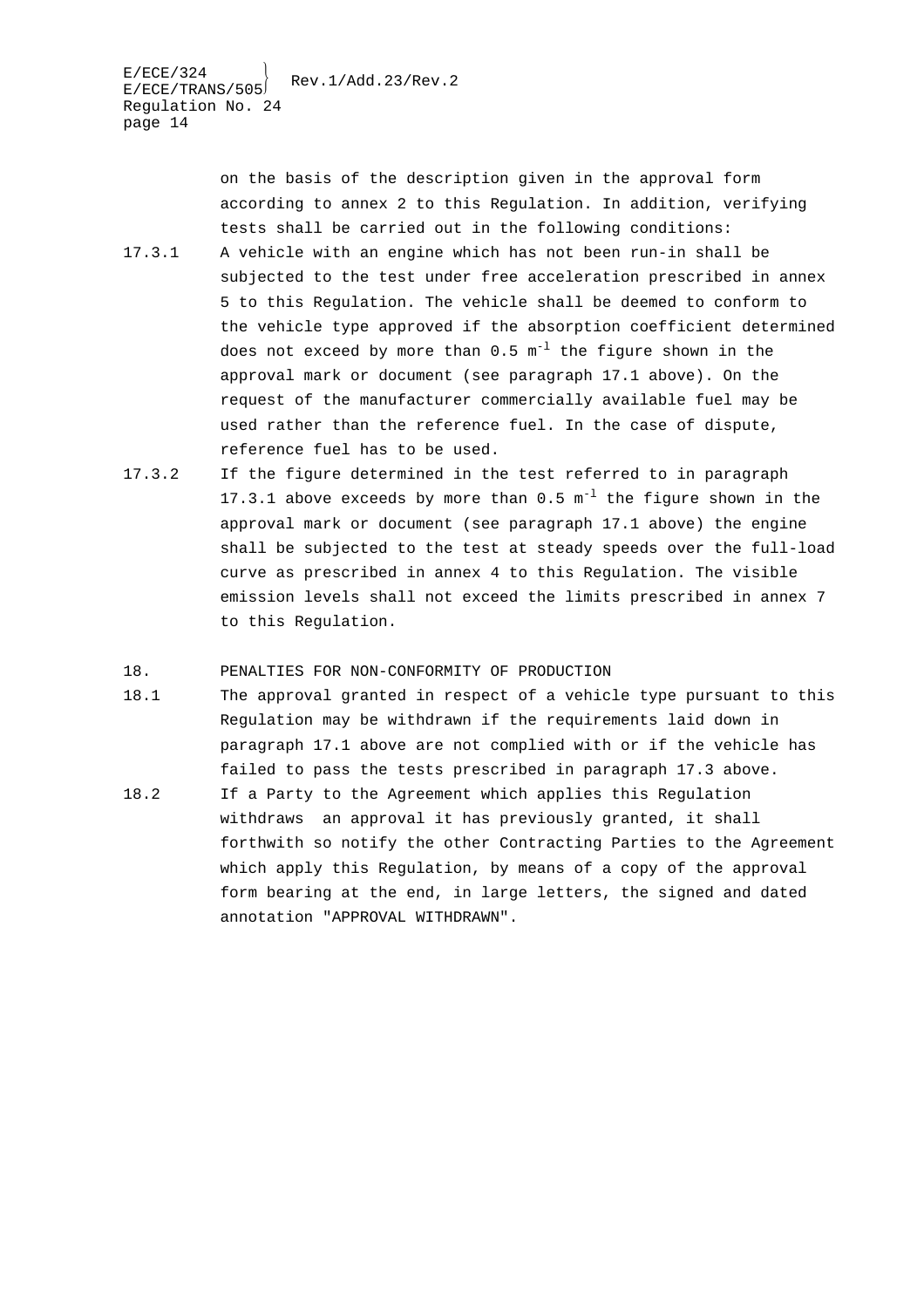#### 19. PRODUCTION DEFINITELY DISCONTINUED

If the holder of the approval completely ceases production of the vehicle approved in accordance with this Regulation, he shali so inform the authority which granted the approval. Upon receiving the relevant communication, that authority shall inform thereof the other Parties to the Agreement applying this Regulation, by means of a copy of the approval form bearing at the end, in large letters, the signed and dated annotation "PRODUCTION DISCONTINUED".

20. NAMES AND ADDRESSES OF TECHNICAL SERVICES RESPONSIBLE FOR CONDUCTING APPROVAL TESTS, AND OF ADMINISTRATIVE DEPARTMENTS The Parties to the Agreement which apply this Regulation shall communicate to the United Nations Secretariat the names and addresses of the technical services responsible for conducting approval tests and of the administrative departments which grant approval, and to which forms certifying approval or extension or refusal or withdrawal of approval, issued in other countries, are to be sent.

> PART III - EMISSION OF VISIBLE EXHAUST POLLUTANTS FROM A MOTOR VEHICLE WHOSE ENGINE HAS NOT BEEN SEPARATELY APPROVED

#### 21. DEFINITIONS

For the purposes of Part III of this Regulation:

- 21.1 "Approval of a vehicle" means the approval of a vehicle type with regard to limitation of the emission of visible pollutants from the engine;
- 21.2 "Vehicle type" means a category of power-driven vehicles which do not differ in such essential respects as the vehicle and engine characteristics as defined in annex 1 to the Regulation,
- 21.3 Other definitions applicable to this Part III are contained in paragraph 2 of this Regulation.

#### 22. APPLICATION FOR APPROVAL

- 22.1 The application for approval of a vehicle type with regard to limitation of the emission of pollutants from the engine shall be submitted by the vehicle manufacturer or by his duly accredited representative.
- 22.2 It shall be accompanied by the undermentioned documents in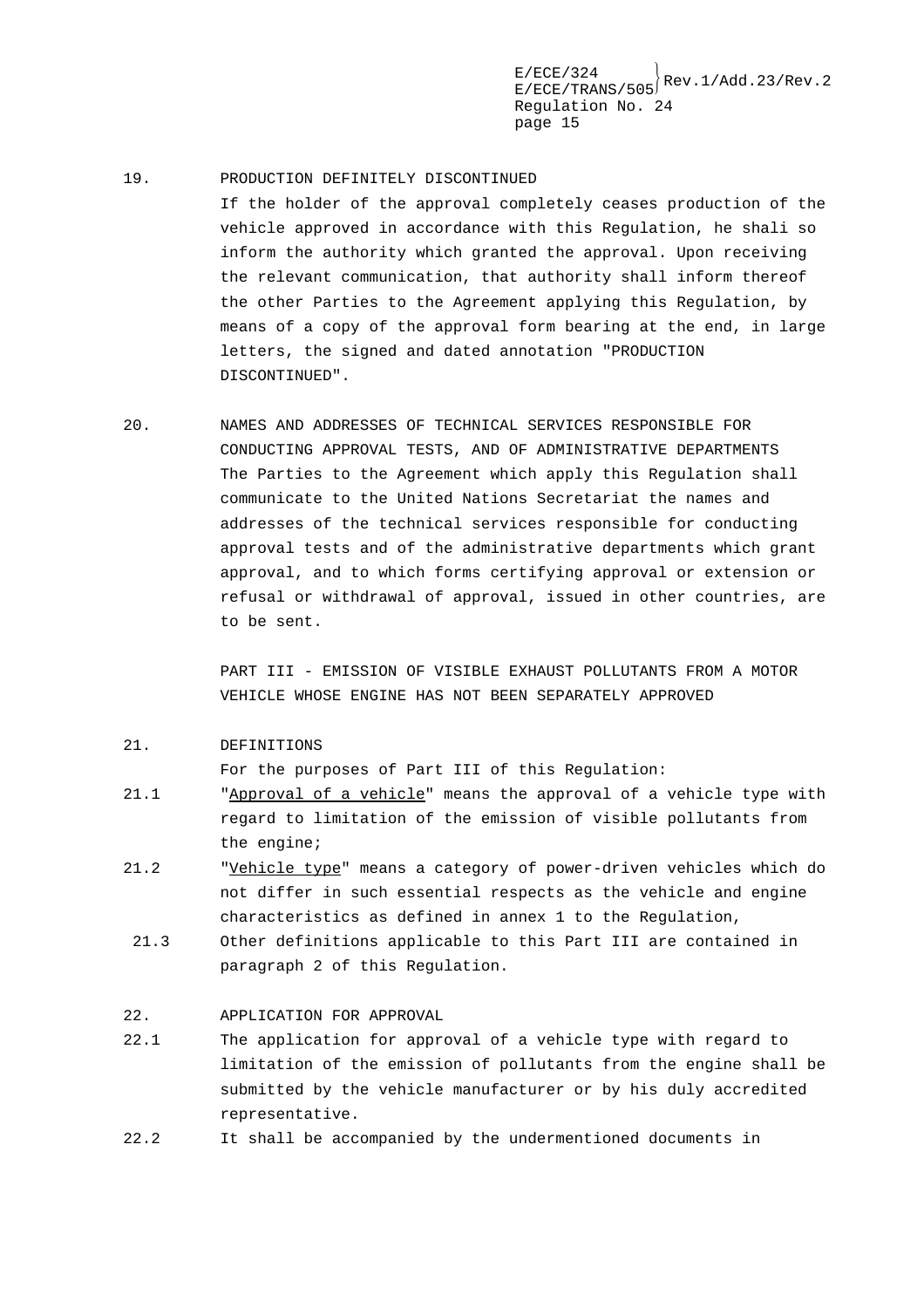triplicate and the following particulars:

- 22.2.1 A description of the vehicle and engine type comprising all the particulars referred to in annex 1.
- 22.3 An engine and the equipment prescribed in annex 1 to the Regulation for fitting it to the vehicle to be approved shall be submitted to the technical service conducting the approval tests defined in paragraph 24 of the Regulation. However, if the manufacturer so requests and the technical service conducting the approval tests agrees, a test may be carried out on a vehicle representative of the vehicle type to be approved.

### 23. APPROVAL

- 23.1 If the vehicle submitted for approval pursuant to this Regulation meets the requirements of paragraph 24 below, approval of that vehicle type shall be granted.
- 23.2 An approval number shall be assigned to each vehicle type approved. Its first two digits (at present 03 corresponding to the 03 series of amendments which entered into force on 20 April 1986) shall indicate the series of amendments incorporating the most recent major technical amendments made to the Regulation at the time of issue of the approval. The same Contracting Party may not assign the same number to another vehicle type.
- 23.3 Notice of approval or of extension or of refusal of approval of a vehicle type pursuant to this Regulation shall be communicated to the Parties to the Agreement applying this Regulation by means of a form conforming to the model in annex 2 to this Regulation.
- 23.4 There shall be affixed, conspicuously and in a readily accessible place specified on the approval form, to every vehicle conforming to a vehicle type approved under this Regulation an international approval mark consisting of:
- 23.4.1 A circle surrounding the letter "E" followed by the distinquishing number of the country which has granted approval,  $\frac{1}{4}$
- 23.4.2 The number of this Regulation, followed by the letter "R", a dash and the approval number to the right of the circle prescribed in paragraph 5.4.1.

--------- 1/ See footnote on page 4.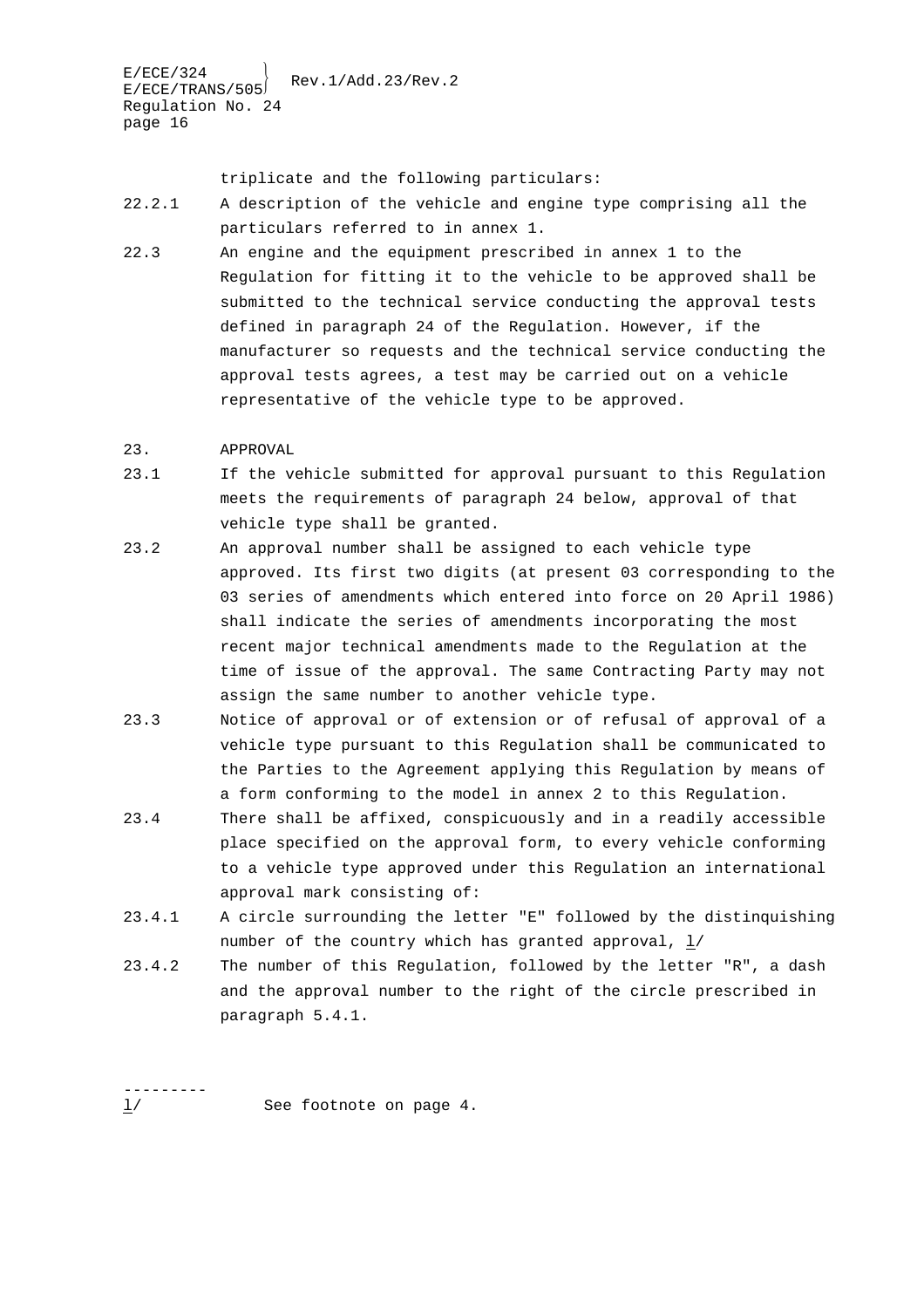$E/ECE/TRANS/505}$ Rev.1/Add.23/Rev.2 Regulation No. 24 page 17

- 23.4.3 The following additional symbols a rectangle surrounding a figure expressing in  $m^{-1}$  the corrected absorption coefficient obtained, at the time of approval, during the test under free acceleration, and determined at the time of approval by the procedure described in annex 5, paragraph 3.2, to this Regulation.
- 23.5 If the vehicle conforms to a vehicle type approved, under one or more other Regulations annexed to the Agreement, in the country which has granted approval under this Regulation, the symbol prescribed in paragraph 23.4.1 need not be repeated; in such a case, the Regulation and approval numbers and the additional symbols of all the Regulations under which approval has been granted in the country which has granted approval under this Regulation shall be placed in vertical columns to the right of the symbol prescribed in paragraph 23.4.1.
- 23.6 The approval mark and the additional symbol shall be clearly legible and be indelible.
- 23.7 The approval mark shall be placed close to or on the vehicle data plate affixed by the manufacturer.
- 23.8 Annex 3 to this Regulation gives examples of the arrangements of the approval mark and of the additional symbol.
- 24. SPECIFICATIONS AND TESTS

### 24.1 General

The components liable to affect the emission of pollutants shall be so designed, constructed and assembled as to enable the vehicle, in normal use, despite the vibration to which it may be subjected, to comply with the provisions of this Regulation.

- 24.2 Specifications concerning cold-start devices
- 24.2.1 The cold-start device shall be so designed and constructed that it cannot be brought into or kept in action when the engine is running normally.
- 24.2.2 The provisions of paragraph 24.2.1 above shall not apply if at least one of the following conditions is met:
- 24.2.2.1 The light absorption coefficient of the gases emitted by the engine at steady speeds when measured by the procedure prescribed in annex 4 to this Regulation with the cold-start device in operation, is within the limits prescribed in annex 7 to this Regulation.
- 24.2.2.2 Keeping the cold-start device in operation causes the engine to stop within a reasonable time.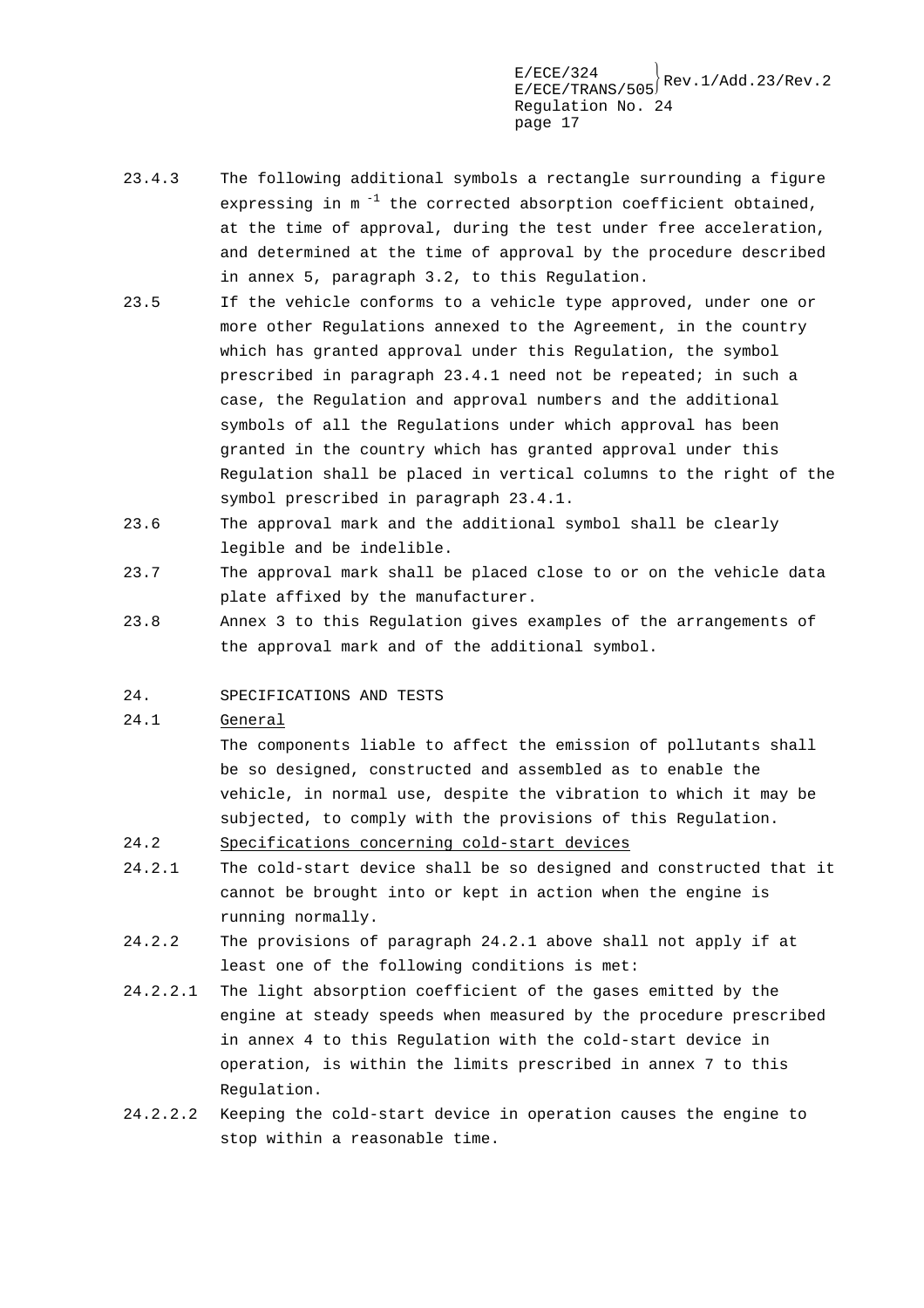24.3 Specifications concerning the emission of visible pollutants

- 24.3.1 The emission of visible pollutants by the vehicle type submitted for approval shall be measured by the two methods described in annexes 4 and 5 to this Regulation, relating respectively to tests at steady speeds and to tests under free acceleration.
- 24.3.2 The emission of visible pollutants, as measured by the method described in annex 4 to this Regulation, shall not exceed the limits prescribed in annex 7 to this Regulation.
- 24.3.3 In the case of engines with an exhaust-driven supercharger the absorption coefficient measured under free acceleration shall not exceed the limit prescribed in annex 7 for the nominal flow value corresponding to the maximum absorption coefficient measured during the tests at steady speeds, plus  $0.5 \text{ m}^{-1}$ .
- 24.3.4 Equivalent measuring instruments shall be allowed. If an instrument other than those described in annex 8 to this Regulation is used, its equivalence for the engine considered shall be required to be proved.
- 25. MODIFICATION OF THE VEHICLE TYPE AND EXTENSION OF APPROVAL
- 25.1 Every modification of the vehicle or component type with regard to the characteristics in annex 1 to this Regulation shall be notified to the administrative department which approved the vehicle type. The department may then either:
- 25.1.1 Consider that the modifications made are unlikely to have an appreciable adverse effect, and that in any case the vehicle still complies with the requirements, or
- 25.1.2 Require a further test report from the technical service responsible for conducting the test.
- 25.2 Confirmation or refusal of approval, specifying the alterations, shall be communicated by the procedure specified in paragraph 23.3 above to the Parties to the Agreement which apply this Regulation.
- 25.3 The competent authority issuing the extension of approval shall assign a series number to each communication form drawn up for such an extension.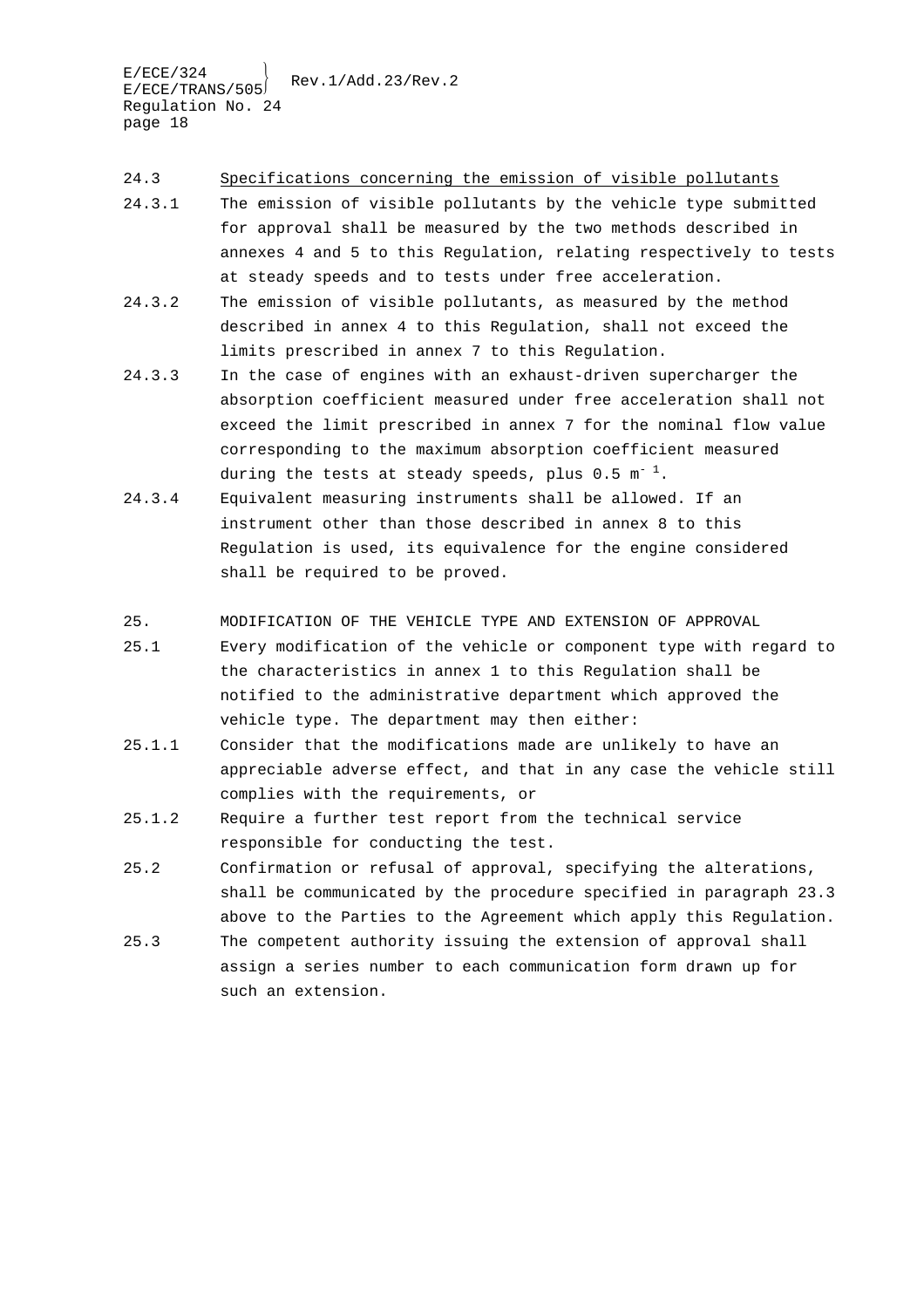- 26. CONFORMITY OF PRODUCTION
- 26.1 Every vehicle bearing an approval mark as prescribed under this Regulation shall conform, with regard to components affecting the emission of visible pollutants by the engine, to the vehicle type approved.
- 26.2 In order to verify conformity as prescribed in paragraph 26.1 above, a vehicle bearing the approval mark required by this Regulation shall be taken from the series.
- 26.3 Conformity of the vehicle with the type approved shall be verified on the basis of the description given in the approval form. In addition, verifying tests shall be carried out in the following conditions:
- 26.3.1 A vehicle which has not been run in shall be subjected to the test under free acceleration prescribed in annex 5 to this Regulation. The vehicle shall be deemed to conform to the type approved if the absorption coefficient determined does not exceed by more than 0.5  $m^{-1}$  the figure shown in the approval mark (see paragraph 26.1 above). On the request of the manufacturer, commercially available fuel may be used rather than the reference fuel. In the case of dispute, reference fuel has to be used.
- 26.3.2 If the figure determined in the test referred to in paragraph 26.3.1 above exceeds by more than  $0.5 \text{ m}^{-1}$  the figure shown in the approval mark, the engine of the vehicle shall be subjected to the test at steady speeds over the full-load curve, as prescribed in annex 4 to this Regulation. The visible emission levels shall not exceed the limits prescribed in annex 7 to this Regulation.
- 27. PENALTIES FOR NON-CONFORMITY OF PRODUCTION
- 27.1 The approval granted in respect of a vehicle type pursuant to this Regulation may be withdrawn if the requirements laid down in paragraph 26.1 above are not complied with or if the vehicle or vehicles taken have failed to pass the tests prescribed in paragraph 26.3 above.
- 27.2 If a Party to the Agreement which applies this Regulation withdraws an approval it has previously granted, it shall forthwith so notify the other Contracting Parties to the Agreement which apply this Regulation, by means of a copy of the approval form bearing at the end, in large letters, the signed and dated annotation "APPROVAL WITHDRAWN".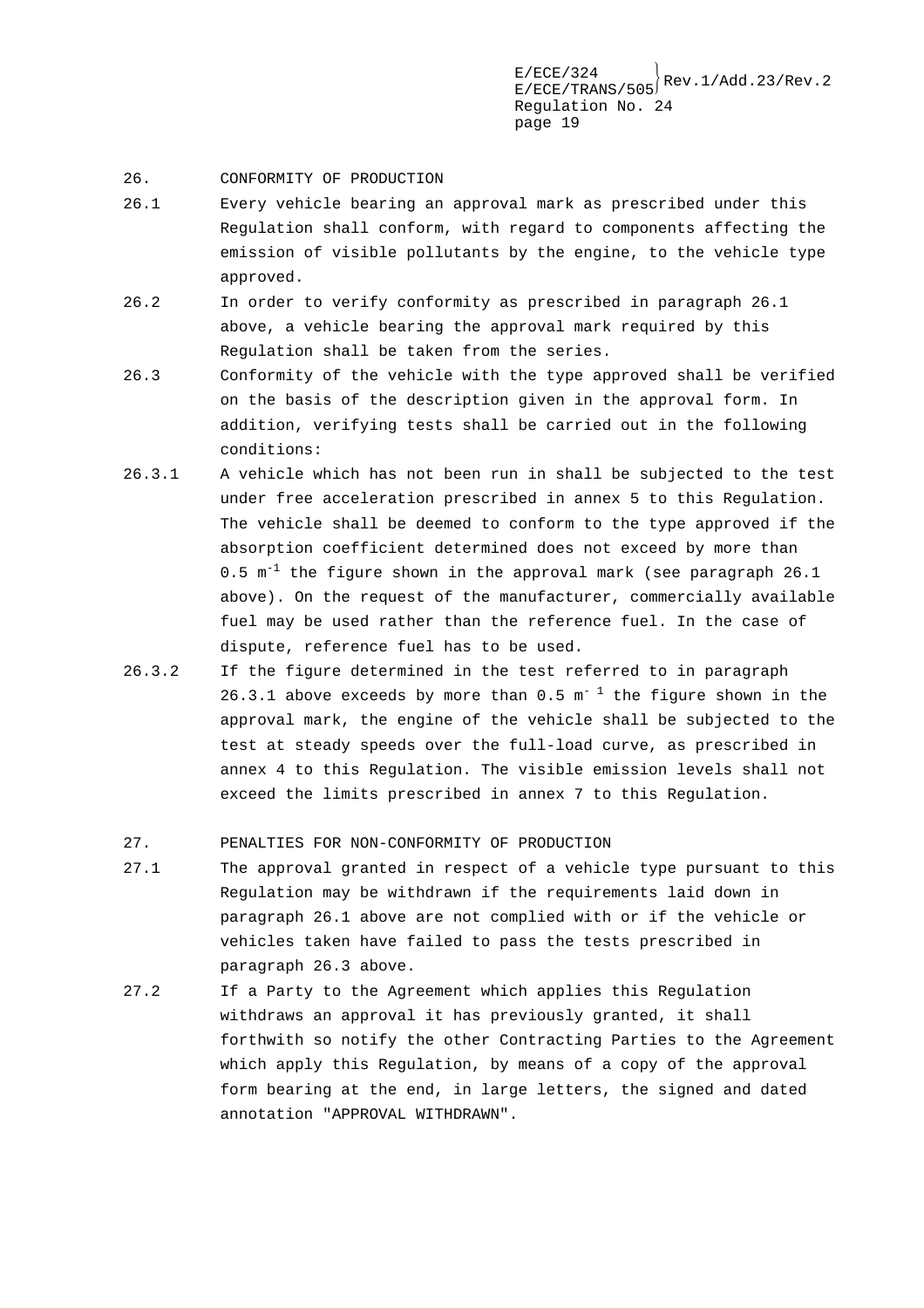$E/ECE/324$ <br> $E/ECE/TRANS/505$ <br>Rev.1/Add.23/Rev.2 Regulation No. 24 page 20

- 28. PRODUCTION DEFINITELY DISCONTINUED If the holder of the approval completely ceases production of a vehicle approved in accordance with this Regulation, he shall so inform the authority which granted the approval. Upon receiving the relevant communication, that authority shall inform thereof the other Parties to the Agreement applying this Regulation, by means of a copy of the approval form bearing at the end, in large letters, the signed and dated annotation "PRODUCTION DISCONTINUED".
- 29. NAMES AND ADDRESSES OF TECHNICAL SERVICES RESPONSIBLE FOR CONDUCTING APPROVAL TESTS, AND OF ADMINISTRATIVE DEPARTMENTS The Parties to the Agreement which apply this Regulation shall communicate to the United Nations Secretariat the names and addresses of the technical services responsible for conducting approval tests and of the administrative departments which grant approval and to which forms certifying approval or extension or refusal or withdrawal of approval, issued in other countries, are to be sent.

\_\_\_\_\_\_\_\_\_\_\_\_\_\_\_\_\_\_\_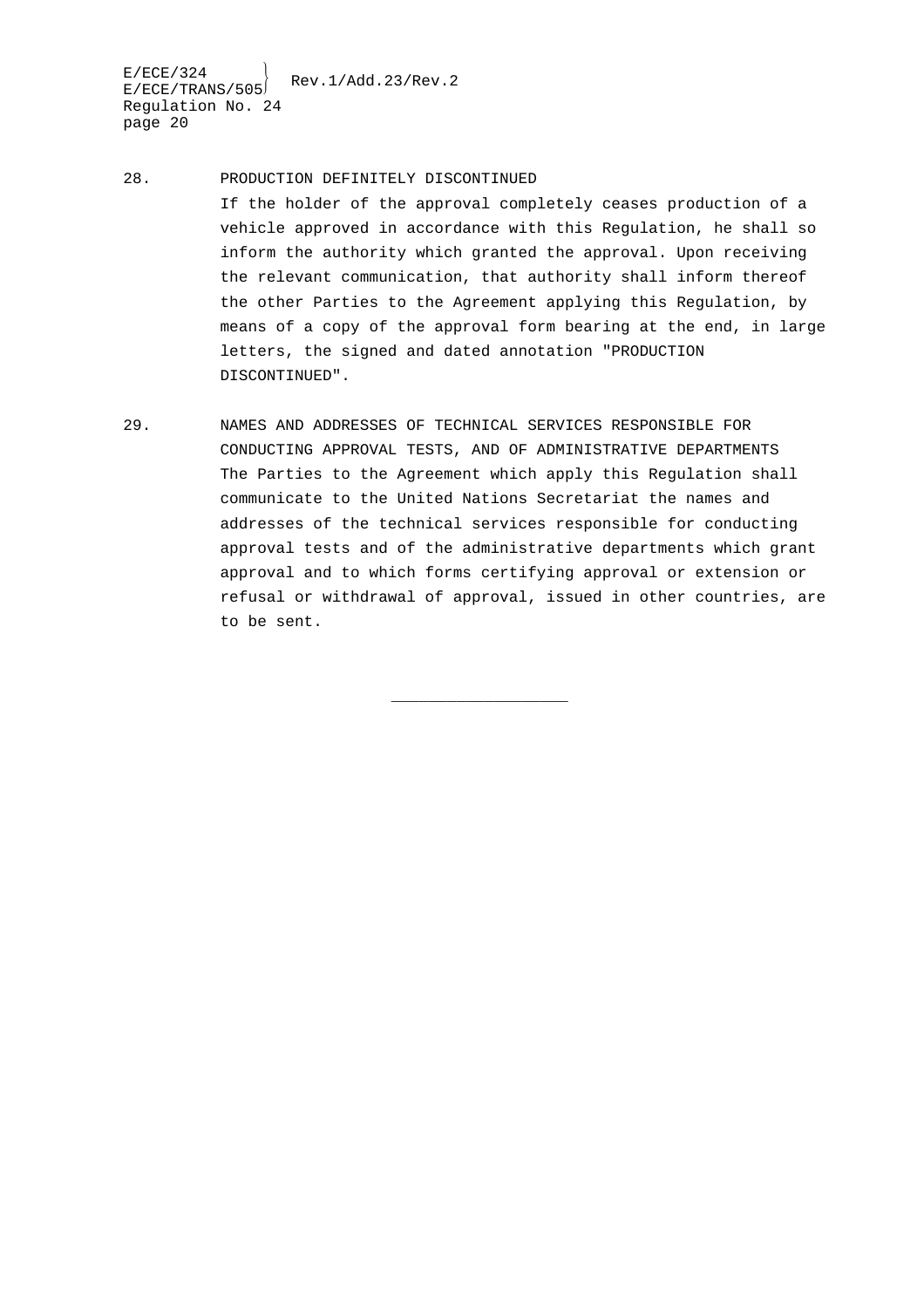### Annex 1

# ESSENTIAL CHARACTERISTICS OF THE VEHICLE AND THE C.I. ENGINE AND INFORMATION CONCERNING THE CONDUCT OF TESTS l/ 6/

0. Description of the vehicle

| 0.1 |  |
|-----|--|
| 0.2 |  |
| 0.3 |  |
| 0.4 |  |

### 1. Description of engine

| 1.1  |                                                               |  |
|------|---------------------------------------------------------------|--|
| 1.2  |                                                               |  |
| 1.3  |                                                               |  |
| 1.4  | Type(s)                                                       |  |
| 1.5  | Cycle: four-stroke/two-stroke/others $2/$ (1)                 |  |
| 1.6  |                                                               |  |
| 1.7  |                                                               |  |
| 1.8  | Cylinder capacity $cm^{-3}$ (1)                               |  |
| 1.9  | Number and layout of cylinders and firing order $\dots$ (1)   |  |
| 1.10 | Combustion system: description (1)                            |  |
| 1.11 | Drawings of combustion chamber and piston crown $\ldots$ (3)  |  |
| 1.12 |                                                               |  |
| 1.13 | Minimum cross-section area of inlet and outlet ports $3/$ (3) |  |
|      |                                                               |  |

The letter "E" preceding figures means: information to be supplied for emission approval.

When no letter precedes the figures, it means: information to be supplied in any case.

For footnotes, see end of this annex.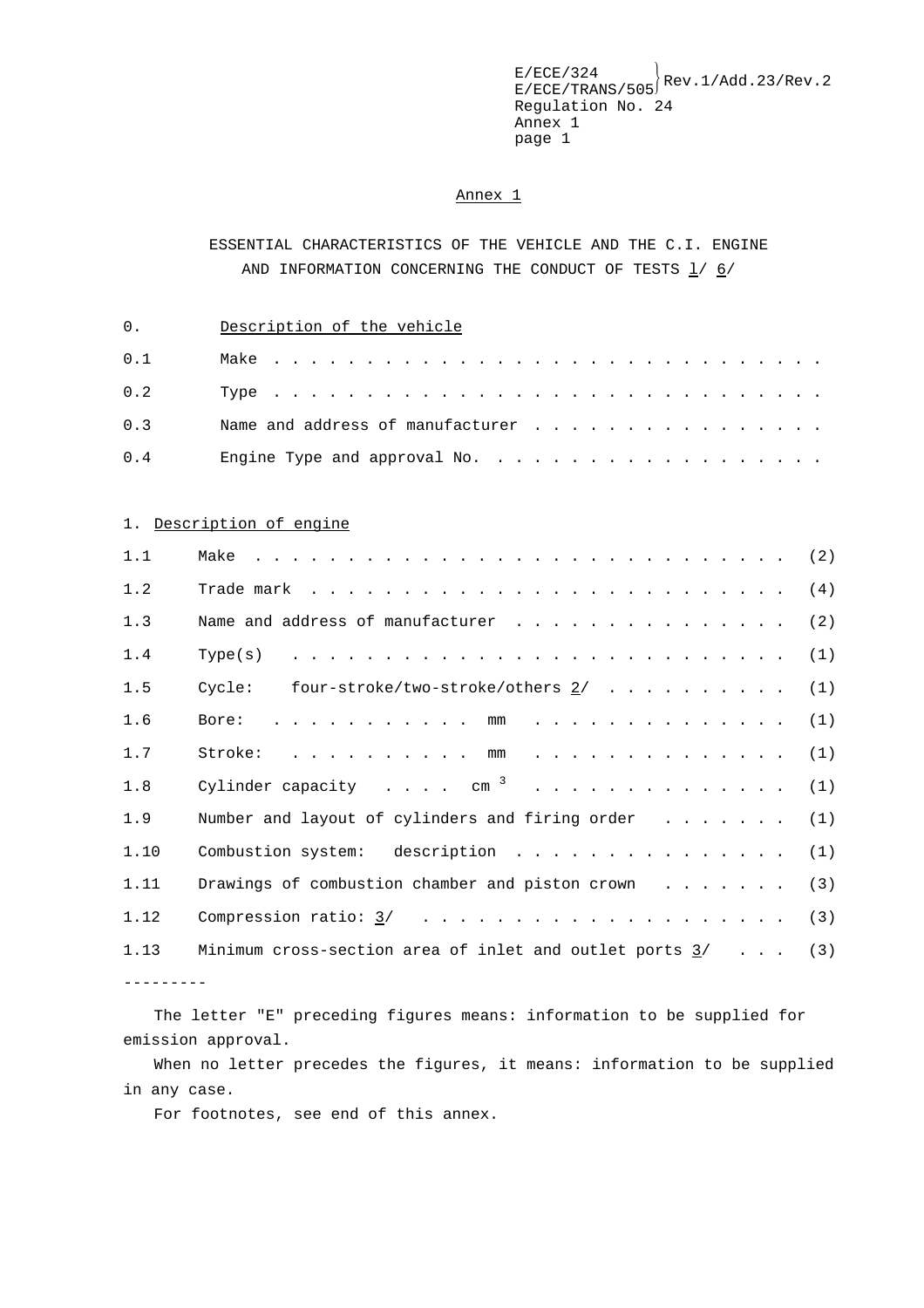2. Cooling system: Liquid/air cooling  $\frac{2}{1}$ 

| 2.1   | Characteristics of liquid-cooling system                                 |
|-------|--------------------------------------------------------------------------|
| 2.1.1 |                                                                          |
| 2.1.2 | Circulating pump: 2/ description or make(s) and type(s) (3)              |
| 2.1.3 | Radiator/fan systems description $\ldots$ (3)                            |
| 2.1.4 |                                                                          |
| 2.1.5 |                                                                          |
| 2.2   | Characteristics of air-cooling system                                    |
| 2.2.1 | Blower system: characteristics or make(s) and type(s) $\ldots$ (3)       |
| 2.2.2 |                                                                          |
| 2.2.3 | Temperature requlating systems Yes/No $2/$ - Brief description<br>(3)    |
| 2.2.4 |                                                                          |
| 2.2.5 | Max. temperature at a characteristic place: $\frac{4}{7}$ $\cdot$ C. (3) |

## 3. Air intake system and fuel feed

|  |  | 3.1<br>Air intake system |
|--|--|--------------------------|
|--|--|--------------------------|

| 3.1.1     | Description and drawings of air intake system and its accessories    |  |  |  |  |
|-----------|----------------------------------------------------------------------|--|--|--|--|
|           | (heating device, intake silencers, air filter, etc.) or make(s) and  |  |  |  |  |
|           | type(s) if the test is made with complete system as supplied by the  |  |  |  |  |
|           | vehicle manufacturer, in a vehicle or on a test bench: $(3)$         |  |  |  |  |
| 3.1.2     | Maximum permitted depression of air intake at a characteristic place |  |  |  |  |
|           |                                                                      |  |  |  |  |
| 3.2       | Pressure charger: $2/$ Yes/No<br>(1)                                 |  |  |  |  |
| 3.2.1     |                                                                      |  |  |  |  |
| 3.2.2     |                                                                      |  |  |  |  |
| 3.2.3     | Max. temperature of the air at the outlet of the intake              |  |  |  |  |
|           | intercooler: $\underline{3}/\underline{4}/$ (C (3)                   |  |  |  |  |
| 3.3       | Injection system                                                     |  |  |  |  |
| 3.3.1     | Low pressure section                                                 |  |  |  |  |
| 3.3.1.1   | Fuel feed                                                            |  |  |  |  |
| 3.3.1.2   | Characteristic pressure or make(s) and type(s) (3)                   |  |  |  |  |
| 3.3.2     | High pressure section                                                |  |  |  |  |
| 3.3.2.1   | Description of the injection system                                  |  |  |  |  |
| 3.3.2.1.1 | Pump: description or make(s) and type(s) (3)                         |  |  |  |  |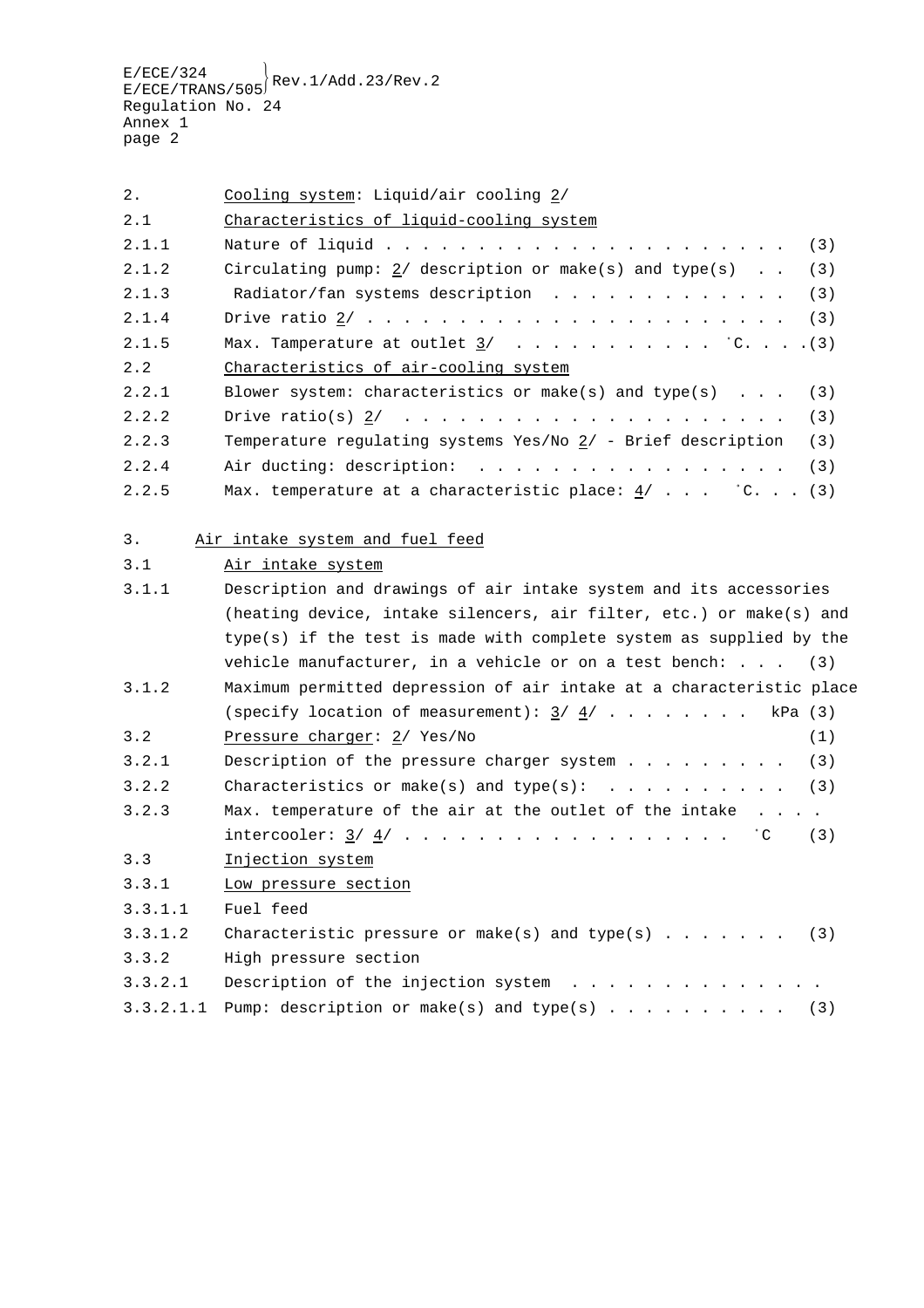$\mathbb{E}/\mathbb{E} \text{CE}/324 \ \mathbb{E}/\mathbb{E} \text{CE}/\mathbb{TRANS}/505 \bigg\} \text{Rev}.1/\text{Add}.23/\text{Rev}.2$ Regulation No. 24 Annex 1 page 3

|   |         | 3.3.2.1.2 Delivery mm <sup>3</sup> per stroke at engine speed of     |
|---|---------|----------------------------------------------------------------------|
|   |         | . rpm at full injection or characteristic                            |
|   |         |                                                                      |
|   |         | Mention the method useds on engine/on pump bench $2/$                |
|   |         | If boost control is supplied, state the characteristic fuel delivery |
|   |         | and boost pressure versus engine speed.                              |
|   |         | (3)                                                                  |
|   |         | 3.3.2.1.4 Automatic injection advance range $\frac{3}{1}$<br>(3)     |
|   | 3.3.3   | Injection piping                                                     |
|   | 3.3.3.1 | (3)                                                                  |
|   | 3.3.3.2 | (3)                                                                  |
|   | 3.3.4   | Injector(s)                                                          |
|   | 3.3.4.1 | (3)                                                                  |
|   | 3.3.4.2 | (3)                                                                  |
|   | 3.3.4.3 | Opening pressure: $\frac{3}{2}$ Mpa<br>(3)                           |
|   | 3.3.5   | Governor                                                             |
|   | 3.3.5.1 | Description of the governor system or make(s) and type(s).<br>(3)    |
|   | 3.3.5.2 | Speed at which cut-off starts under full-load: $3/4/$                |
|   |         | rpm (maximum rated speed)<br>(3)                                     |
|   | 3.3.5.3 | (3)                                                                  |
|   | 3.3.5.4 | (3)                                                                  |
| Ε | 3.4     | Cold start system                                                    |
|   |         | Description or make(s) and type(s) $\ldots$<br>(3)                   |
| Е | 3.5     | Additional anti-smoke devices (if any, and if not covered by another |
|   |         | heading):                                                            |
|   |         | (3)                                                                  |
|   | 4.      | Valve timing                                                         |
|   |         | Maximum lift of valves and angles of opening and closing in relation |
|   |         | to dead centres (nominal values) $\frac{3}{4}$ ,  (3)                |
|   | 5.      | Exhaust system 2/                                                    |
|   | 5.1     | Description of exhaust equipment if the test is made with the        |
|   |         | complete exhaust equipment provided by the engine or vehicle         |
|   |         | manufacturer                                                         |
|   |         | Specify the back pressure at maximum net power and the location of   |
|   |         | measurement<br>(3)                                                   |
|   |         | Indicate the effective volume of the                                 |
|   |         | $\text{cm}^3$                                                        |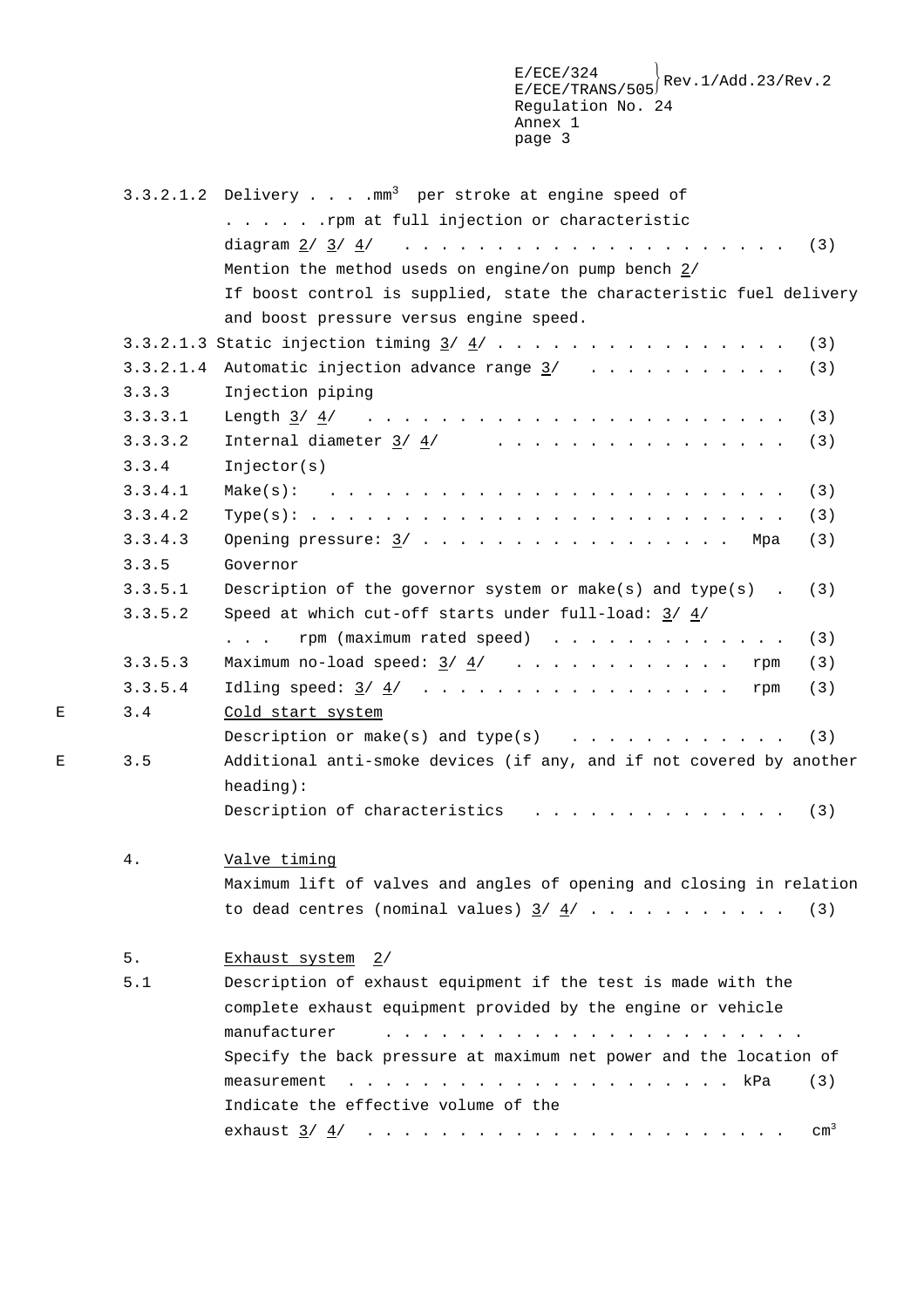$\mathbb{E}/\mathbb{E} \text{CE}/324 \ \mathbb{E}/\mathbb{E} \text{CE}/\mathbb{TRANS}/505 \bigg\} \text{Rev}.1/\text{Add}.23/\text{Rev}.2$ Regulation No. 24 Annex 1 page 4

|   | 5.2   | If the test bench equipment is used, specify the back                                                                                                                                                                                                                                                                                                                                                                                                                            |
|---|-------|----------------------------------------------------------------------------------------------------------------------------------------------------------------------------------------------------------------------------------------------------------------------------------------------------------------------------------------------------------------------------------------------------------------------------------------------------------------------------------|
|   |       | pressure at maximum net power and the location                                                                                                                                                                                                                                                                                                                                                                                                                                   |
|   |       | of measurement<br>(3)                                                                                                                                                                                                                                                                                                                                                                                                                                                            |
|   |       | Indicate the effective volume of the                                                                                                                                                                                                                                                                                                                                                                                                                                             |
|   |       | cm <sup>3</sup>                                                                                                                                                                                                                                                                                                                                                                                                                                                                  |
|   | б.    | Lubrication system                                                                                                                                                                                                                                                                                                                                                                                                                                                               |
|   | 6.1   | Description of system<br>(3)<br>the contract of the contract of the contract of the contract of the contract of the contract of the contract of the contract of the contract of the contract of the contract of the contract of the contract of the contract o                                                                                                                                                                                                                   |
|   | 6.2   | Circulating pumps 2/ Yes/No                                                                                                                                                                                                                                                                                                                                                                                                                                                      |
|   |       | Description or make(s) and type(s) $\ldots$<br>(3)                                                                                                                                                                                                                                                                                                                                                                                                                               |
|   | 6.3   | Oil cooler: 2/ Yes/No                                                                                                                                                                                                                                                                                                                                                                                                                                                            |
|   |       | Description or make(s) and type(s) $\ldots$<br>(3)                                                                                                                                                                                                                                                                                                                                                                                                                               |
|   | 6.4   | Mixture with fuel: 2/ Yes/No                                                                                                                                                                                                                                                                                                                                                                                                                                                     |
|   |       | (Lubrication oil/fuel ratio)<br>(3)                                                                                                                                                                                                                                                                                                                                                                                                                                              |
|   | 7.    | Other engine driven auxiliaries                                                                                                                                                                                                                                                                                                                                                                                                                                                  |
|   | 7.1   | Auxiliaries necessary for the operation of the engine on test bench,                                                                                                                                                                                                                                                                                                                                                                                                             |
|   |       | other than the fan                                                                                                                                                                                                                                                                                                                                                                                                                                                               |
|   |       | State characteristics, or make(s) and type(s) $\ldots$<br>(3)                                                                                                                                                                                                                                                                                                                                                                                                                    |
|   | 7.1.1 | Generator/Alternators $2/$ Yes/No $2/$<br>(4)                                                                                                                                                                                                                                                                                                                                                                                                                                    |
|   | 7.1.2 | والمتعاونة والمتعاونة والمتعاونة والمتعاونة والمتعاونة والمتعاونة والمتعاونة والمتعاونة<br>Other 2/<br>(3)                                                                                                                                                                                                                                                                                                                                                                       |
| Ε | 7.2   | Additional auxiliaries in operation when test is conducted in a                                                                                                                                                                                                                                                                                                                                                                                                                  |
|   |       | vehicle                                                                                                                                                                                                                                                                                                                                                                                                                                                                          |
| Е | 7.3   | State characteristics, or make(s) and type(s) $\ldots \ldots$<br>(4)<br>Transmission                                                                                                                                                                                                                                                                                                                                                                                             |
|   |       | State moment of inertia of combined flywheel and transmission at                                                                                                                                                                                                                                                                                                                                                                                                                 |
|   |       |                                                                                                                                                                                                                                                                                                                                                                                                                                                                                  |
|   |       | or description, make(s) and type(s) (for torque                                                                                                                                                                                                                                                                                                                                                                                                                                  |
|   |       | (3)<br>$\mathbf{1} \qquad \mathbf{1} \qquad \mathbf{1} \qquad \mathbf{1} \qquad \mathbf{1} \qquad \mathbf{1} \qquad \mathbf{1} \qquad \mathbf{1} \qquad \mathbf{1} \qquad \mathbf{1} \qquad \mathbf{1} \qquad \mathbf{1} \qquad \mathbf{1} \qquad \mathbf{1} \qquad \mathbf{1} \qquad \mathbf{1} \qquad \mathbf{1} \qquad \mathbf{1} \qquad \mathbf{1} \qquad \mathbf{1} \qquad \mathbf{1} \qquad \mathbf{1} \qquad \mathbf{1} \qquad \mathbf{1} \qquad \mathbf{$<br>converter). |
|   | 8.    | Engine performance (declared by the manufacturer)                                                                                                                                                                                                                                                                                                                                                                                                                                |
|   | 8.1   | (3)<br>rpm                                                                                                                                                                                                                                                                                                                                                                                                                                                                       |
|   | 8.2   | Maximum rated speed: $3/$<br>(3)<br>rpm                                                                                                                                                                                                                                                                                                                                                                                                                                          |
|   | 8.3   | Minimum rated speed: $3/$ rpm<br>(3)                                                                                                                                                                                                                                                                                                                                                                                                                                             |
|   | $8.4$ | Max. net torque of engine on bench: $\frac{3}{7}$ Nm at<br>rpm                                                                                                                                                                                                                                                                                                                                                                                                                   |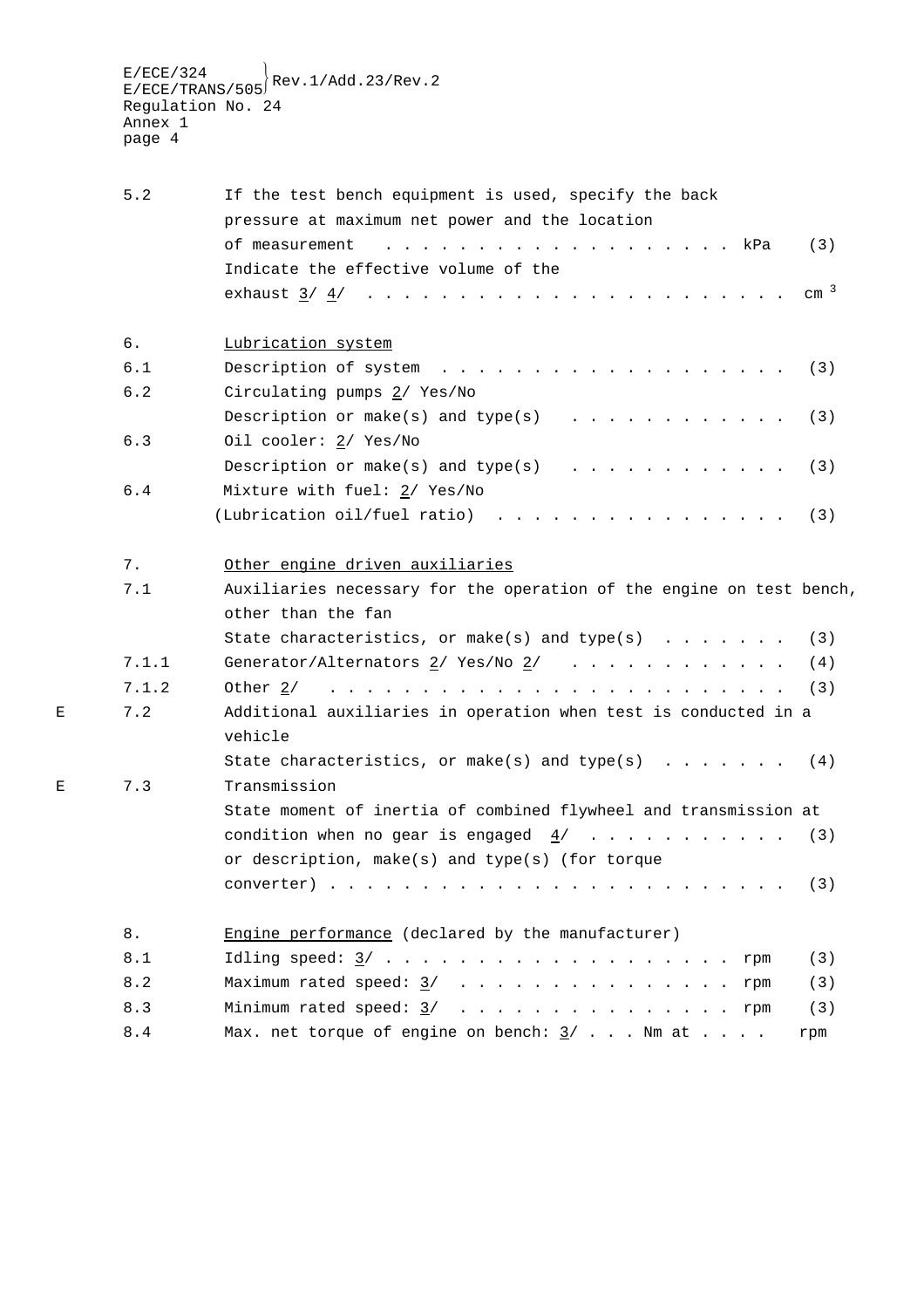8.5 Max. net power of engine on bench:  $\frac{3}{1}$ ... kW at ... rpm indicate power absorbed by fan . . . . . . . . . . . . kW

8.5.1 Test on bench Declared powers at the points of measurement referred to in annex 4, paragraph 2.2 shall be stated in table 1.

#### Table 1

# Declared speeds and powers of the engine/vehicle 2/ submitted for approval

(Speeds to be agreed with the test authority)

| Measurement                                 | Engine speed: n | Power: $P * /$ |
|---------------------------------------------|-----------------|----------------|
| points 5/                                   | $(\text{rpm})$  | kW             |
| $\cdot$ $\cdot$ $\cdot$<br>٠<br>٠<br>٠<br>٠ | $\bullet$<br>٠  |                |

\_\_\_\_\_\_\_\_\_\_\_\_\_\_\_\_\_\_

--------------

 $\frac{\star}{ }$  Net power according to annex 10.

1/ In the case of non-conventional engine types and systems, particulars equivalent to those referred to here shall be supplied by the manufacturer.

- 2/ Strike out what does not apply.
- 3/ Specify the tolerance.
- 4/ Specify the range if applicable.
- 5/ See annex 5, paragraph 2.2.

6/ For the engine representative of the type to be approved, a complete data-set shall be supplied. For modified engines, only data which differ from this data-set need to be supplied.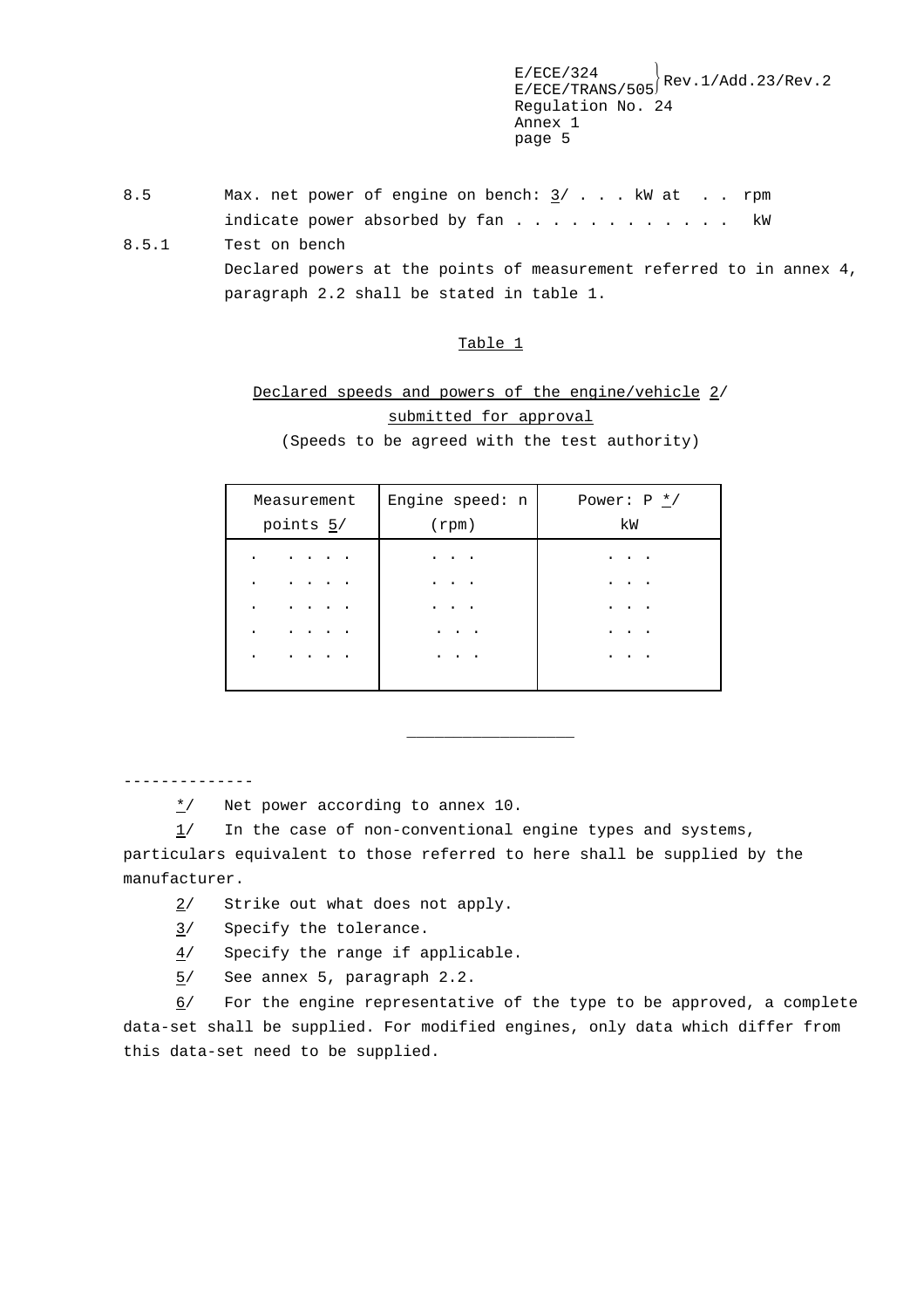$E/ECE/324$ <br> $E/ECE/TRANS/505$ <sup>Rev.1/Add.23/Rev.2</sup> Regulation No. 24 Annex 2 page 1 Annex 2<br>page 1<br>Annex 2

(Maximum format: A4(210 x 297 mm))



 $1/$ 

Communication concerning:

either: approval,

refusal of approval,

extension of approval,

approval withdrawn,

production definitely discontinued.2/

of a vehicle/engine type  $2/$  with regard to emissions or: measurement of power of the engine only, pursuant to Regulation No. 24

Approval No. . . . Extension No.... 1. Trade name or mark of the vehicle: 3/ ............... 9. Trade name or mark of engine: .................. 3. Vehicle type: 3/ ......................... 10. Engine type:  $\ldots$ ...... Engine approval No.  $\frac{3}{ }$ ..... 11. Manufacturer's name and address: ................ 12. If applicable, name and address of the manufacturer's representative: 13. Vehicle/engine submitted for approval on: 2/ .......... 14. Technical Service responsible for conducting approval tests: . . . ................................. 15. Date of report issued by that service: .............. 16. Number of report issued by that service: . . . . . . . . . . . . . 17. Test results

----------------

For footnotes see end of this annex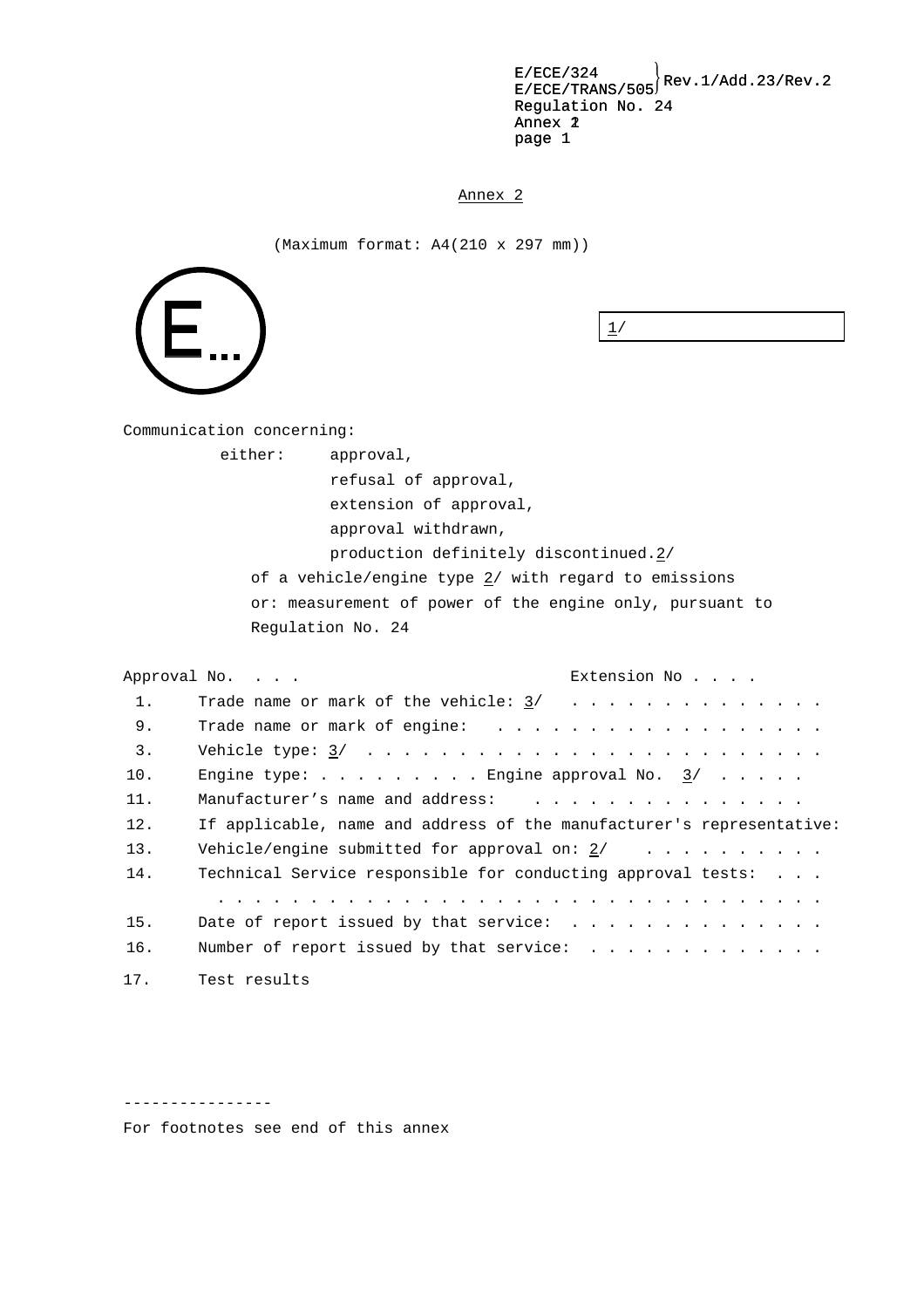11.1 Emissions 2/

11.1.1 Tests at steady speeds: Vehicle on roller dynamometer/engine

on test bench 2/

| Measurement<br>points | Engine<br>speed<br>n<br>(rpm) | Power<br>$\mathbf P$<br>(kW) | Nominal<br>flow<br>G<br>(litres/sec) | Measured<br>absorption<br>values<br>(m $^{-1}$ ) |
|-----------------------|-------------------------------|------------------------------|--------------------------------------|--------------------------------------------------|
| 1                     |                               |                              |                                      |                                                  |
| $\overline{2}$        |                               |                              |                                      |                                                  |
| 3                     |                               |                              |                                      |                                                  |
| $\,4$                 |                               |                              |                                      |                                                  |
| 5                     |                               |                              |                                      |                                                  |
| 6                     |                               |                              |                                      |                                                  |

For engine type approval, power absorbed by the fan during the tests:  $3/$  . . . . . . . . . .  $kW$ 

11.1.2. Free acceleration tests

11.1.2.1. Engine test in accordance with annex  $5 \frac{3}{ }$ 

| Percentage of | Percentage of             | Measured           | Corrected          |
|---------------|---------------------------|--------------------|--------------------|
| maximum       | maximum torque            | absorption         | absorption         |
| rpm $4/$      | at rpm stated m $^{-1}$ / | value<br>$-1$<br>m | value<br>$-1$<br>m |
| 100           | 100                       |                    |                    |
| 90            | 100                       |                    |                    |
| 100           | 90                        |                    |                    |
| 90            | 90                        |                    |                    |
| 100           | 80                        |                    |                    |
| 90            | 80                        |                    |                    |

11.1.2.2. Engine test according to this Regulation, part I, or vehicle test according to part III  $\frac{3}{1}$ Corrected absorption value:  $\dots$  .  $\dots$  m  $^{-1}$ Rpm at start: . . . . . . . . . . . rpm

11.2 Stated net maximum power 3/ . . . . kW at . . . . . . . . . rpm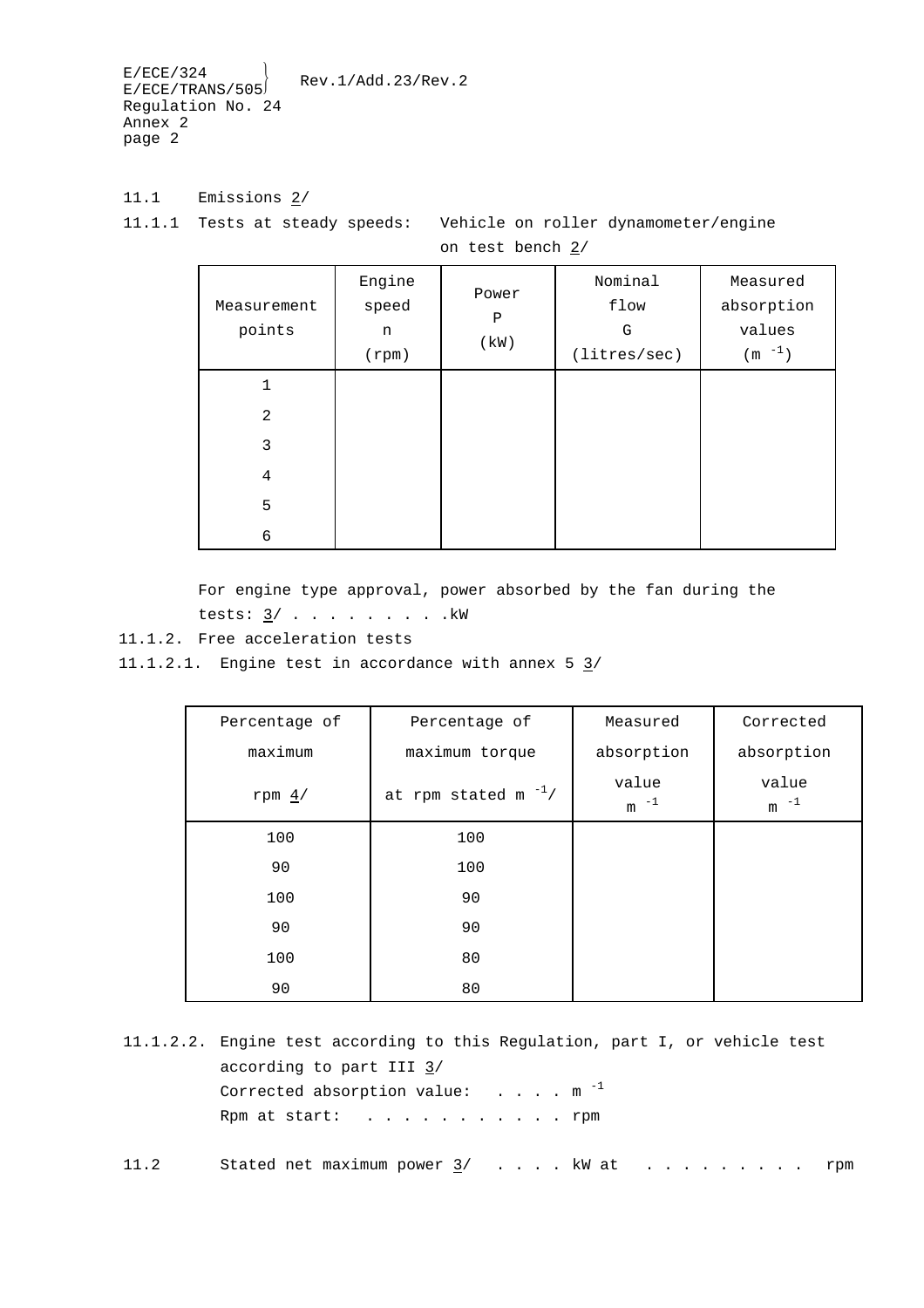| Principal characteristics of engine type                            |
|---------------------------------------------------------------------|
| Engine working principle: four-stroke/two-stroke 2/                 |
|                                                                     |
| Cylinder capacity: $\dots \dots \dots$ cm <sup>3</sup>              |
| Fuel feed: direct injection/indirect injection 2/                   |
| Supercharging equipmentt YES/NO 2/                                  |
| Approval granted/refused/extended/withdrawn 2/                      |
|                                                                     |
|                                                                     |
|                                                                     |
|                                                                     |
| A list of the documents contained in the approval file transmitted  |
| to the administrative service which has granted approval is annexed |
| to this communication.                                              |
|                                                                     |

\_\_\_\_\_\_\_\_\_\_\_\_\_\_\_\_\_\_\_\_

--------------

 $\frac{1}{1}$  Name of the administration.

2/ Strike out what does not apply.

3/ Complete or enter "not applicable", according to type of approval requested.

 $4/$  The lower limit may be that stated by the manufacturer in accordance vith this Regulation, part I, paragraph 6.3.4.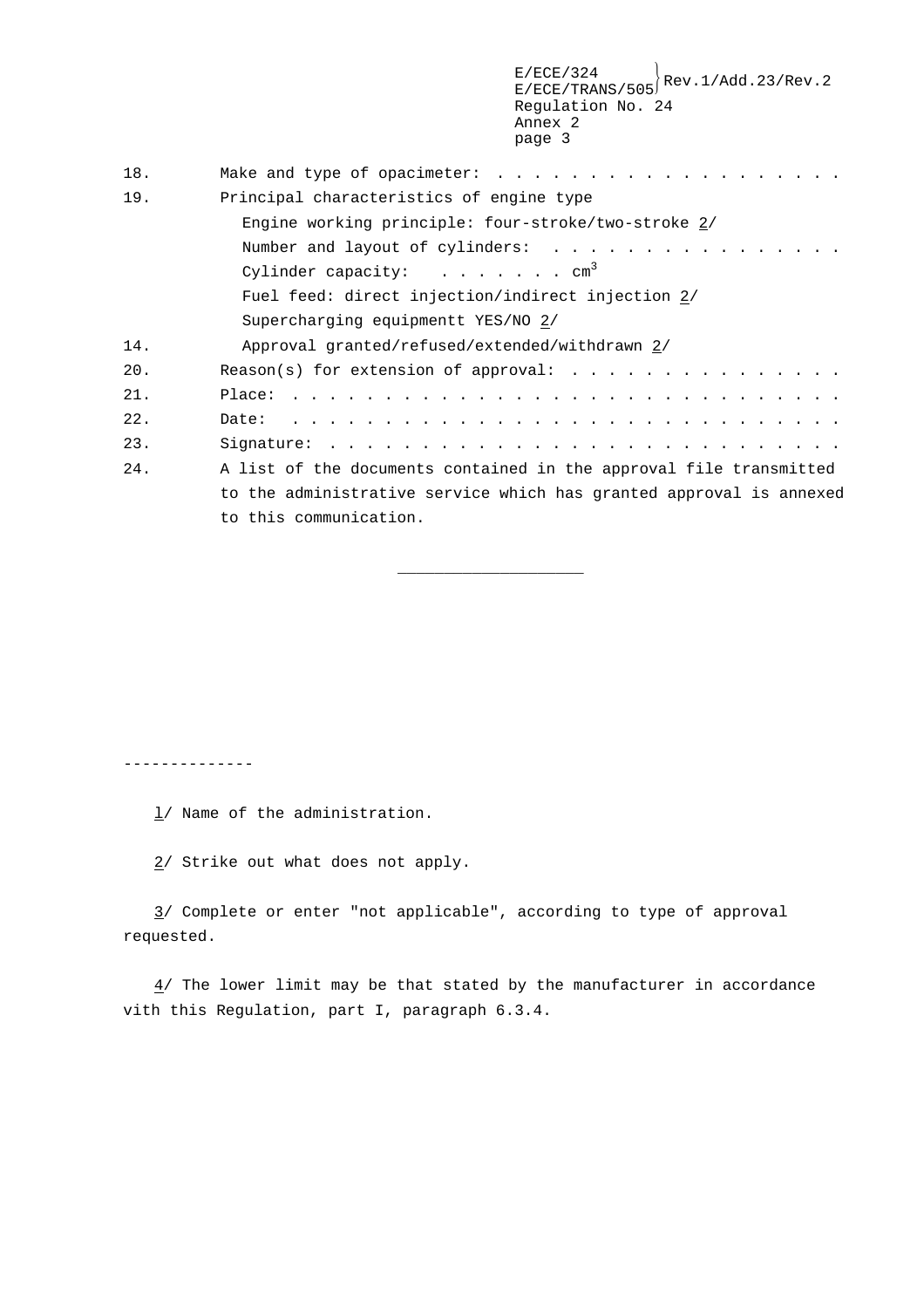Annex 3 ARRANGEMENTS OF APPROVAL MARKS

Model A (See paragraphs 5.8, 14.8 and 23.8 of this Regulation)



The above approval mark affixed to an engine/vehicle shows that, pursuant to Regulation No. 24, the engine/vehicle concerned has, with regard to the emission of visible pollutants by the engine, been approved in the Netherlands (E 4) under approval number 032439; the Regulation, at the time of approval, included already the 03 series of amendments. The corrected absorption coefficient is 1.30  $m^{-1}$  (in the case of a vehicle approval).

Model B (See paragraphs 5.5, 14.5 and 23.5 of this Regulation)



The above approval mark affixed to an engine/vehicle shows that the type concerned has been approved in the Netherlands (E 4), pursuant to Regulations Nos. 24 and 33.  $\frac{\star}{ }$  The approval numbers indicate that, at the dates when the respective approvals were given, Regulation No. 24 included already the 03 series of amendments, but Regulation No. 33 was in its original form.

--------------

\*/ The latter number is given as an example only.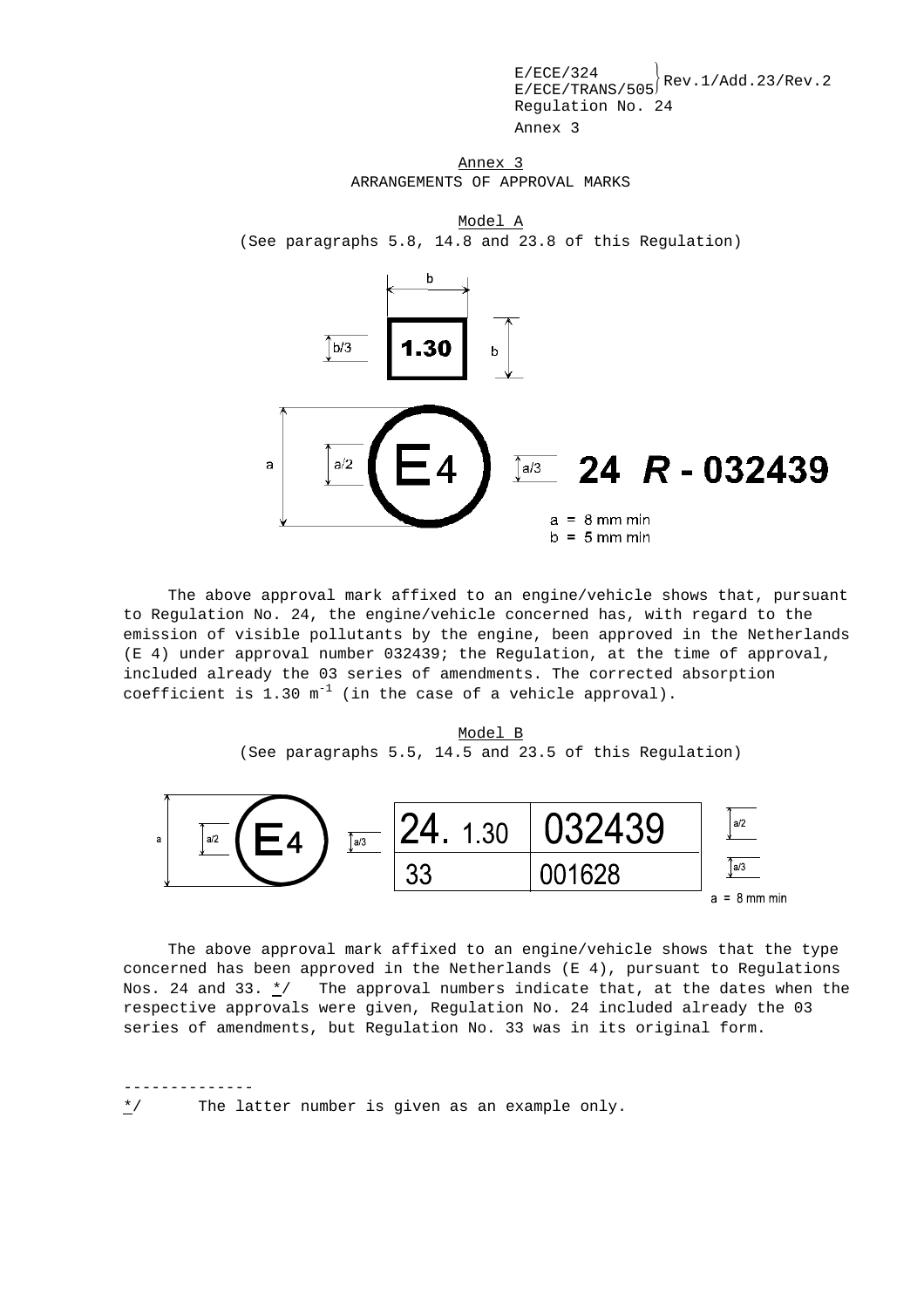#### Annex 4

TEST AT STEADY SPEEDS OVER THE FULL-LOAD CURVE

- 1. INTRODUCTION
- 1.1 This annex describes the method of determining emissions of visible pollutants at different steady speeds over the full-load curve.
- 1.2 The test may be carried out either on an engine or on a vehicle.
- 2. MEASUREMENT PRINCIPLE
- 2.1 The opacity of the exhaust gases produced by the engine shall be measured with the engine running under full-load and at steady speed.
- 2.2 A sufficient number of measurements will be carried out ranging between the maximum rated speed and the minimum rated speed. The extreme points of measurement shall be situated at the limits of the interval defined above and one point of measurement will coincide with the speed at which the engine develops its maximum power and the speed at which it develops maximum torque.

### 3. TEST CONDITIONS

### 3.1 Vehicle or engine

- 3.1.l The engine or the vehicle shall be submitted in good mechanical condition. The engine shall have been run in.
- 3.1.2 The engine shall be tested with the equipment prescribed in annex 1 to this Regulation.
- 3.1.3 The settings of the engine shall be those prescribed by the manufacturer and shown in annex 1 to this Regulation.
- 3.1.4 In the case of a test on an engine the power of the engine shall be measured in accordance with annex 10 to this Regulation, but the tolerances of paragraph 3.1.5 of this annex shall apply. In the case of a test on a vehicle it should be established that the fuel flow is not less than that declared by the manufacturer.
- 3.1.5 The power of the engine measured at the test bench during the test at steady speeds of the full load curve may differ from the power specified by the manufacturer as follows: Maximum Power  $\pm$  2 per cent at the other measurement + 6 per cent points - 2 per cent.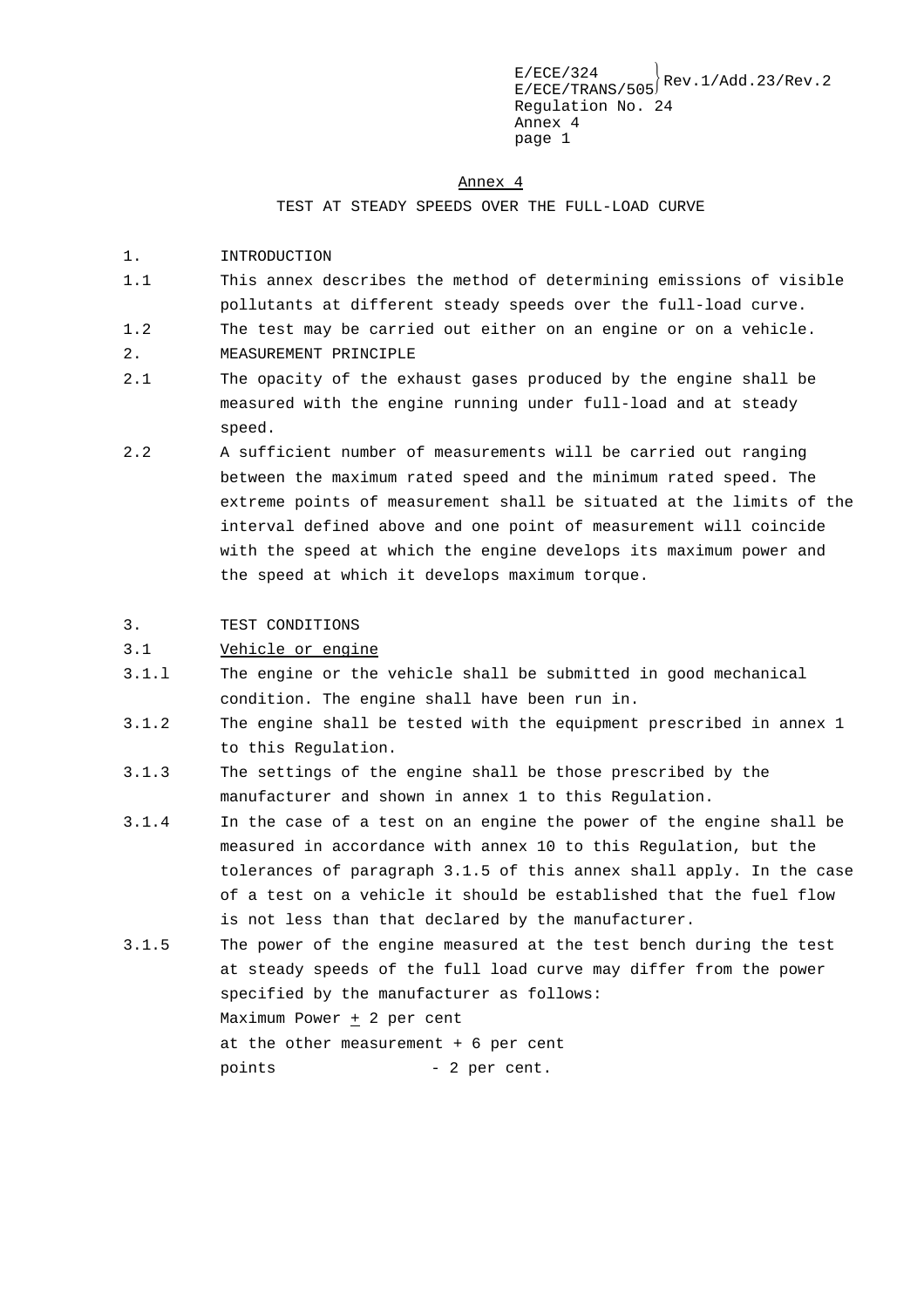- 3.1.6 The exhaust device shall not have any orifice through which the gases emitted by the engine might be diluted. In cases where an engine has several exhaust outlets, these shall be connected to a single outlet in which the opacity measurement shall be made.
- 3.1.7 The engine shall be in the normal working condition prescribed by the manufacturer. In particular, the cooling water and the oil shall each be at the normal temperature prescribed by the manufacturer. 3.2 Fuel

The fuel shall be the reference fuel whose specifications are given in annex 6 to this Regulation.

- 3.3 Test laboratory
- 3.3.1 The absolute temperature T of the air l/ at the inlet to the engine measured within 0.15 m upstream, of the point of entry to the air cleaner, or if no air cleaner is used, within 0.15 m of the air inlet horn, expressed in degrees Kelvin, and the atmospheric pressure ps, expressed in Kilopascals, shall be measured, and the atmospheric factor fa shall be determined according to paragraph 6.4.2.1 of annex 10 to this Regulation which corresponds to the following provisions:
- 3.3.1.1 Naturally-aspirated and mechanically-supercharged engines:

$$
\underline{\mathrm{fa}} = \left(\frac{99}{\mathrm{ps}}\right) \times \left(\frac{\mathrm{T}}{298}\right)^{0.7}
$$

3.3.1.2 Turbo-supercharged engine with or without cooling of inlet air:

fa = 
$$
\left(\frac{99}{ps}\right)^{0.7}
$$
 x  $\left(\frac{T}{298}\right)^{1.5}$ 

3.3.2 For a test to be recognized as valid, the parameter fa shall be such that 0. 98 < fa < 1.02.

#### 3.4 Sampling and measuring apparatus

---------------

The light-absorption coefficient of the exhaust gases shall be measured with an opacimeter satisfying the conditions laid down in annex 8 and installed in conformity with annex 9 to this Regulation.

l/ The test may be carried out in air-conditioned test rooms where the atmospheric conditions may be controlled.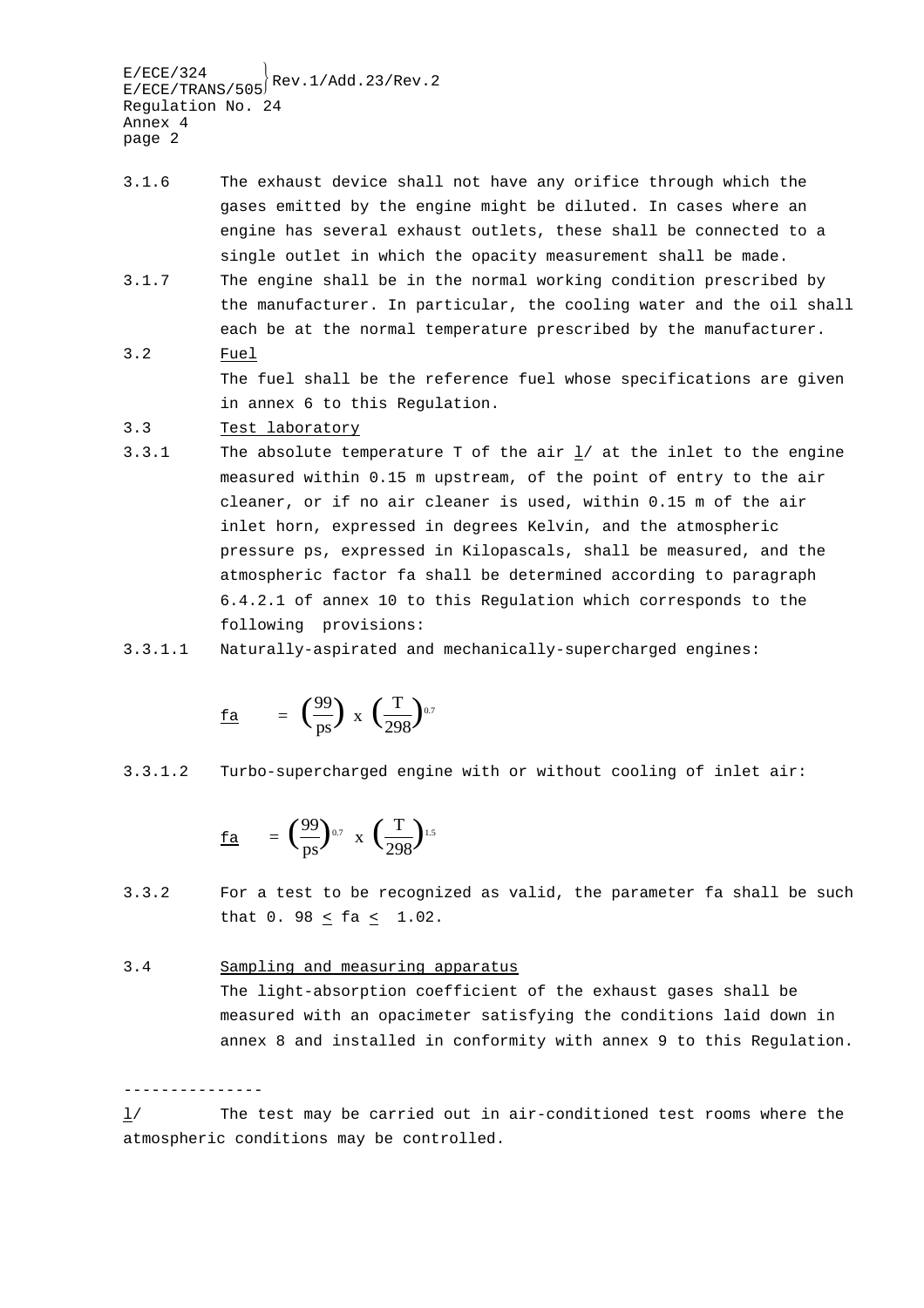- 4. EVALUATION OF THE ABSORPTION COEFFICIENT
- 4.1 For each of the engine speeds at which the absorption coefficient is measured pursuant to paragraph 2.2 above, the nominal gas flow shall be calculated by means of the following formulae:

for two-stroke engines  $G = V.n/60$ for four-stroke engines  $G = V.n/120$ in which:  $G =$  nominal gas flow, in litres per second  $(1/s)$ V = cylinder capacity of the engine, in litres (1)  $n =$  engine speed, in revolutions per minute (min  $^{-1}$ )

4.2 Where the value of the nominal flow is not one of those given in that table in annex 7 to this Regulation, the limit value applicable shall be obtained by interpolation on the principle of proportional parts.

\_\_\_\_\_\_\_\_\_\_\_\_\_\_\_\_\_\_\_\_\_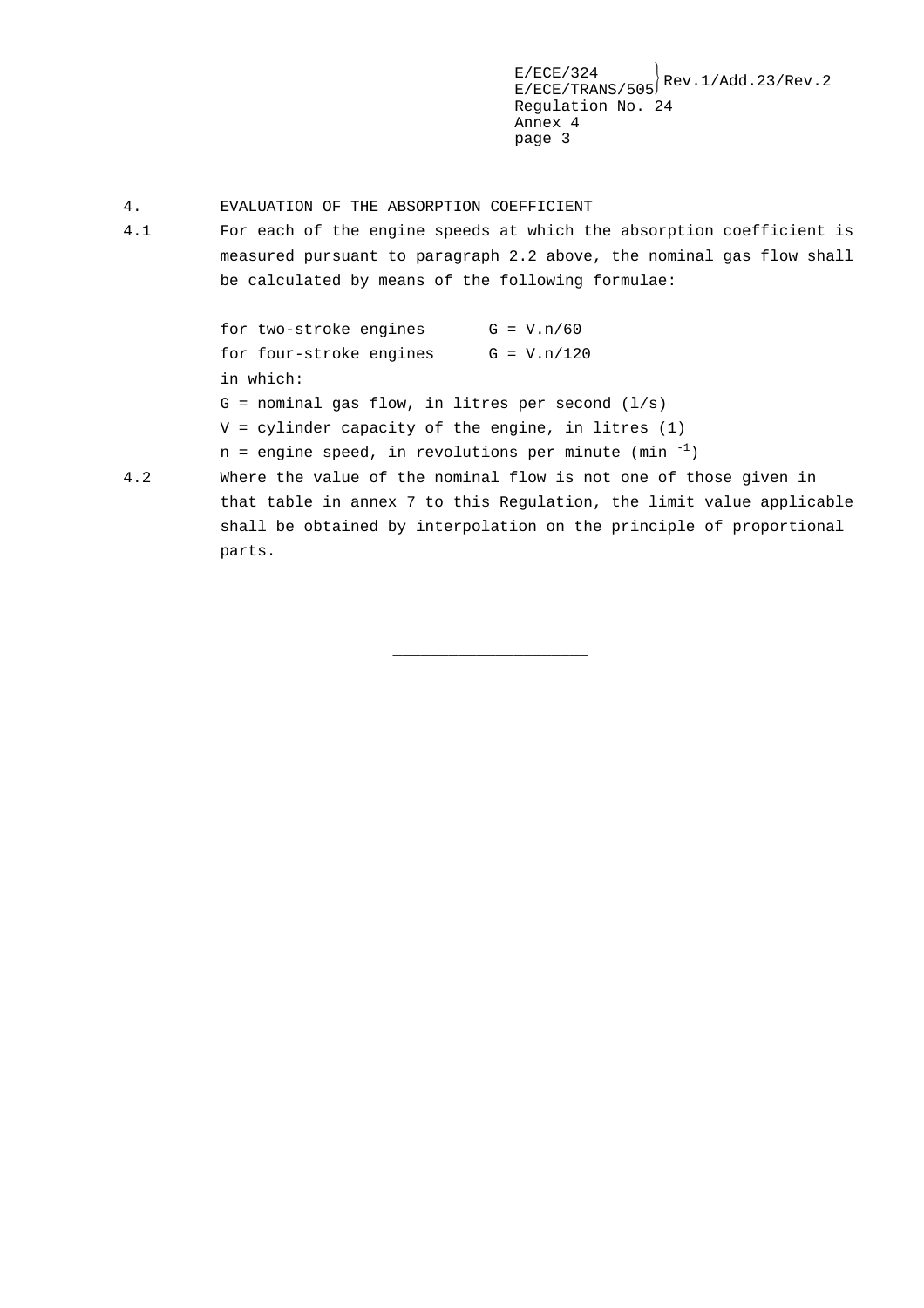#### Annex 5

TEST UNDER FREE ACCELERATION

- 1. TEST CONDITIONS
- 1.1 The test shall be carried out on an engine installed on a test bench or on a vehicle.
- 1.1.1 If the engine test is a bench test it shall be carried out as soon as possible after the test for measurement of opacity under full load at steady speed. In particular, the cooling water and the oil shall be at the normal temperatures stated by the manufacturer.
- 1.1.2 If the test is carried out on a stationary vehicle the engine shall first be brought to normal operating conditions during a road run or on a dynamic test. The test shall be carried out as soon as possible after completion of this warming up period. 1.2 The combustion chamber shall not have been cooled or fouled by a
- prolonged period of idling preceding the test.
- 1.3 The test conditions prescribed in annex 4, paragraphs 3.1, 3.2 and 3.3, shall apply.
- 1.4 The conditions prescribed in annex 4, paragraph 3.4, with regard to the sampling and measuring apparatus shall apply.
- 2. TEST METHODS
- 2.1 The free acceleration visible pollutants shall be measured with the engine in the maximum rated speed and maximum power condition.
- 2.2 At the request of the manufacturer, measurements shall also be made over a matrix of up to five other power/speed combinations for the de-speeded and de-rated engine to cover the range of speed and power allowed for in paragraph 6.3.4. of part I of this Regulation covering the modification of an engine type. In this case the steady state visible pollutants will also be measured with the engine rated at these other points, by the method described in annex 4 of this Regulation, to enable the free acceleration absorption coefficient to be corrected in accordance with paragraph 3 of this annex. These values shall be recorded in table 2 of annex 2 of this Regulation. The diagram below shows the six possible measuring points of the

matrix and the range of power and speed governed by each point.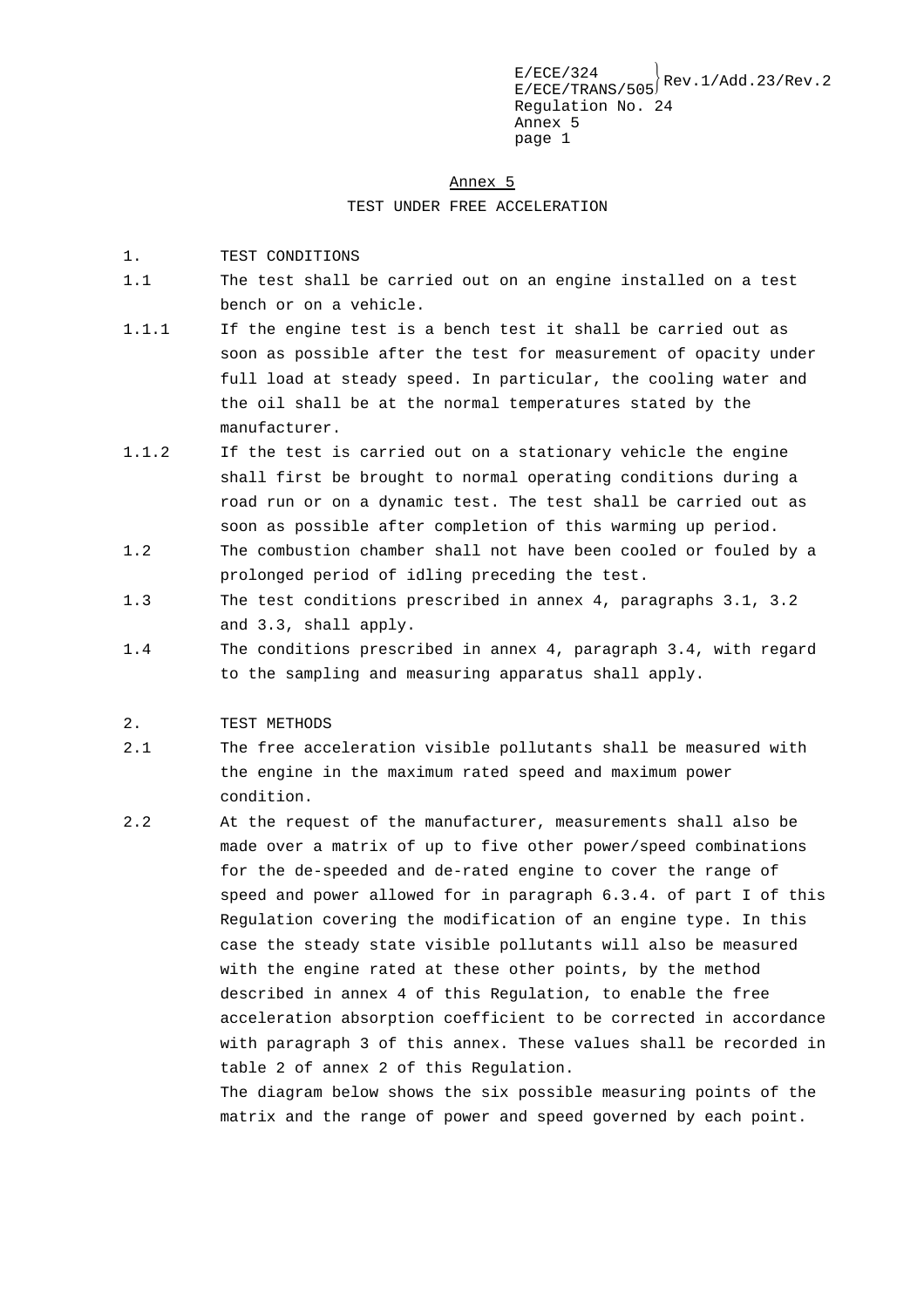

|                | percent of maximum | per cent of maximum torque at |
|----------------|--------------------|-------------------------------|
|                | rated speed        | that speed                    |
|                |                    |                               |
| $\mathbf{1}$   | 100                | 100                           |
| 2              | 90                 | 100                           |
| 3              | 100                | 90                            |
| $\overline{4}$ | 90                 | 90                            |
| 5              | 100                | 80                            |
| 6              | 90                 | 80                            |

Each measuring point governs the power and speed area to the left of and below that point and is the measuring point for any engine rated in that area. For example the measuring point at "A" which is for the 90 per cent full load line and 100 per cent rated speed applies to the rated power/speed area bounded by ABCD on the diagram.

2.3 If the test is a bench test the engine shall be disconnected from the brake, the latter being replaced either by the rotating parts driven when no gear is engaged or by an inertia substantially equivalent to that of the said parts (see paragraph 7.3 of annex 1 to this Regulation).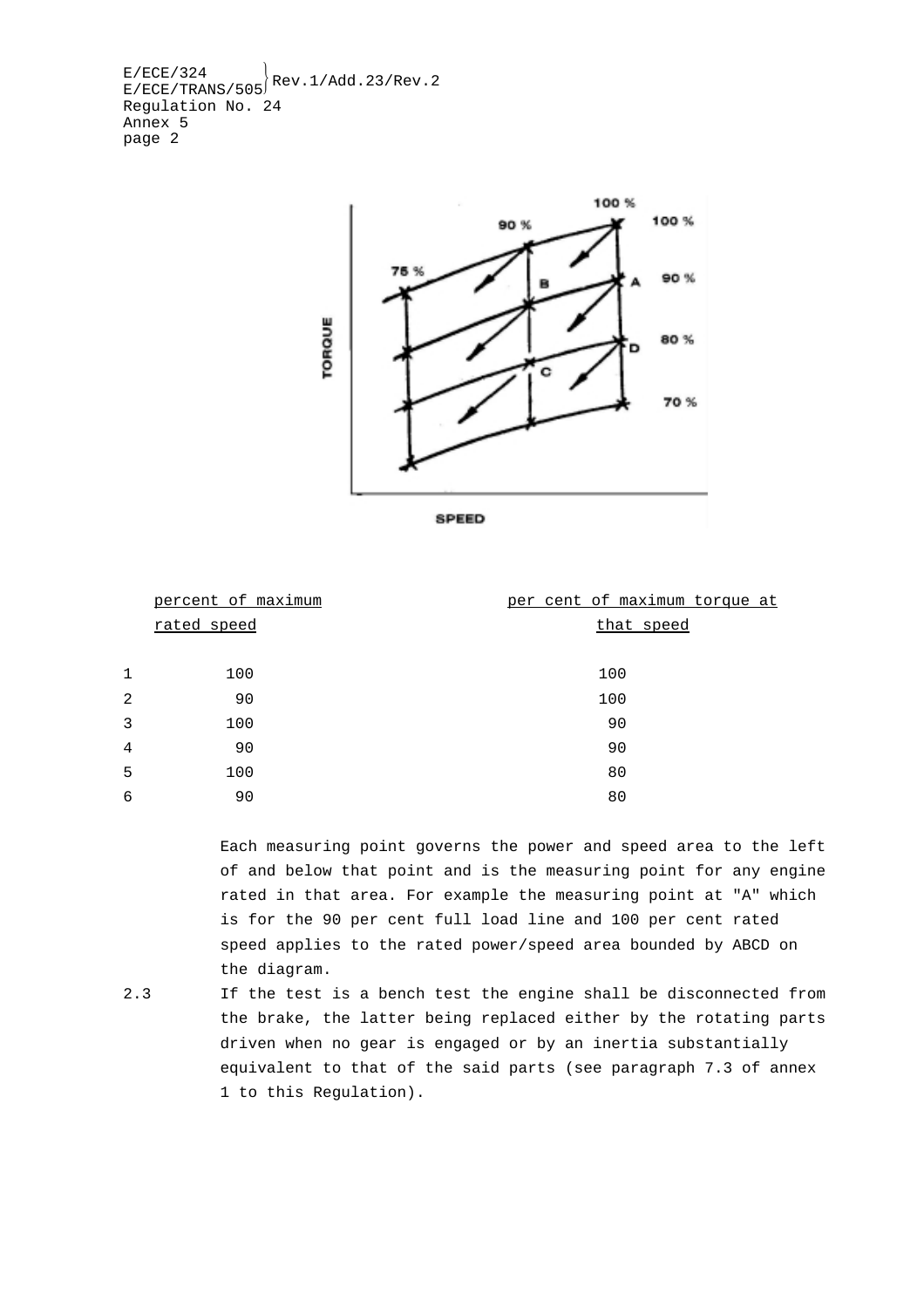- 2.4 If the test is carried out on a vehicle the gear-change control shall be set in the neutral position and the drive between engine and gear-box engaged.
- 2.5 With the engine idling, the accelerator control shall be operated quickly, but not violently, so as to obtain maximum delivery from the injection pump. This position shall be maintained until maximum engine speed is reached and the governor comes into action. As soon as this speed is reached the accelerator shall be released until the engine resumes its idling speed and the opacimeter reverts to the corresponding conditions.
- 2.6 The operation described in paragraph 2.5 above shall be repeated not less than six times in order to clear the exhaust system and to allow for any necessary adjustment of the apparatus. The maximum opacity values read in each successive acceleration shall be noted until stabilized values are obtained. No account shall be taken of the values read while, after each acceleration, the engine is idling. The values read shall be regarded as stabilized when four of them consecutively are situated within a band width of  $0.25 \text{ m}^{-1}$  and do not form a decreasing sequence. The absorption coefficient XM to be recorded shall be the arithmetical mean of these four values.
- 2.7 Engines fitted with an air pressure-charger shall be subject, where appropriate, to the following special requirements:
- 2.7.1 In the case of engines with an air pressure-charger which is coupled or driven mechanically by the engine and is capable of being disengaged, two complete measurement cycles with preliminary accelerations shall be carried out, the air pressurecharger being engaged in one case and disengaged in the other. The measurement result recorded shall be the higher of the two results obtained; and
- 2.7.2 In cases where the engine has several exhaust outlets, the tests shall be carried out with all the outlets joined in an adequate device ensuring mixture of the gases and ending in a single orifice. Free acceleration tests, however, may be carried out on each outlet. In this case the value to be used for calculating the correction to the absorption coefficient shall be the arithmetical mean of the values recorded at each outlet, and the test shall be regarded as valid only if the extreme values measured do not differ by more than  $0.15 \text{ m}^{-1}$  .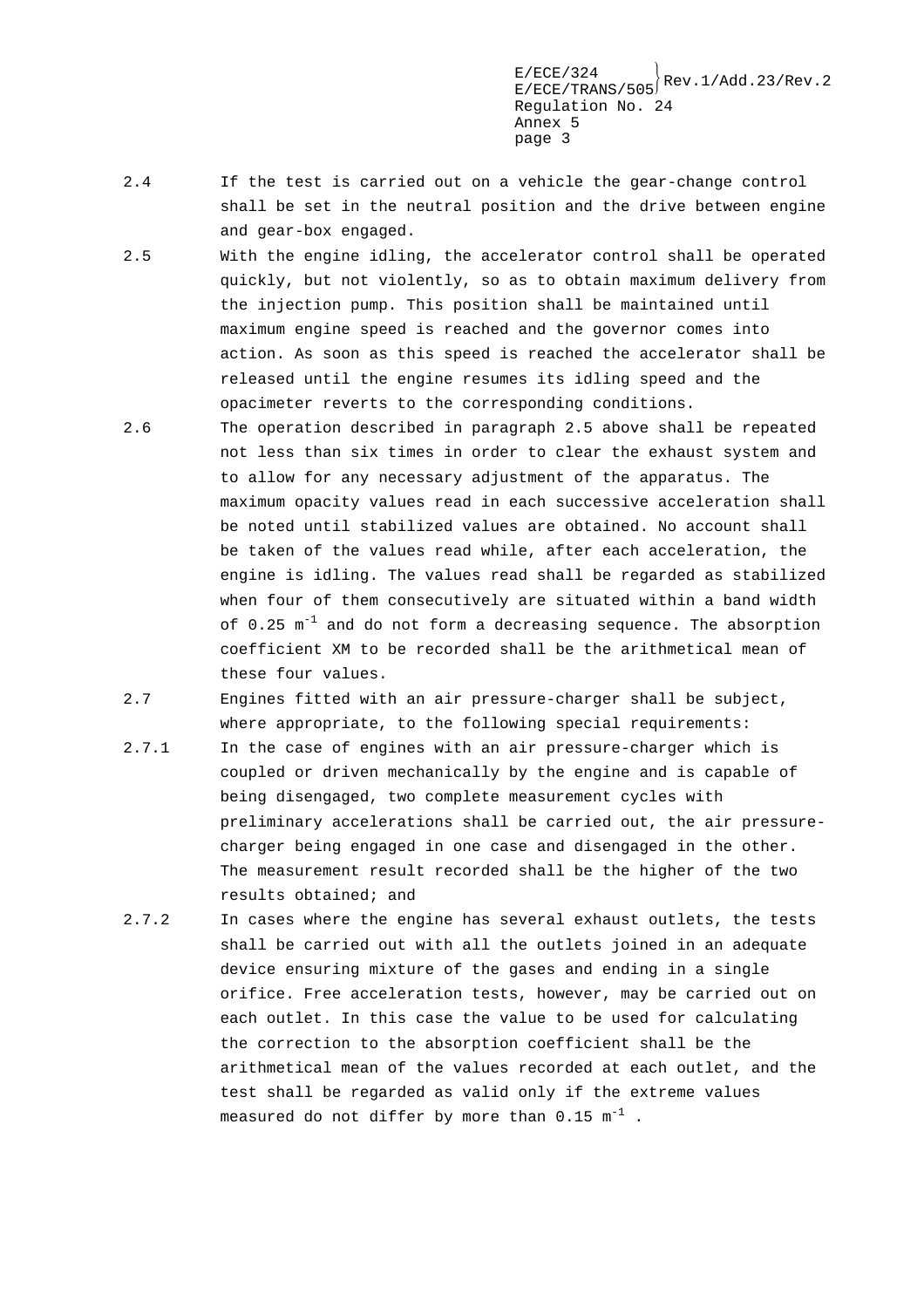3. DETERMINATION OF THE CORRECTED VALUE OF THE ABSORPTION COEFFICIENT Applicable where steady speed absorption coefficient has been effectively established on the same engine derivative.

### 3.1 Notation

- $X_M$  = value of the absorption coefficient under free acceleration measured as prescribed in paragraph 2.4 of this annex;
- $X_L$  = corrected value of the absorption coefficient under free acceleration;
- $S<sub>M</sub>$  = value of the absorption coefficient measured at steady speed (annex 4, paragraph 2.1) which is closest to the prescribed limit value corresponding to the same nominal flow;
- $S_L$  = value of the absorption coefficient prescribed in annex 4, paragraph 4.2, for the nominal flow corresponding to the point of measurement which gave the value S  $_M$  .
- 3.2 The absorption coefficients being expressed in  $m^{-1}$  the corrected value  $X_L$  is given by the smaller of the following two expressions:

\_\_\_\_\_\_\_\_\_\_\_\_\_\_\_\_\_\_\_

$$
X_{L} = \frac{S_{L}}{S_{M}} X_{M} \text{ or } X_{L} = X_{M} + 0.5
$$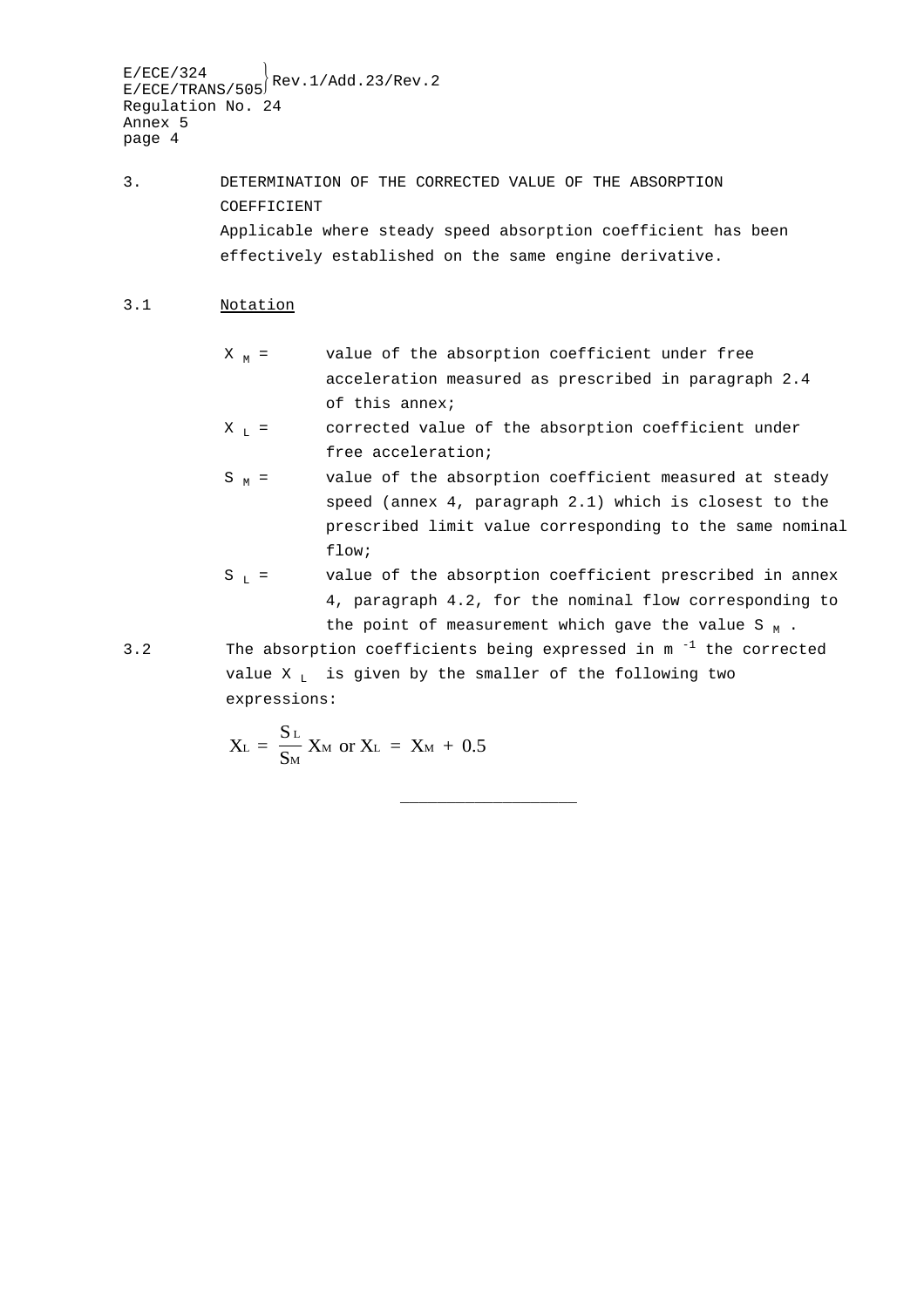$E/ECE/TRANS/505$ <sup>Rev.1/Add.23/Rev.2</sup> Regulation No. 24 Annex 6 page 1

Annex 6

SPECIFICATIONS OF REFERENCE FUEL PRESCRIBED FOR APPROVAL

TESTS AND TO VERIFY CONFORMITY OF PRODUCTION

| Property                                                     | Limits and Units ASTM Method 1/           |                    |
|--------------------------------------------------------------|-------------------------------------------|--------------------|
| Density at 15 °C                                             | min. 0.835 kg/1 D 1298<br>max. 0.845 kg/1 |                    |
| Cetane index                                                 | min. 51<br>max. 57                        | D 976              |
| Distillation (2)                                             |                                           | D 86               |
| 50% Vol. point                                               | min. 245 °C                               |                    |
| 90% Vol. point                                               | min. 320°C                                |                    |
|                                                              | max. 340                                  |                    |
| Final boiling point                                          | max. 370 °C                               |                    |
| Viscosity at 40°C                                            | min. 2.5 mm $^2$ /s D 445                 |                    |
|                                                              | max. 3.5 mm $^{2}$ /s                     |                    |
| Sulphur content                                              | min. 0.20% mass D 1266, D 2622,           |                    |
|                                                              | max. 0.50                                 | or D 2785          |
| Flash point                                                  | min. 55°C                                 | D 93               |
| Cold filter plugging point                                   | $max.-5$ $^{\circ}$ C                     | CEN Draft Pr EN116 |
|                                                              |                                           | or IP309           |
| Conradsor carbon residue                                     | $max.$ 0.20% $mass$                       | D 189              |
| on 10% dist, residue                                         |                                           |                    |
| Ash content                                                  | max. 0.01% mass D 482                     |                    |
| Water content                                                | max. 0.05% mass D 95 or D 1744            |                    |
| Copper corrosion 100°C                                       | max. 1                                    | D 130              |
| Neutralization (Strong acid) number max. 0.20 mg KOH/g D 974 |                                           |                    |

 $\frac{1}{1}$  Initials of the American Society for Testing and Materials, 1916 Race St., Philadelphia, Pennsylvania 19103, United States of America.

------------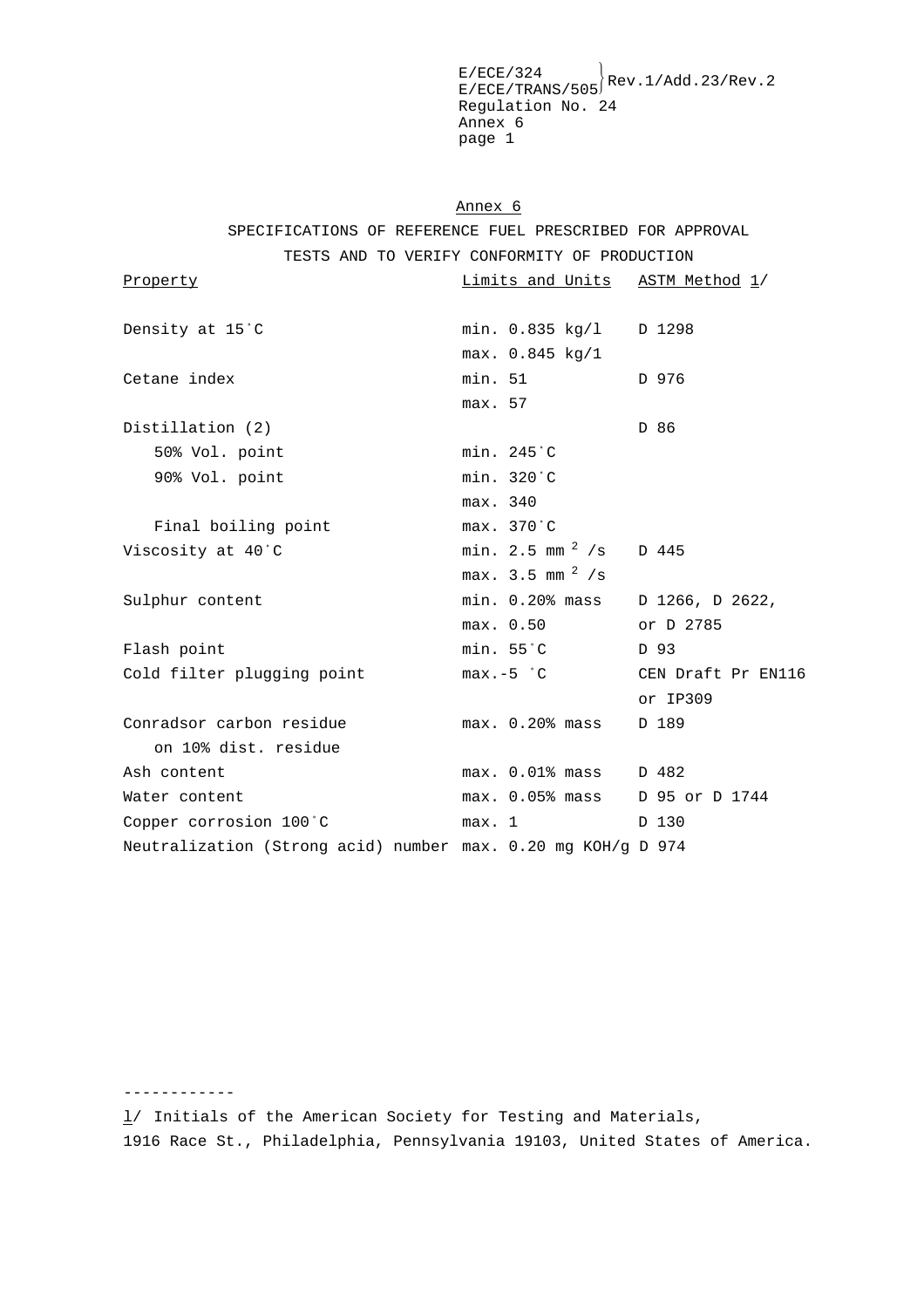- Note l: Equivalent ISO methods will be referred to when issued for all properties listed above.
- Note 2: The figures quoted show the total evaporated quantities (per cent recovered + per cent loss).
- Note 3: This fuel may be based on straight run and cracked distillates; desulphurization is allowed. It must not contain any metallic additives.
- Note 4: The values quoted in the specification are "true values". In establishment of their limit values the terms of ASTM D 3244 "Defining a Basis for Petroleum Product Quality Disputes" have been applied and in fixing a maximum value, a minimum difference of 2R above zero has been taken into account; in fixing a maximum and minimum value, the minimum difference is  $4R$  ( $R =$ Reproducibility). Notwithstanding this measure, which is necessary for statistical reasons, the manufacturer of a fuel should nevertheless aim at a zero value where the stipulated maximum value is 2R and at the mean value in the case of quotations of maximum and minimum limits. Should it be necessary to clarify the question as to whether a fuel meets the requirements of the specification, the terms of ASTM D 3244 should be applied.
- Note 5: If it is required to calculate the Thermal Efficiency of an engine or vehicle, the calorific value of the fuel can be calculated from: Specific energy (calorific value) (net)  $MJ/kg = (46.423 - 8.792d<sup>2</sup> + 3.170d)$  $(1 - (x + y + s)) + 9.420s - 2.499x$  where: d is the density at 15/C x is the proportion by mass of water (per cent divided by 100) y is the proportion by mass of ash (per cent divided by 100) s is the proportion by mass of sulphur (per cent divided by 100).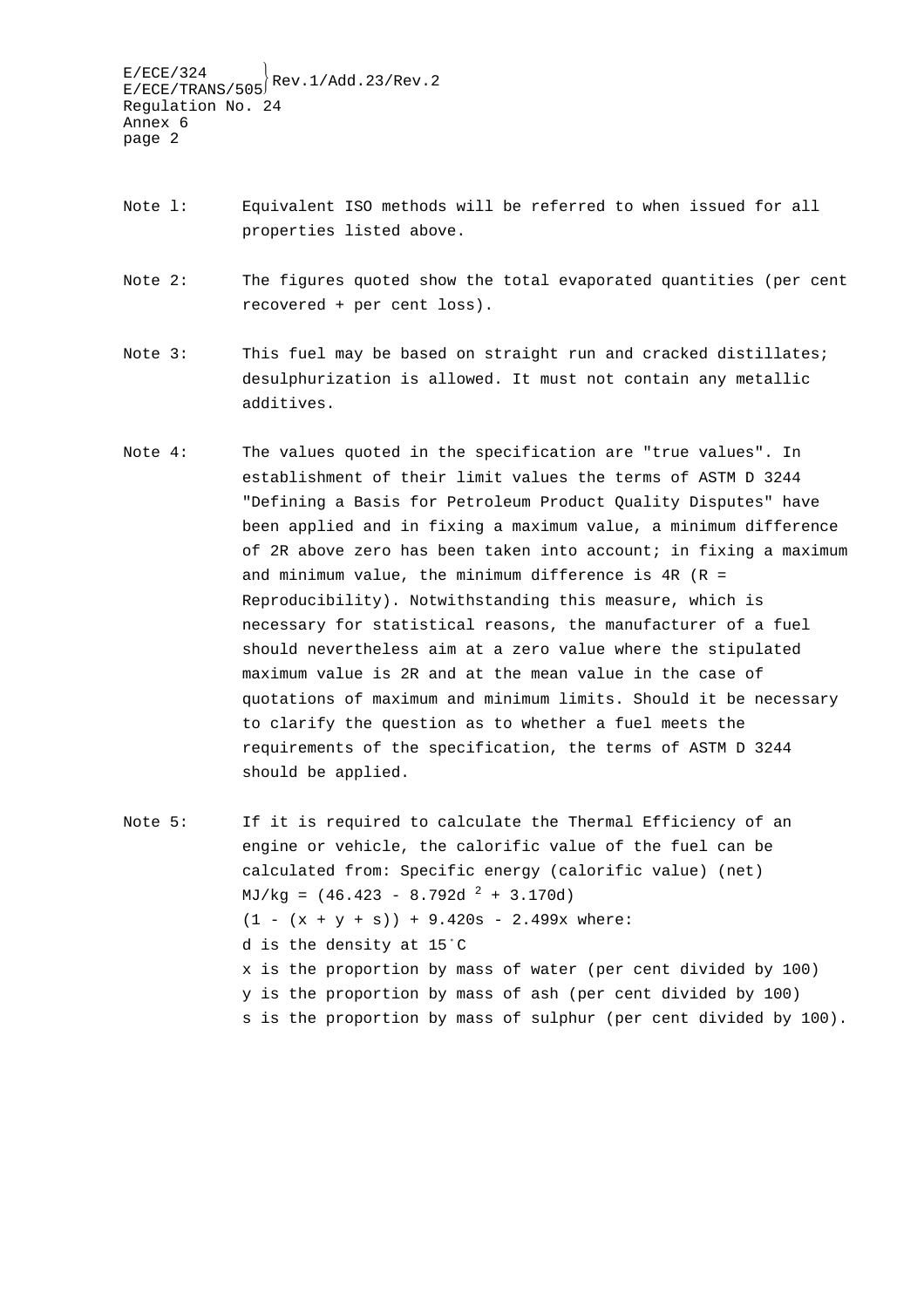Annex 7 LIMIT VALUES APPLICABLE FOR THE TEST AT STEADY SPEEDS

| Nominal flow G | Absorption coefficient $k$ <sup>-1</sup> |
|----------------|------------------------------------------|
| litres/second  | ${\mathfrak m}$<br>$\,$ m $^{-2}$        |
| $4\,2$         | 2.26                                     |
| 45             | 2.19                                     |
| 50             | 2.08                                     |
| 55             | 1.985                                    |
| 60             | 1.90                                     |
| 65             | 1.84                                     |
| 70             | 1.775                                    |
| 75             | 1.72                                     |
| 80             | 1.665                                    |
| 85             | 1.62                                     |
| 90             | 1.575                                    |
| 95             | 1.535                                    |
| 100            | 1.495                                    |
| 105            | 1.465                                    |
| 110            | 1.425                                    |
| 115            | 1.395                                    |
| 120            | 1.37                                     |
| 125            | 1.345                                    |
| 130            | 1.32                                     |
| 135            | 1.30                                     |
| 140            | 1.27                                     |
| 145            | 1.25                                     |
| 150            | 1.225                                    |
| 155            | 1.205                                    |
| 160            | 1.19                                     |
| 165            | 1.17                                     |
| 170            | 1.155                                    |
| 175            | 1.14                                     |
| 180            | 1.125                                    |
| 185            | 1.11                                     |
| 190            | 1.095                                    |
| 195            | 1.08                                     |
| 200            | 1.065                                    |

Notes Although the above values are rounded to the nearest 0.01 or 0.005, this does not mean that the measurements need to be made to this degree of accuracy.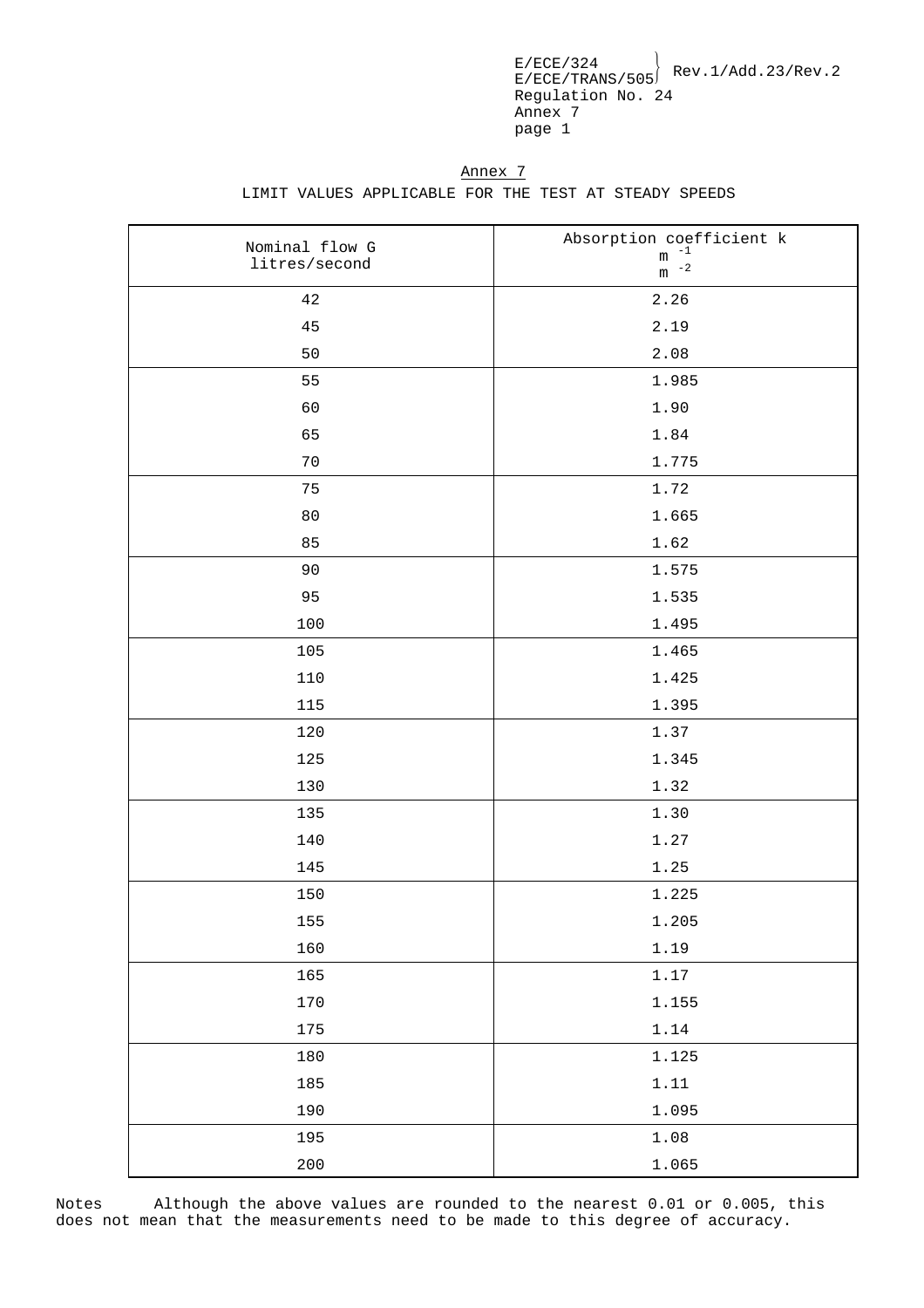# Annex 8 CHARACTERISTICS OF OPACIMETERS

### 1. SCOPE

This annex defines the conditions to be met by opacimeters used in the tests described in annexes 4 and 5 to this Regulation.

### 2. BASIC SPECIFICATION FOR OPACIMETERS

- 2.1 The gas to be measured shall be confined in an enclosure having a non-reflecting internal surface.
- 2.2 In determining the effective length of the light path through the gas, account shall be taken of the possible influence of devices protecting the light source and the photoelectric cell. This effective length shall be indicated on the instrument.
- 2.3 The indicating dial of the opacimeter shall have two measuring scales, one in absolute units of light absorption from 0 to  $\infty$  (m  $^{-1}$  ) and the other linear from 0 to 100; both scales shall range from 0 at total light flux to full scale at complete obscuration.

### 3. CONSTRUCTION SPECIFICATIONS

### 3.1 General

The design shall be such that under steady-speed operating conditions the smoke chamber is filled with smoke of uniform opacity.

- 3.2 Smoke chamber and opacimeter casing
- 3.2.1 The impingement on the photoelectric cell of stray light due to internal reflections or diffusion effects shall be reduced to a minimum (e.g. by finishing internal surfaces in matt black and by a suitable general layout).
- 3.2.2 The optical characteristics shall be such that the combined effect of diffusion and reflection does not exceed one unit on the linear scale when the smoke chamber is filled with smoke having an absorption coefficient near 1.7  $m^{-1}$ .

### 3.3 Light source

The light source shall be an incandescent lamp with a colour temperature in the range  $2,800$  to  $3,250$ <sup>°</sup>K.

### 3.4 Receiver

3.4.1 The receiver shall consist of a photoelectric cell with a spectral response curve similar to the photopic curve of the human eye (maximum response in the range 550/570 nm; less than 4 per cent of that maximum response below 430 mm and above 680 nm).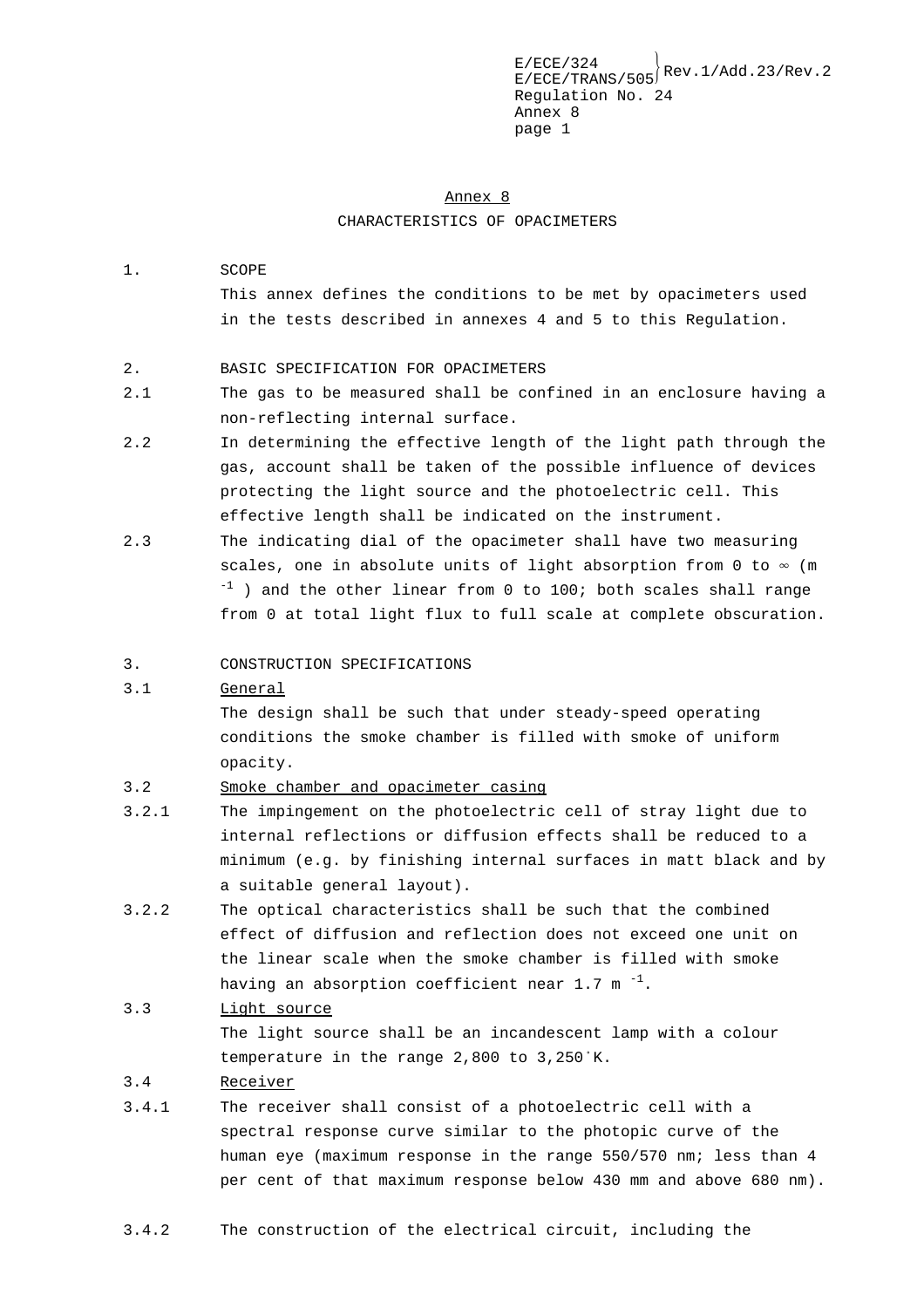> indicating dial, shall be such that the current output from the photoelectric cell is a linear function of the intensity of the light received over the operating-temperature range of the photoelectric cell.

### 3.5 Measuring scales

3.5.1 The light-absorption coefficient k shall be calculated by the formula  $\emptyset = \emptyset$  e<sup>-kL</sup>, where L is the effective length of the light path through the gas to be measured,  $\varnothing$  the incident flux and  $\varnothing$  the emergent flux. When the effective length L of a type of opacimeter cannot be assessed directly from its geometry, the effective length L shall be determined

> Either by the method described in paragraph 4. of this annex; or

> Through correlation with another type of opacimeter for which the effective length is known.

3.5.2 The relationship between the 0-100 linear scale and the lightabsorption coefficient k is given by the formula

$$
k = -\frac{1}{L} Log_e \left( 1 - \frac{N}{100} \right)
$$

where N is a reading on the linear scale and k the corresponding value of the absorption coefficient.

3.5.3 The indicating dial of the opacîmeter shall enable an absorption coefficient of 1.7 m<sup>-1</sup> to be read with an accuracy of 0.025 m<sup>-1</sup>.

3.6 Adjustment and calibration of the measuring apparatus

- 3.6.1 The electrical circuit of the photoelectric cell and of the indicating dial shall be adjustable so that the pointer can be reset at zero when the light flux passes through the smoke chamber filled with clean air or through a chamber having identical characteristics.
- 3.6.2 With the lamp switched off and the electrical measuring circuit open or short-circuited, the reading on the absorptioncoefficient scale shall be  $\infty$  , and it shall remain at  $\infty$  with the measuring circuit reconnected.
- 3.6.3 An intermediate check shall be carried out by placing in the smoke chamber a screen representing a gas whose known lightabsorption coefficient k, measured as described in paragraph 3.5.1 is between 1.6 m<sup> $-1$ </sup> and 1.8 m<sup> $-1$ </sup>. The value of k must be known to within  $0.025$  m<sup>-1</sup>.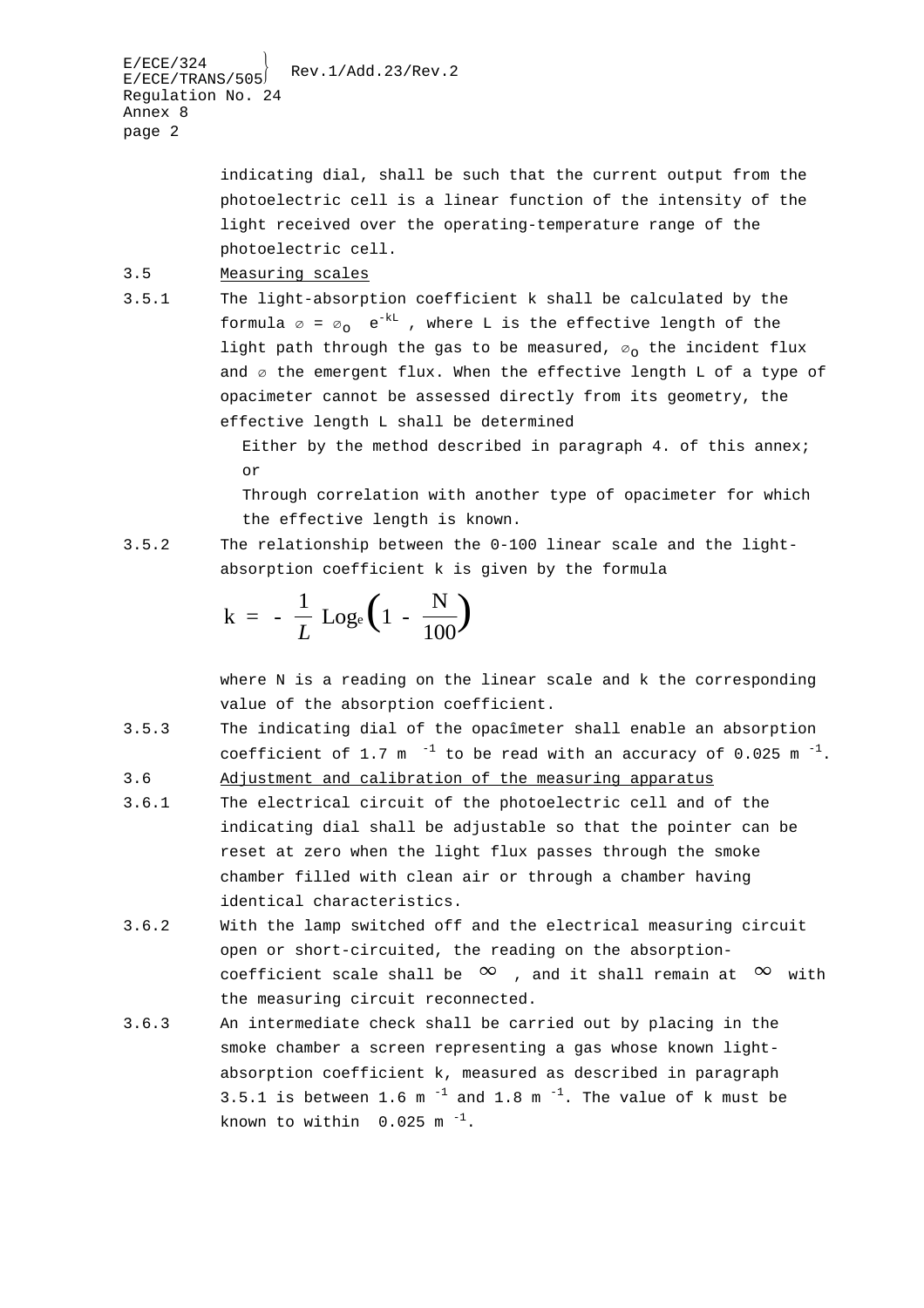$E/ECE/TRANS/505}$ Rev.1/Add.23/Rev.2 Regulation No. 24 Annex 8 page 3

The check consists in verifying that this value does not differ by more than  $0.05$  m<sup>-1</sup> from that read on the opacimeter indicating dial when the screen is introduced between the source of light and the photoelectric cell.

3.7 Opacimeter response

- 3.7.1 The response time of the electrical measuring circuit, being the time necessary for the indicating dial to reach 90 per cent of full-scale deflection on insertion of a screen fully obscuring the photoelectric cell, shall be 0.9 to 1.1 second.
- 3.7.2 The damping of the electrical measuring circuit shall be such that the initial overswing beyond the final steady reading after any momentary variation in input (e.g. the calibration screen) does not exceed 4 per cent of that reading in linear scale units.
- 3.7.3 The response time of the opacimeter which is due to physical phenomena in the smoke chamber is the time taken from the start of the gas entering the chamber to complete filling of the smoke chamber; it shall not exceed 0.4 second.
- 3.7.4 These provisions shall apply solely to opacimeters used to measure opacity under free acceleration.
- 3.8 Pressure of the gas to be measured and of scavenging air
- 3.8.1 The pressure of the exhaust gas in the smoke chamber shall not differ by more than 75 mm (water gauge) from the atmospheric pressure.
- 3.8.2 The variations in the pressure of the gas to be measured and of the scavenging air shall not cause the absorption coefficient to vary by more than  $0.05$  m<sup>-1</sup> in the case of a gas having an absorption coefficient of 1.7  $m^{-1}$ .
- 3.8.3 The opacimeter shall be equipped with appropriate devices for measuring the pressure in the smoke chamber.
- 3.8.4 The limits of pressure variation of gas and scavenging air in the smoke chamber shall be stated by the manufacturer of the apparatus.
- 3.9 Temperature of the gas to be measured
- 3.9.1 At every point in the smoke chamber the gas temperature at the instant of measurement shall be between  $70^{\circ}$ C and a maximum temperature specified by the opacimeter manufacturer such that the readings over the temperature range do not vary by more than  $0.1$  m  $^{-1}$  when the chamber is filled with a gas having an absorption coefficient of  $1.7 \text{ m}^{-1}$ .
- 3.9.2 The opacimeter shall be equipped with appropriate devices for measuring the temperature in the smoke chamber.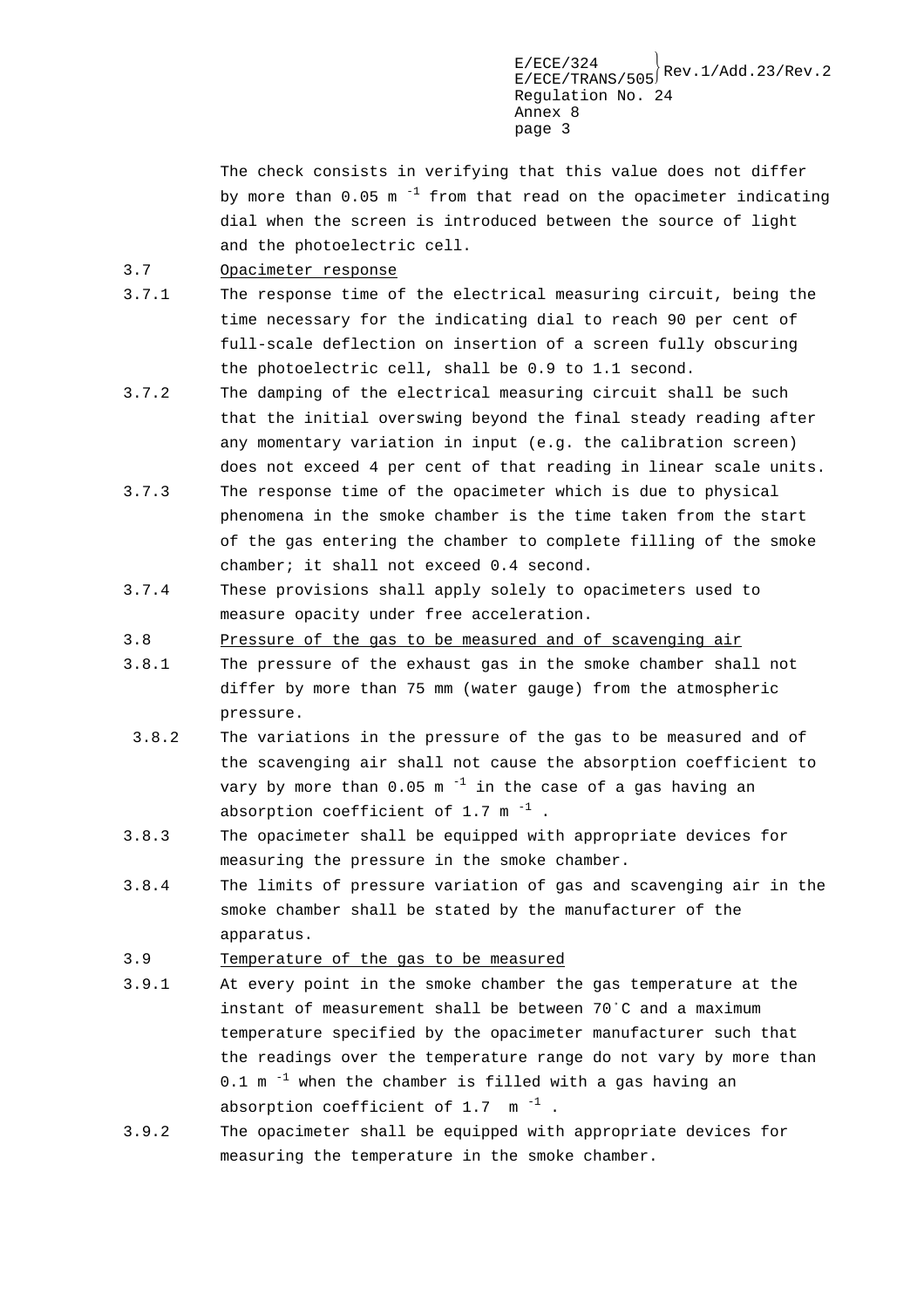4. EFFECTIVE LENGTH "L" OF THE OPACIMETER

- 4.1 General
- 4.1.1 In some types of opacimeter the gas between the light source and the photoelectric cell, or between transparent parts protecting the source and the photoelectric cell, is not of constant opacity. In such cases the effective length L shall be that of a column of gas of uniform opacity which gives the same absorption of light as that obtained when the gas is normally admitted into the opacimeter.
- 4.1.2 The effective length of the light path is obtained by comparing the reading N of the opacimeter operating normally with the reading  $N_0$  obtained with the opacimeter modified so that the test gas fills a well defined length  $L_0$ .
- 4.1.3 It will be necessary to take comparative readings in quick succession to determine the correction to be made for shifts of zero.
- 4.2 Method of assessment of L
- 4.2.1 The test gas shall be exhaust gas of constant opacity or a lightabsorptive gas of a gravimetric density similar to that of exhaust gas.
- 4.2.2 A column of length  $L_0$  of the opacimeter, which can be filled uniformly with the test gas, and the ends of which are substantially at right angles to the light path, shall be accurately determined. This length  $L_0$  shall be close to the effective length of the opacimeter.
- 4.2.3 The mean temperature of the test gas in the smoke chamber shall be measured.
- 4.2.4 If necessary, an expansion tank of sufficient capacity to damp the pulsations and of compact design may be incorporated in the sampling line as near to the probe as possible. A cooler may also be fitted. The addition of the expansion tank and of the cooler should not unduly disturb the composition of the exhaust gas.
- 4.2.5 The test for determining the effective length shall consist in passing a sample of test gas alternately through the opacimeter operating normally and through the same apparatus modified as indicated in paragraph 4.1.2.
- 4.2.5.1 The opacimeter readings shall be recorded continuously during the test with a recorder whose response time is equal to or shorter than that of the opacimeter.
- 4.2.5.2 With the opacimeter operating normally, the reading on the linear scale of opacity is N and that of the mean gas temperature expressed in Kelvin degrees is T.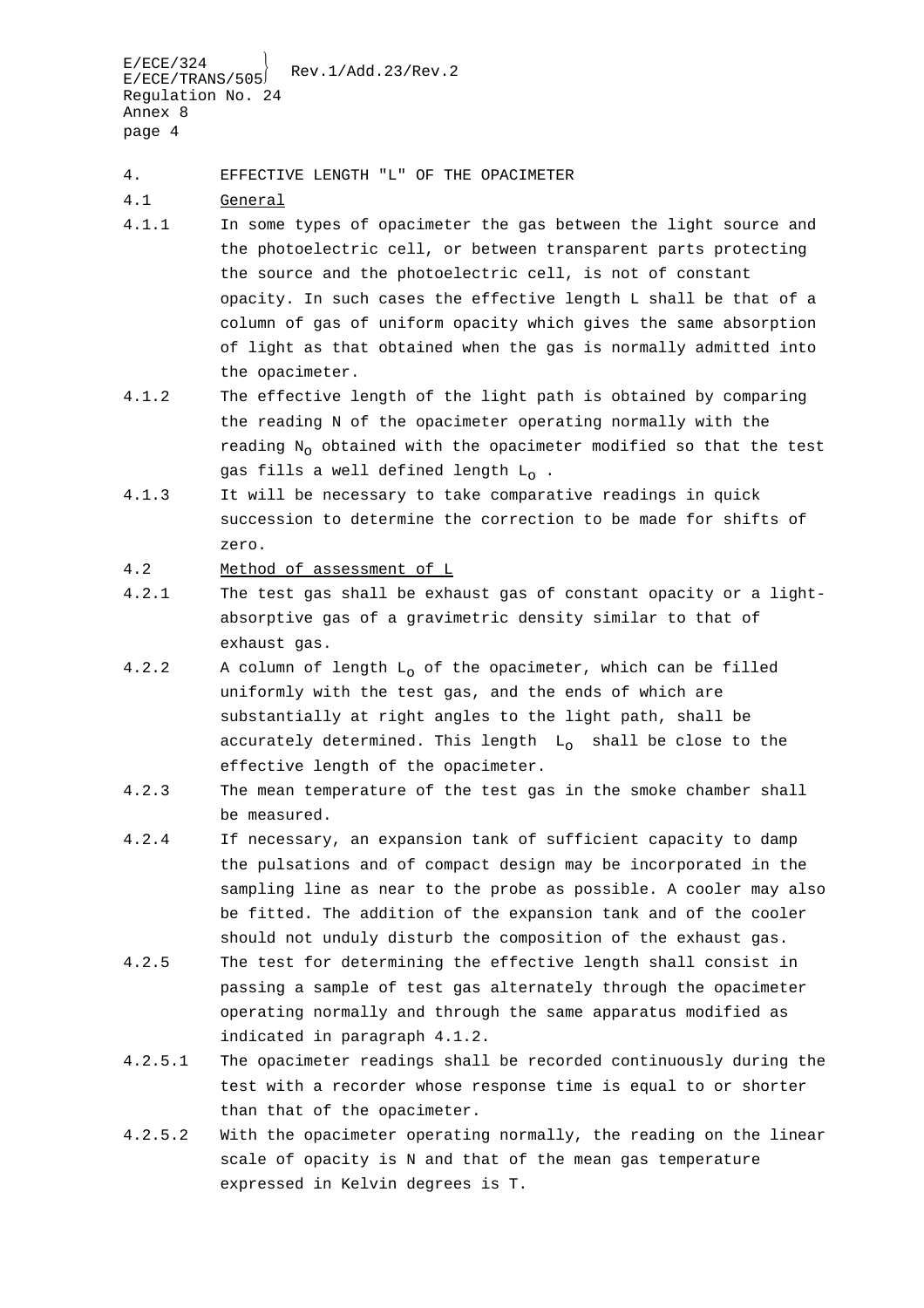- 4.2.5.3 With the known length  $L_0$  filled with the same test gas, the reading on the linear scale of opacity is  $N_0$  and that of the mean gas temperature expressed in Kelvin degrees is T  $_{0}$ .
- 4.2.6 The effective length will be

$$
L = L_o \frac{T}{T_o} \frac{\log \left(1 - \frac{N}{100}\right)}{\log \left(1 - \frac{N_o}{100}\right)}
$$

- 4.2.7 The test shall be repeated with at least four test gases giving readings evenly spaced between the readings 20 and 80 on the linear scale.
- 4.2.8 The effective length L of the opacimeter will be the arithmetic average of the effective lengths obtained as stated in paragraph 4.2.6. for each of the gases.

\_\_\_\_\_\_\_\_\_\_\_\_\_\_\_\_\_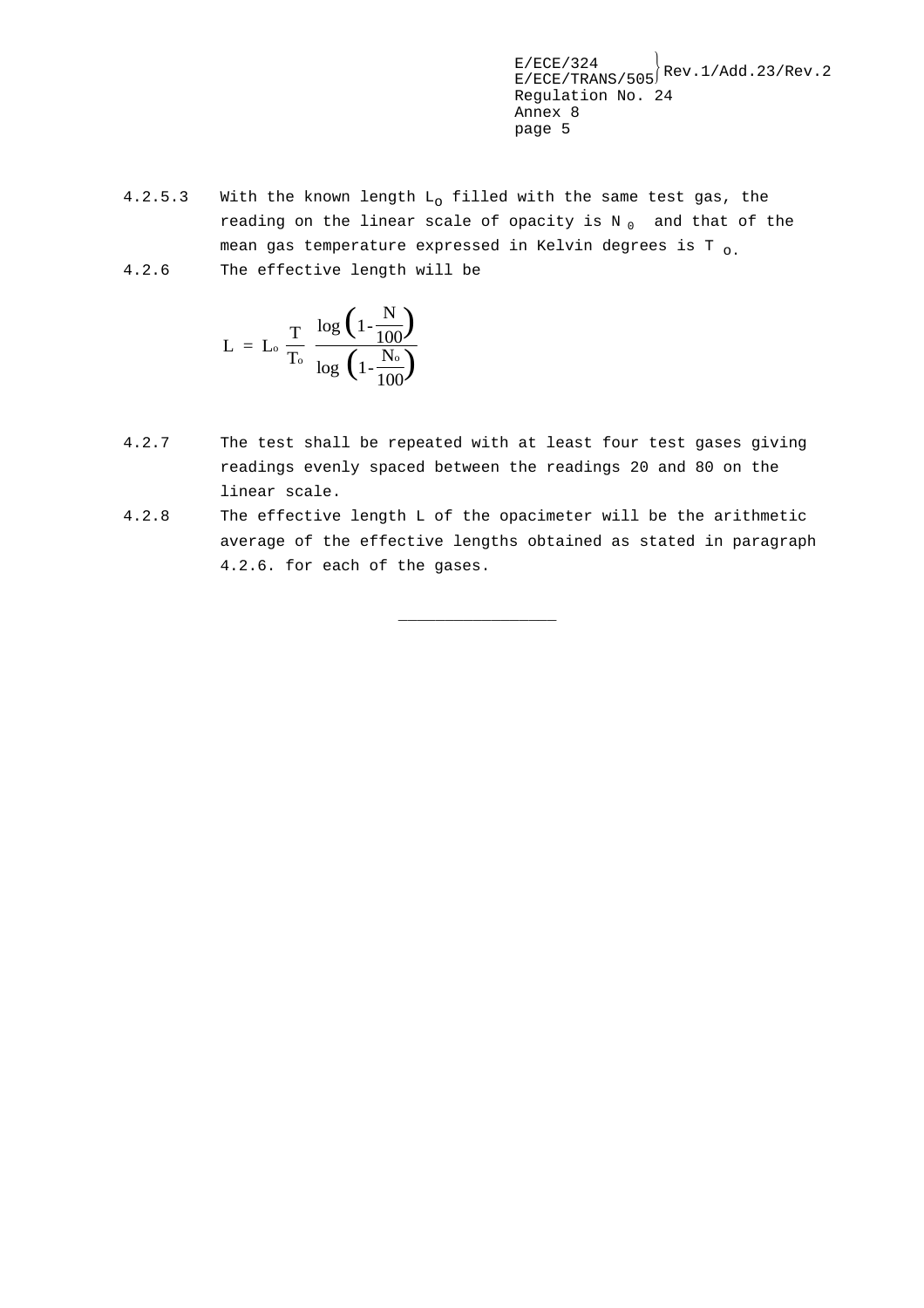$E/ECE/TRANS/505}$ Rev.1/Add.23/Rev.2 Regulation No. 24 Annex 9 page 1

#### Annex 9

INSTALLATION AND USE OF THE OPACIMETER

### 1. SCOPE

This annex specifies the installation and use of opacimeters for the tests described in annexes 4 and 5 to this Regulation.

#### SAMPLING OPACIMETER

### 2.1 Installation for steady-speed tests

- 2.1.1 The ratio of the cross-sectional area of the probe to that of the exhaust pipe shall not be less than 0.05. The back pressure measured in the exhaust pipe at the opening of the probe shall not exceed 75 mm (water gauge).
- 2.1.2 The probe shall be a tube with an open end facing forwards in the axis of the exhaust pipe, or of the extension pipe if one is required. It shall be situated in a section where the distribution of smoke is approximately uniform. To achieve this, the probe shall be placed as far downstream in the exhaust pipe as possible, or, if necessary, in an extension pipe so that, if D is the diameter of the exhaust pipe at the opening, the end of the probe is situated in a straight portion at least 6 D in length upstream of the sampling point and 3 D in length downstream. If an extension pipe is used, no air shall be allowed to enter the joint.
- 2.1.3 The pressure in the exhaust pipe and the characteristics of the pressure drop in the sampling line shall be such that the probe collects a sample sensibly equivalent to that which would be obtained by isokinetic sampling.
- 2.1.4 If necessary, an expansion tank of compact design and of sufficient capacity to damp the pulsations may be incorporated in the sampling line as near to the probe as possible. A cooler may also be fitted. The design of the expansion tank and cooler shall not unduly disturb the composition of the exhaust gas.
- 2.1.5 A butterfly valve or other means of increasing the sampling pressure may be placed in the exhaust pipe at least three 3 D downstream from the sampling probe.
- 2.1.6 The connecting pipes between the probe, the cooling device, the expansion tank (if required) and the opacimeter shall be as short as is possible while satisfying the pressure and temperature requirements prescribed in annex 8, paragraphs 3.8. and 3.9. The pipe shall be inclined upwards from the sampling point to the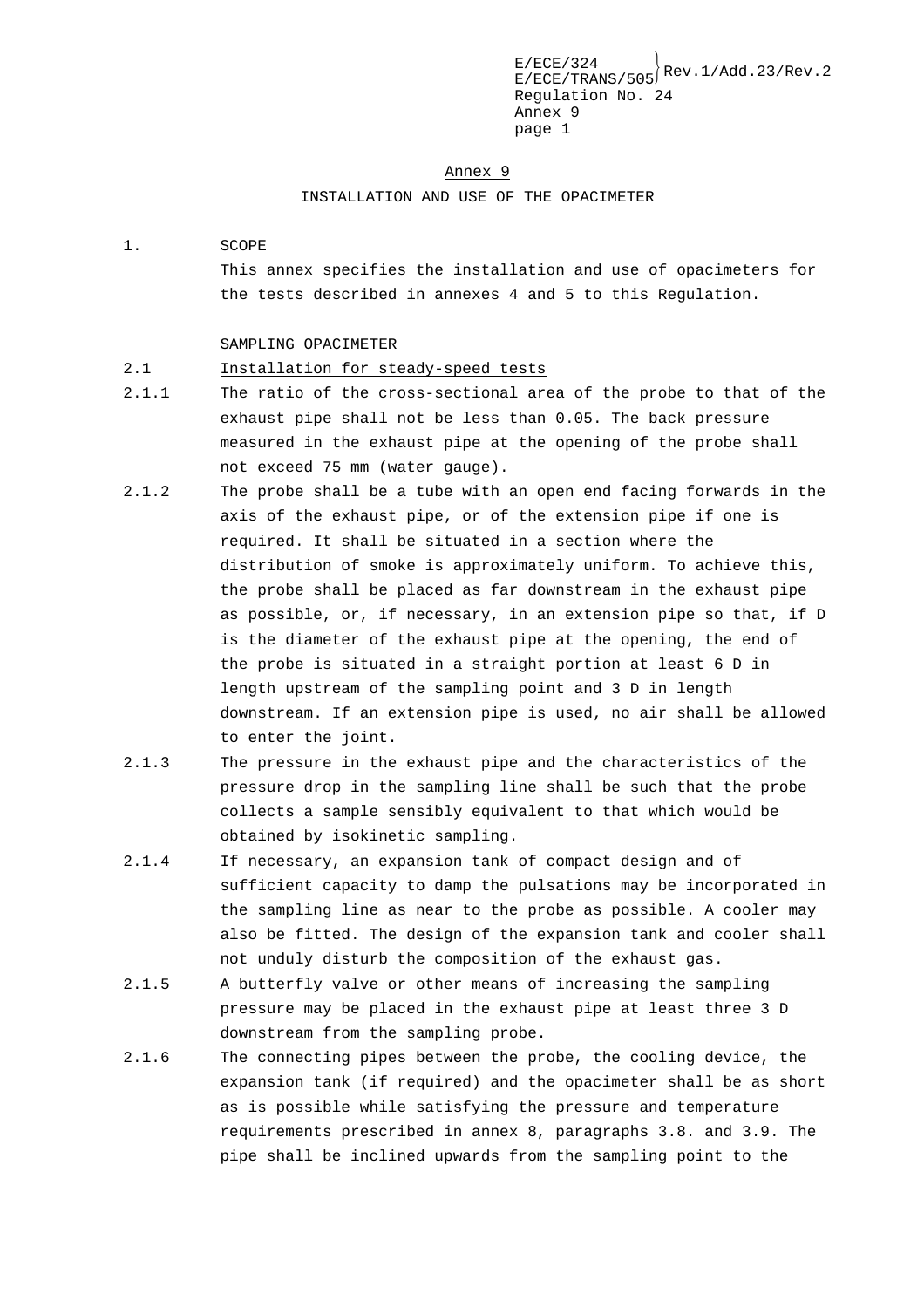> opacimeter, and sharp bends where soot might accumulate shall be avoided. If not embodied in the opacimeter, a by-pass valve shall be provided upstream.

- 2.1.7 A check shall be carried out during the test to ensure that the requirements of annex 8, paragraph 3.8., concerning pressure and those of annex 8, paragraph 3.9., concerning the temperature in the measuring chamber are observed.
- 2.2 Installation for tests under free acceleration
- 2.2.1 The ratio of the cross-sectional area of the probe to that of the exhaust pipe shall not be less than 0.05. The back pressure measured in the exhaust pipe at the opening of the probe shall not exceed 75 mm (water gauge).
- 2.2.2 The probe shall be a tube with an open end facing forwards in the axis of the exhaust pipe, or of the extension pipe if one is required. It shall be situated in a section where the distribution of smoke is approximately uniform. To achieve this, the probe shall be placed as far downstream in the exhaust pipe as possible or, if necessary, in an extension pipe so that, if D is the diameter of the exhaust pipe at the opening, the end of the probe is situated in a straight portion at least 6 D in length upstream of the sampling point and 3 D in length downstream. If an extension pipe is used, no air shall be allowed to enter the joint.
- 2.2.3 The sampling system shall be such that at all engine speeds the pressure of the sample at the opacimeter is within the limits specified in annex 8, paragraph 3.8.2. This may be checked by noting the sample pressure at engine idling and maximum no-load speeds. Depending on the characteristics of the opacimeter, control of sample pressure can be achieved by a fixed restriction or butterfly valve in the exhaust pipe or extension pipe. Whichever method is used, the back pressure measured in the exhaust pipe at the opening of the probe shall not exceed 75 mm (water gauge).
- 2.2.4 The pipes connecting with the opacimeter shall also be as short as possible. The pipe shall be inclined upwards from the sampling point to the opacimeter, and sharp bends where soot might accumulate shall be avoided. A by-pass valve may be provided upstream of the opacimeter to isolate it from the exhaust-gas flow when no measurement is being made.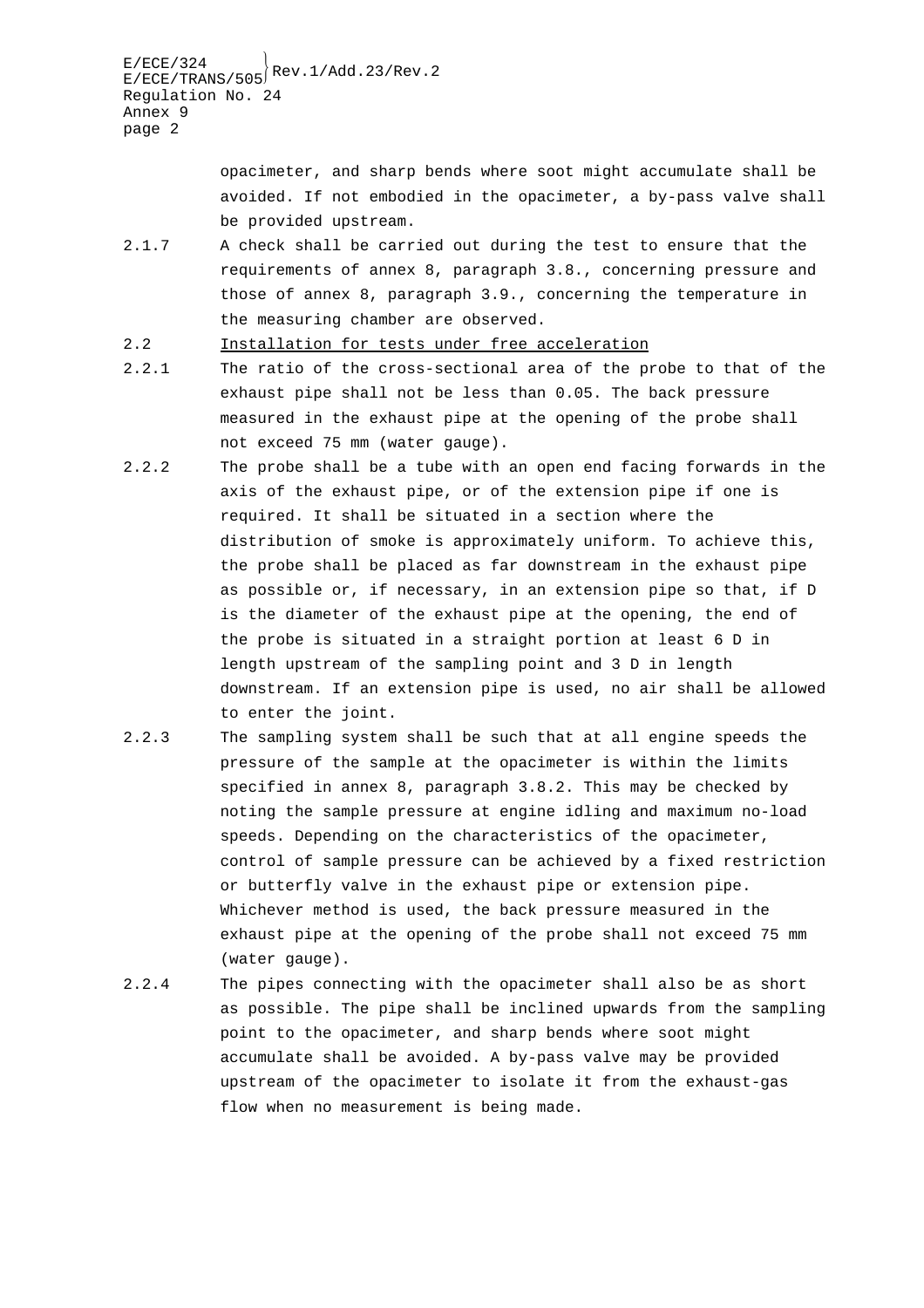### 3. FULL-FLOW OPACIMETER

The only general precautions to be observed in steady-speed and free-acceleration tests are the following:

- 3.1 Joints in the connecting pipes between the exhaust pipe and the opacimeter shall not allow air to enter from outside.
- 3.2 The pipes connecting with the opacimeter shall be as short as possible, as prescribed in the case of sampling opacimeters. The pipe system shall be inclined upwards from the exhaust pipe to the opacimeter, and sharp bends where soot might accumulate shall be avoided. A by-pass valve may be provided upstream of the opacimeter to isolate it from the exhaust-gas flow when no measurement is beîng made.

```
3.3 A cooling system may also be required upstream of the opacimeter.
```
\_\_\_\_\_\_\_\_\_\_\_\_\_\_\_\_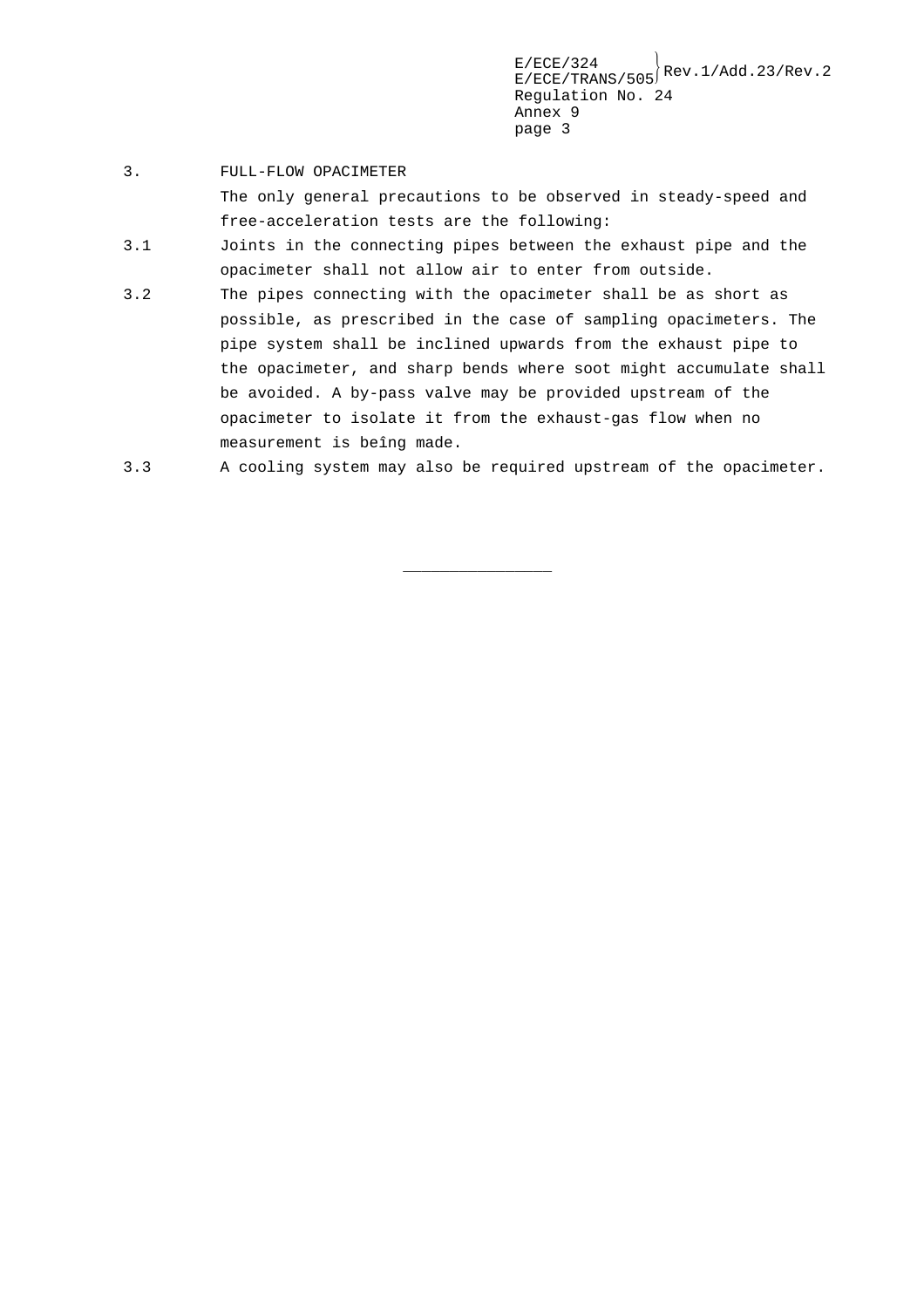#### Annex 10

"ECE" METHOD OF MEASURING THE NET POWER OF C.I. ENGINES

### 1. PURPOSE

These provisions apply to the method for representing the curve of the power at full load of an internal combustion engine as a function of engine speed.

### 2. SCOPE

This method applies to internal combustion engines used for the propulsion of the vehicles covered by this Regulation and Regulation No. 15 (E/ECE/324-E/ECE/505/Rev.l/Add.14/Rev.3). The engines belong to one of the following categories: Reciprocating piston engines (positive ignition or compression ignition) excluding free piston engines; Rotary piston engines.

These engines may be naturally aspirated or supercharged.

### 3. DEFINITIONS

For the purposes of these provisions, "Net power" means the power obtained on a test bench at the end of the crankshaft or its equivalent 1/ at the corresponding engine speed with the auxiliaries listed in table 1; "Standard production equipment" means any equipment provided by the manufacturer for a particular engine application.

- 4. ACCURACY OF MEASUREMENTS
- 4.1 Torque

+ 1 per cent of measured torque. 2/

4.2 Engine speed + 0.5 per cent of measured speed.

------------

- $1/$  If power measurement can be carried out only on an engine with the gear-box mounted, the efficiency of the gear-box shall be taken into account.
- 2/ The torque measuring system shall be calibrated to take friction losses into account. The accuracy in the lower half of the measuring range of the dynamometer bench may be  $\pm$  2 per cent of measured torque.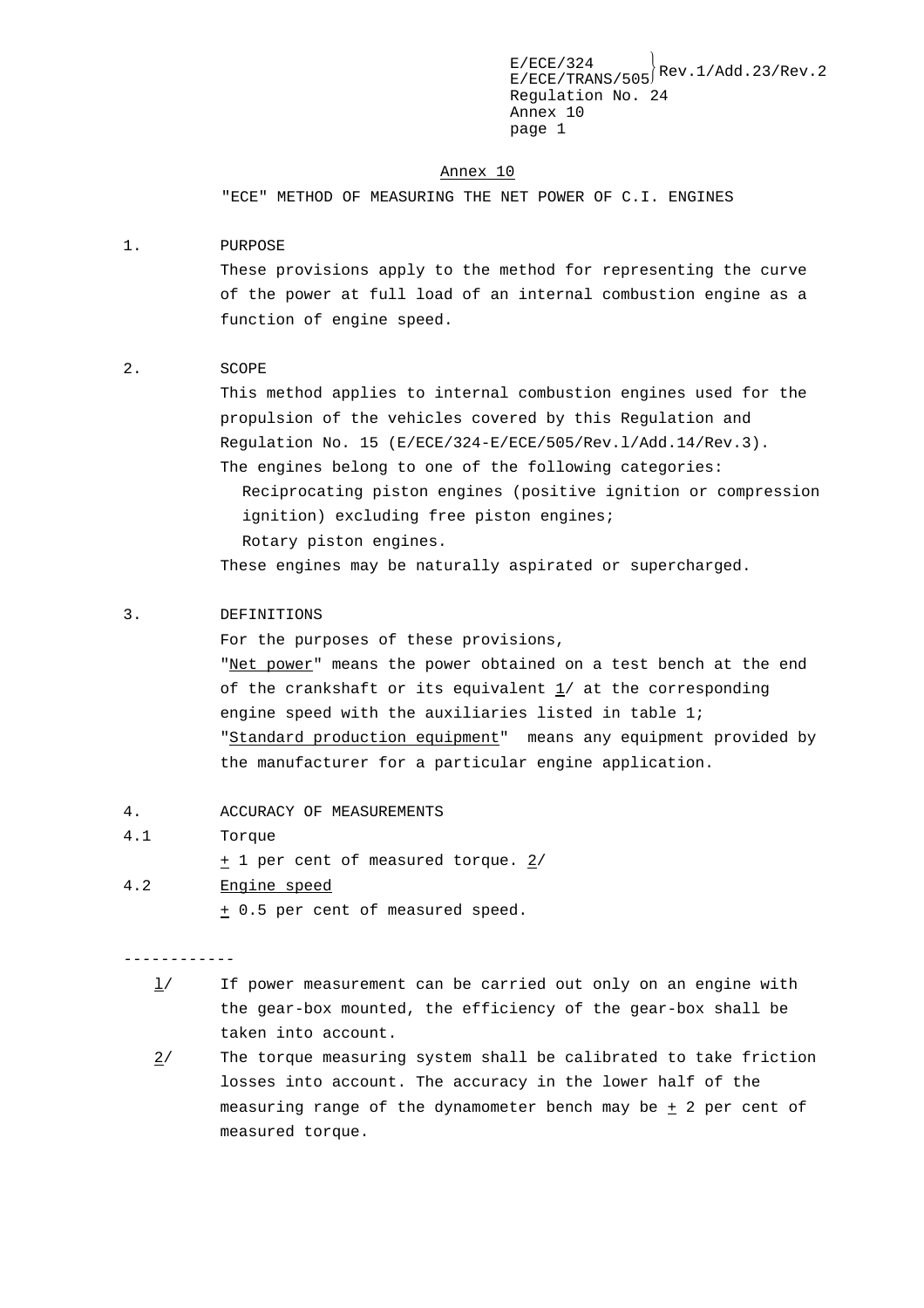| 4.3 | Fuel consumption                      |
|-----|---------------------------------------|
|     | + 1 per cent of measured consumption. |
| 4.4 | Fuel temperature                      |
|     | $+ 2 K 4.5$                           |
| 4.5 | Air temperature                       |
|     | $+2$ K                                |
| 4.6 | Barometric pressure                   |

- $+ 100$  Pa
- 4.7 Pressure in intake duct (see note 1a to table 1)  $+ 50$  Pa
- 4.8 Pressure in exhaust duct (see note lb to table 1)  $+ 200$  Pa
- 5. TEST FOR MEASURING NET ENGINE POWER
- 5.1 Auxiliaries
- 5.1.1 Auxiliaries to be fitted

During the test, the auxiliaries necessary for the engine operation in the intended application (as listed in table 1) shall be installed on the test bench as far as possible in the same position as in the intended application.

# 5.1.2 Auxiliaries to be removed

Certain vehicle accessories necessary only for the operation of the vehicle and which may be mounted on the engine shall be removed for the test. The following non-exhaustive list is given as a sample.

Air compressor for brakes; Power steering compressor; Suspension compressor;

Air-conditioning system.

Where accessories cannot be removed, the power they absorb in the unloaded condition may be determined and added to the measured engine power.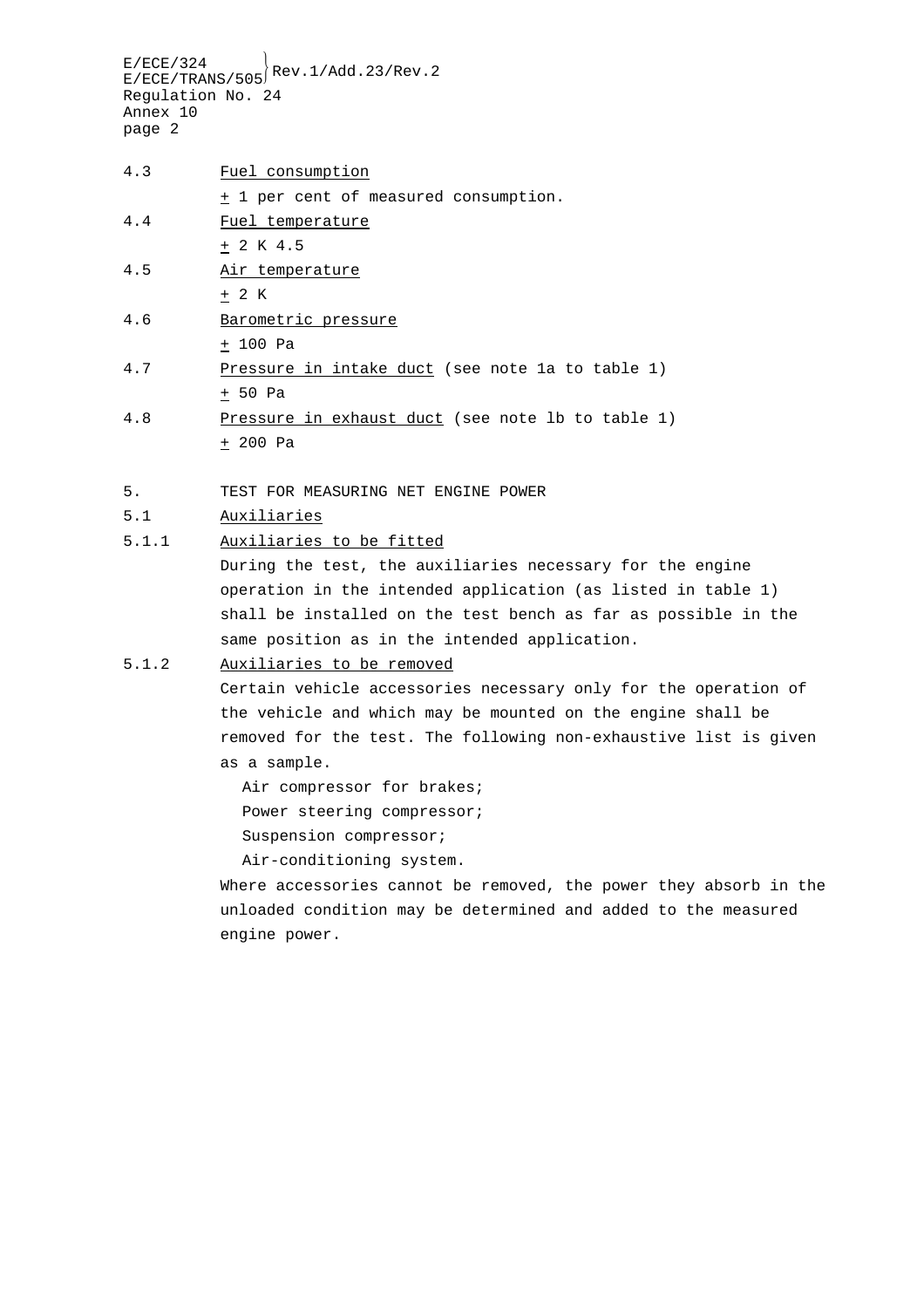# TABLE 1 - Auxiliaries to be fitted for the test to determine net power of engine

| NO.            | Auxiliaries                                                                                                                                                 | Fitted for net power test                                                                        |
|----------------|-------------------------------------------------------------------------------------------------------------------------------------------------------------|--------------------------------------------------------------------------------------------------|
| 1              | Intake System                                                                                                                                               |                                                                                                  |
|                | Intake manifold<br>Crankcase emission control<br>system                                                                                                     | Yes, standard production equipment                                                               |
|                | Air filter<br>Intake silencer<br>Speed limiting device                                                                                                      | Yes, standard production equipment<br>1a/                                                        |
| $\overline{2}$ | Induction heating device of<br>intake manifold                                                                                                              | Yes, standard production equipment.<br>If possible, to be set in the most<br>favourable position |
| 3              | Exhaust system<br>Exhaust purifier<br>Exhaust manifold<br>Supercharging device<br>Connecting pipes lb/<br>Silencer lb/<br>Tail pipe lb/<br>Exhaust brake 2/ | Yes, standard production equipment.                                                              |
| 4              | Fuel supply pump $3/$                                                                                                                                       | Yes, standard production equipment.                                                              |
| 5              | Carburettor<br>Electronic control system,<br>air flow meter, etc.<br>(if fitted)<br>Pressure reducer                                                        | Yes, standard production equipment.                                                              |
|                | Evaporator<br>Mixer                                                                                                                                         | Equipment for gas engines                                                                        |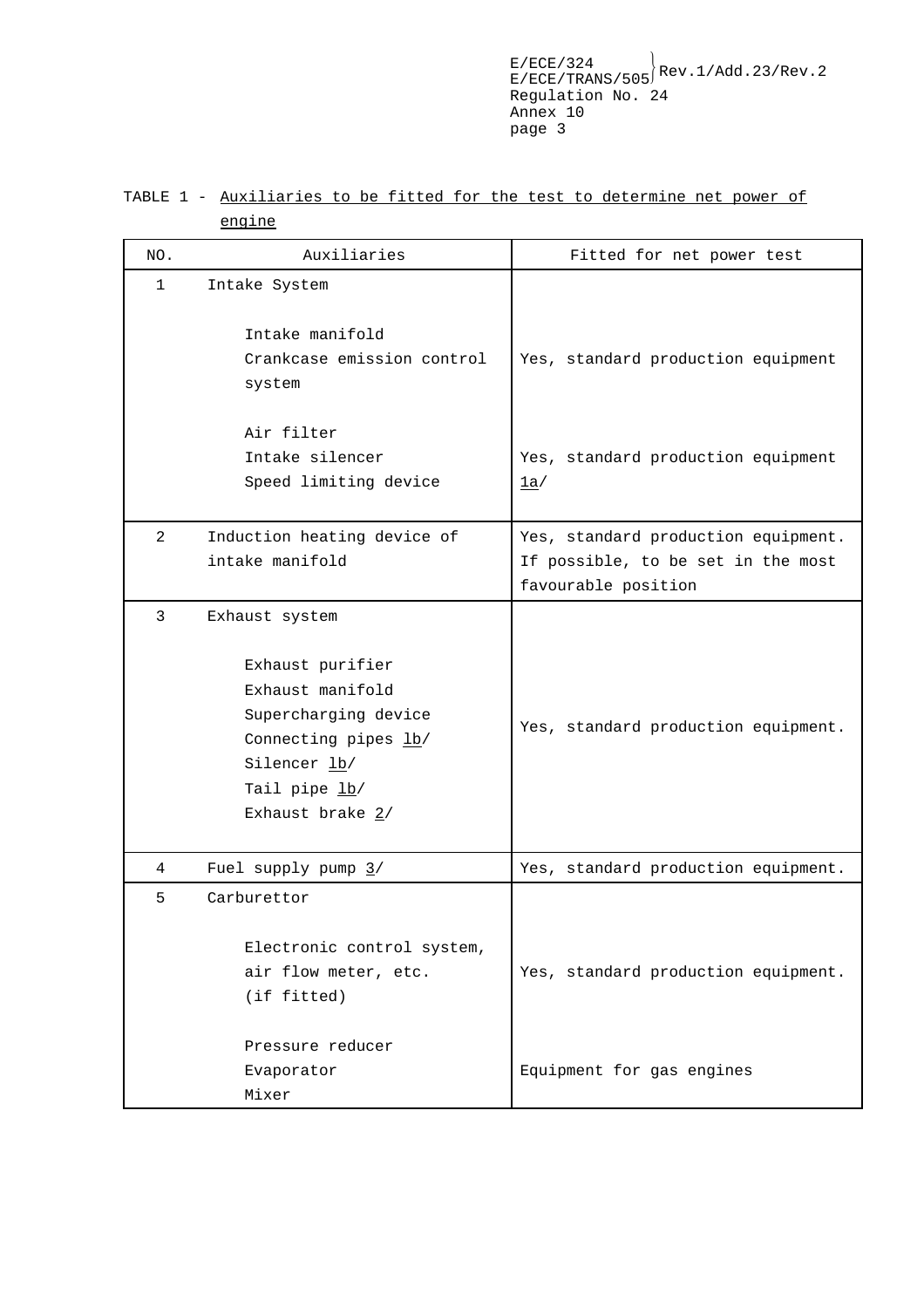| NO. | Auxiliaries                        | Fitted for net power test           |
|-----|------------------------------------|-------------------------------------|
| 6   | Fuel injection equipment           |                                     |
|     | (petrol and diesel)                |                                     |
|     | Prefilter                          |                                     |
|     | Filter                             |                                     |
|     | Pump                               |                                     |
|     | High pressure pipe                 |                                     |
|     | Injector                           |                                     |
|     | Air intake valve, $4/$ if          |                                     |
|     | fitted                             | Yes, standard production equipment. |
|     | Electronic control system,         |                                     |
|     | air flow meter, etc.               |                                     |
|     | (if fitted)                        |                                     |
|     | Governor/control system            |                                     |
|     | Automatic full-load stop           |                                     |
|     | for the control rack               |                                     |
|     | depending on atmospheric           |                                     |
|     | conditions                         |                                     |
| 7   | Liquid cooling equipment           |                                     |
|     |                                    |                                     |
|     | Engine bonnet<br>Bonnet air outlet | No                                  |
|     |                                    |                                     |
|     | Radiator                           |                                     |
|     | Fan $5/6/$                         |                                     |
|     | Fan cowl                           | Yes, 5/ standard production         |
|     | Water pump                         | equipment                           |
|     | Thermostat $\frac{7}{ }$           |                                     |
| 8   | Air cooling                        |                                     |
|     |                                    |                                     |
|     | Cowl                               |                                     |
|     | Blower $\frac{5}{6}$               | Yes, standard production equipment  |
|     | Temperature regulating device      | Yes, standard production equipment  |
| 9   | Electrical equipment               | Yes, 8/ standard production         |
|     |                                    | equipment                           |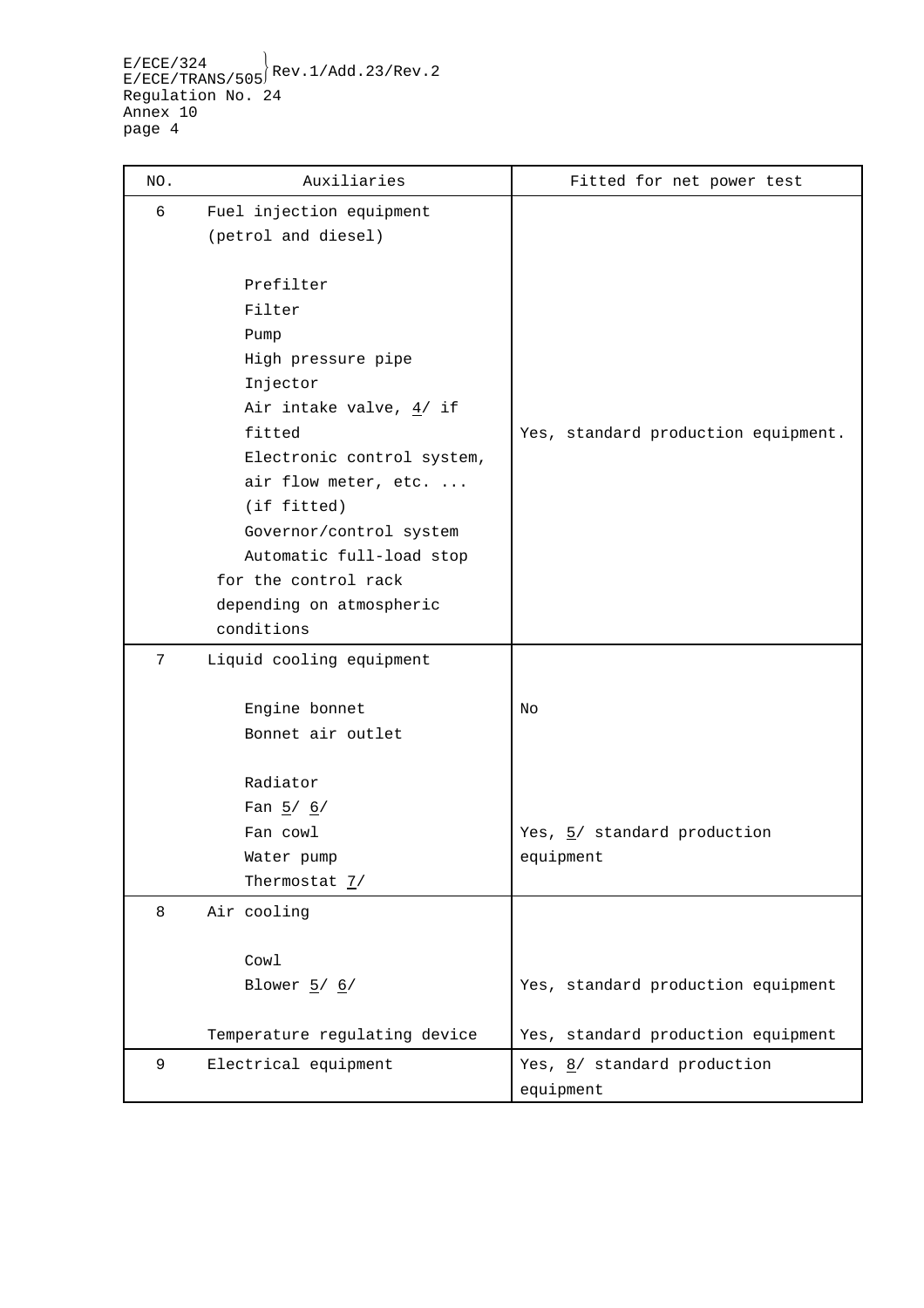| NO. | Auxiliaries                                                                                                                                                                                                                 | Fitted for net power test          |
|-----|-----------------------------------------------------------------------------------------------------------------------------------------------------------------------------------------------------------------------------|------------------------------------|
| 10  | Supercharging equipment<br>(if fitted)<br>Compressor driven either<br>directly by the engine,<br>and/or by the exhaust<br>qases<br>Charge air cooler $9/$<br>Coolant pump or fan<br>(engine driven)<br>Coolant flow control | Yes, standard production equipment |
|     | devices (if fitted)                                                                                                                                                                                                         |                                    |
| 11  | Auxiliary test bench fan                                                                                                                                                                                                    | Yes, if necessary                  |
| 12  | Anti-pollution devices 10/                                                                                                                                                                                                  | Yes, standard production equipment |

la/ The complete intake system shall be fitted as provided for the intended application:

> Where there is a risk of an appreciable effect on the engine power;

In the case of two-stroke and positive-ignition engines; When the manufacturer requests that this should be done.

In other cases, an equivalent system may be used and a check should be made to ascertain that the intake pressure does not differ by more than 100 Pa from the limit specified by the manufacturer for a clean air filter.

lb/ The complete exhaust system shall be fitted as provided for the intended application:

> Where there is a risk of an appreciable effect on the engine power;

In the case of two-stroke and positive ignition engines; When the manufacturer requests that this should be done.

In other cases, an equivalent system may be installed provided the pressure measured at the exit of the engine exhaust system does not differ by more than 1,000 Pa from that specified by the manufacturer. The exit from the engine exhaust system is defined as a point 150 mm downstream from the termination of the part of the exhaust system mounted on the engine.

 $2/$  If an exhaust brake is incorporated in the engine, the throttle valve must be fixed in a fully open position.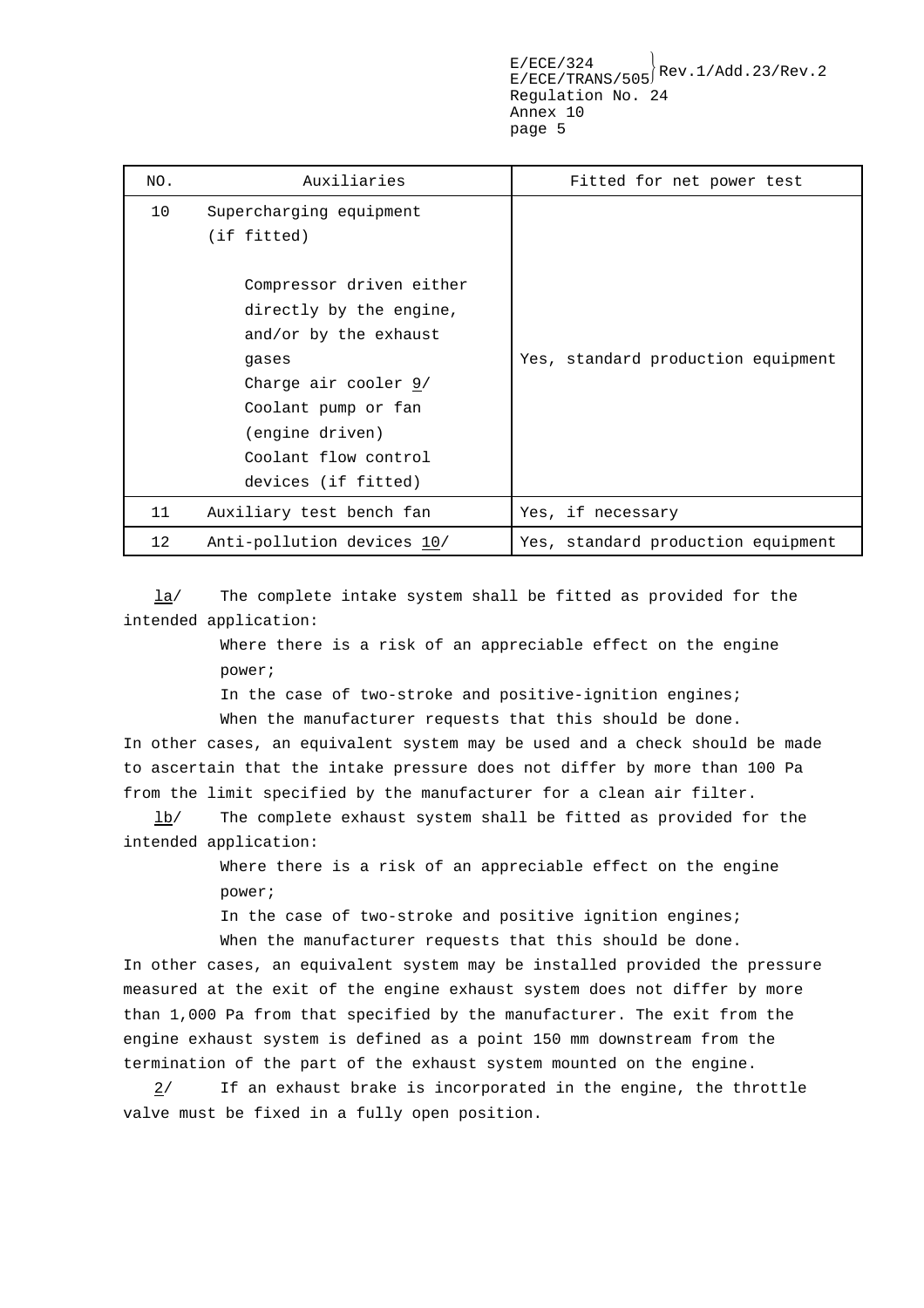$E/ECE/TRANS/505}$ Rev.1/Add.23/Rev.2 Regulation No. 24 Annex 10 page 6

3/ The fuel feed pressure may be adjusted, if necessary, to reproduce the pressures existing in the particular engine application (particularly when a "fuel return" system is used).

 $\frac{4}{1}$  The air intake valve is the control valve for the pneumatic governor of the injection pump. The governor of the fuel injection equipment may contain other devices which may affect the amount of injected fuel.

 $5/$  The radiator, the fan, the fan cowl, the water pump and the thermostat shall be located on the test bench in the same relative positions as on the vehicle. The cooling liquid circulation shall be operated by the engine water pump only.

Cooling of the liquid may be produced either by the engine radiator or by an external circuit, provided that the pressure loss of this circuit and the pressure at the pump inlet remain substantially the same as those of the engine cooling system. The radiator shutter, if incorporated, shall be in the open position.

Where the fan, radiator and cowl system cannot conveniently be fitted to the engine, the power absorbed by the fan when separately mounted in its correct position in relation to the radiator and cowl (if used), must be determined at the speeds corresponding to the engine speeds used for measurement of the engine power either by calculation from standard characteristics or by practical tests. This power, corrected to the standard atmospheric conditions defined in paragraph 6.2, should be deducted from the corrected power.

6/ Where a disconnectable or progressive fan or blower is incorporated, the test shall be made with the disconnectable Fan (or blower) disconnected or with the progressive fan or blower running at maximum slip.

7/ The thermostat may be fixed in the fully open position.

8/ Minimum power of the generators the power of the generator shall be limited to that necessary for the operation of accessories which are indispensable for the operation of the engine. If the connection of a battery is necessary, a fully charged battery in good order must be used.

9/ Charge air-cooled engines shall be tested with charge air cooling, whether liquid- or air-cooled, but if the engine manufacturer prefers, a test bench system may replace the air-cooled cooler. In either case, the measurement of power at each speed shall be made with the same pressure drop and temperature drop of the engine air across the charge air cooler on the test bench system as those specified by the manufacturer for the system on the complete vehicle.

 $10$ / They may include, for example, EGR  $\frac{\star}{2}$ / system, catalytic convertor, thermal reactor, secondary air supply system and fuel evaporation protecting system.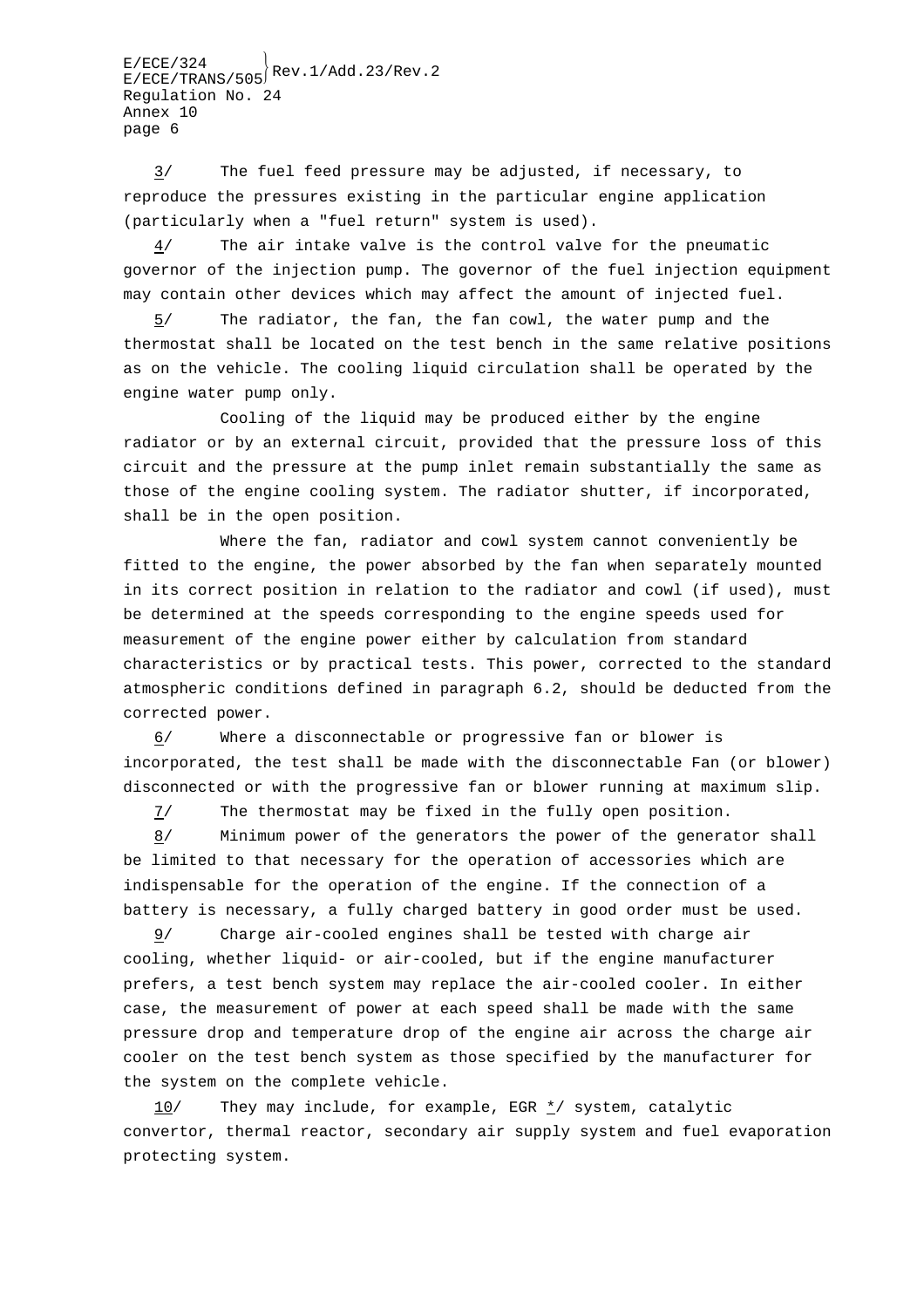$E/ECE/TRANS/505}$ Rev.1/Add.23/Rev.2 Regulation No. 24 Annex 10 page 7

### 5.1.3 Compression ignition engine starting auxiliaries

For the auxiliaries used in starting compression ignition engines, the two following cases shall be considered:

(a) Electrical starting. The generator is fitted and supplies, where necessary, the auxiliaries indispensable to the operation of the engine;

(b) Starting other than electrical. If there are any electrically operated accessories indispensable to the operation of the engine, the generator is fitted to supply these accessories. Otherwise, it is removed.

In either case, the system for producing and accumulating the energy necessary for starting is fitted and operates in the unloaded condition.

5.2. Setting conditions

The setting conditions for the test to determine the net power are indicated in table 2.

TABLE 2 - Setting conditions

|   | Setting of<br>carbon(s)                        |                                                                                         |
|---|------------------------------------------------|-----------------------------------------------------------------------------------------|
| 2 | Setting of injection<br>pump delivery system   | In accordance with the<br>manufacturer's production                                     |
| 3 | Ignition or injection<br>timing (timing curve) | specifications and used without<br>further alteration for the<br>particular application |
| 4 | Governor setting                               |                                                                                         |
| 5 | Anti-pollution devices                         |                                                                                         |

-----------

\*/ Exhaust gas recirculation.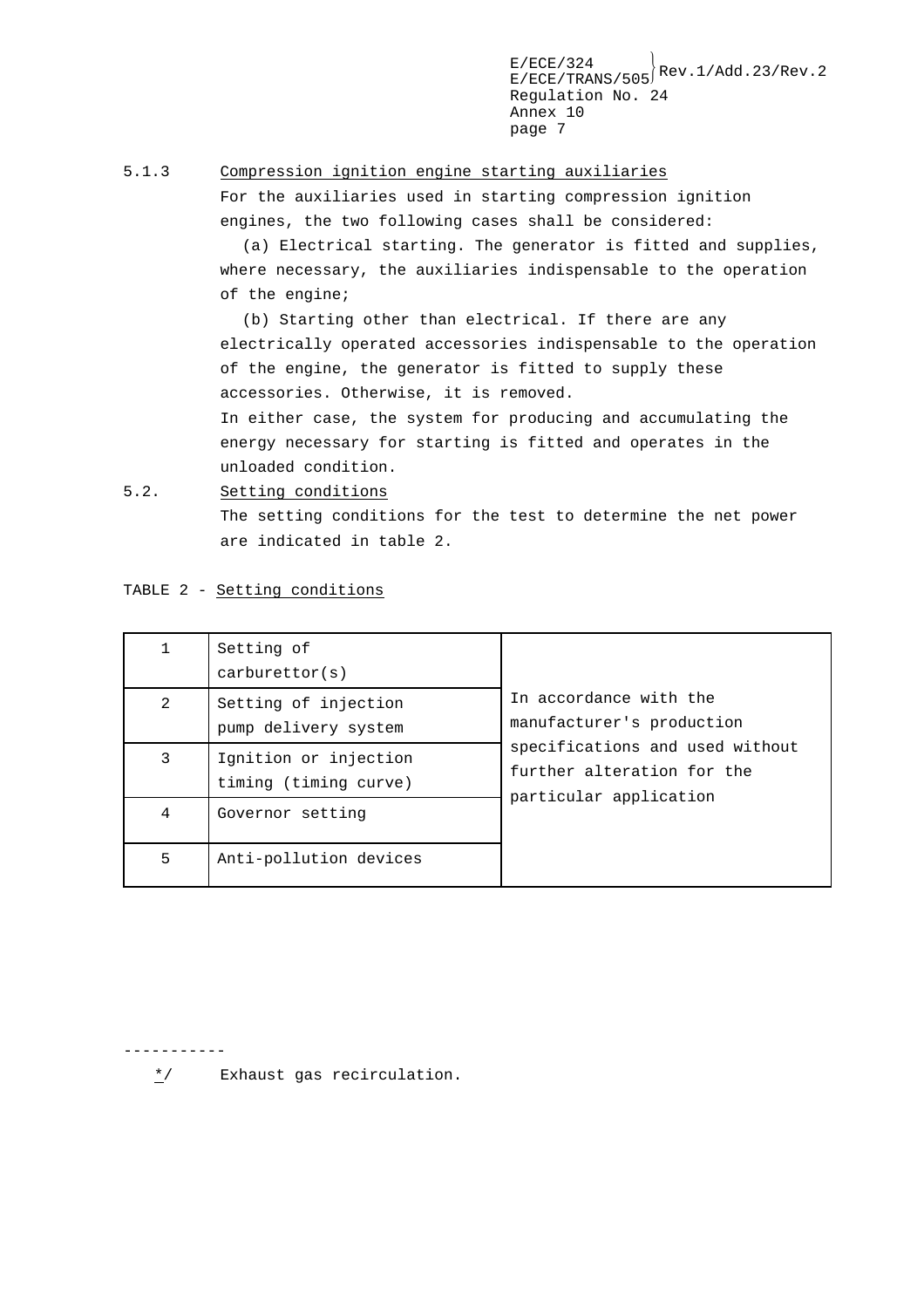### 5.3 Test conditions

- 5.3.1 The net power test shall consist of a run at full throttle for positive-ignition engines and at fixed full-load fuel injection pump setting for diesel engines, the engine being equipped as specified in table 1.
- 5.3.2 Performance data shall be obtained under stabilizing operating conditions with an adequate fresh air supply to the engine. The engines must have been run-in in accordance with the manufacturer's recommendations. Combustion chambers may contain deposits, but in limited quantity. Test conditions, such as inlet air temperature, shall be selected as near to reference conditions (see 6.2) as possible in order to minimize the magnitude of the correction factor.
- 5.3.3 The temperature of the inlet air to the engine (ambient air) shall be measured within 0.15 m upstream of the point of entry to the air cleaner, or, if no air cleaner is used, within 0.15 m of the air inlet horn. The thermometer or thermocouple shall be shielded from radiant heat and placed directly in the air stream. It shall also be shielded from fuel sprayback. A sufficient number of locations shall be used to give a representative average inlet temperature.
- 5.3.4 No data shall be taken until torque, speed and temperatures have been maintained substantially constant for at least 1 min.
- 5.3.5 The engine speed during a run or reading shall not deviate from the selected speed by more than + 1 per cent or + 10  $min^{-1}$ whichever is greater.
- 5.3.6 Observed brake load, fuel consumption and inlet air temperature data shall be taken simultaneously and shall be the average of two stabilized consecutive values which do not vary more than 2 per cent for the brake load and fuel consumption.
- 5.3.7 The temperature of the coolant at the outlet from the engine shall be kept within  $\pm$  5 K, from the upper thermostaticallycontrolled temperature specified by the manufacturer. If no temperature is specified by the manufacturer, the temperature shall be 353 K  $\pm$  5 K. For air-cooled engines, the temperature at a point indicated hy the manufacturer shall be kept within -20/K of the maximum value specified by the manufacturer in the reference conditions.
- 5.3.8 The fuel temperature shall be measured at the inlet to the carburettor or at the fuel injection system and maintained within the limits established by the engine manufacturer.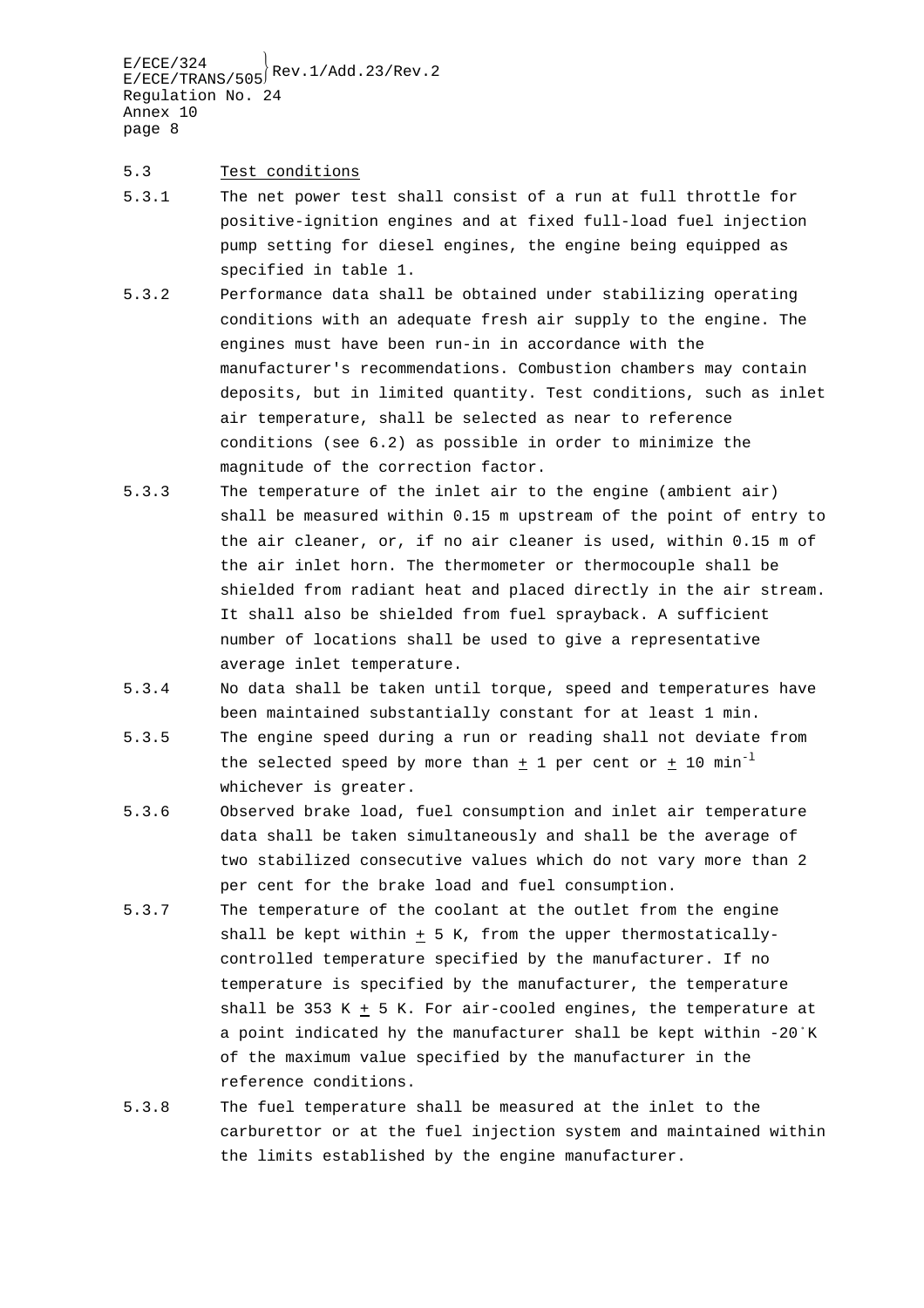- 5.3.9 The temperature of the lubricating oil measured in the oil sump or at the outlet from the oil cooler, if fitted, shall be maintained within the limits established by the engine manufacturer.
- 5.3.10 An auxiliary regulating system may be used if necessary to maintain the temperatures within the limits specified in paragraphs 5.3.7., 5.3.8. and 5.3.9.
- 5.3.11 The fuel shall be one available on the market without any supplementary smoke suppressant additives. In any case of dispute, the reference fuel shall be:

(a) Diesel engines, as defined by CEC \*/ in CEC-RF-03-A-80;

(b) Positive ignition engines, as defined by CEC-RF-01-A-80.

### 5.4 Test procedure

Measurements shall be taken at a sufficient number of engine speeds to define correctly the power curve between the lowest and the highest engine speeds recommended by the manufacturer. This range of speeds must include the speed of revolution at which the engine produces its maximum power. The average of at least two stabilized measurements is to be determined.

5.5 Data to be recorded

Data to be recorded are those indicated in the appendix to this annex.

6. POWER CORRECTION FACTORS

### 6.1 Definition

The power correction factor is the coefficient  $\alpha$  by which the measured power must be multiplied to determine the engine power under the reference atmospheric conditions specified in paragraph 6.2.

 $P_{0} = \alpha P$ 

### where

 $P_0$  is the corrected power (i.e. power under reference atmospheric conditions);

 $\alpha$  is the correction factor (  $\alpha$  or  $\alpha$  )

P is the measured power (test power).

- -----------
	- \*/ European Co-ordinating Council for the Development of Performance Tests for Lubricants and Engine Fuels.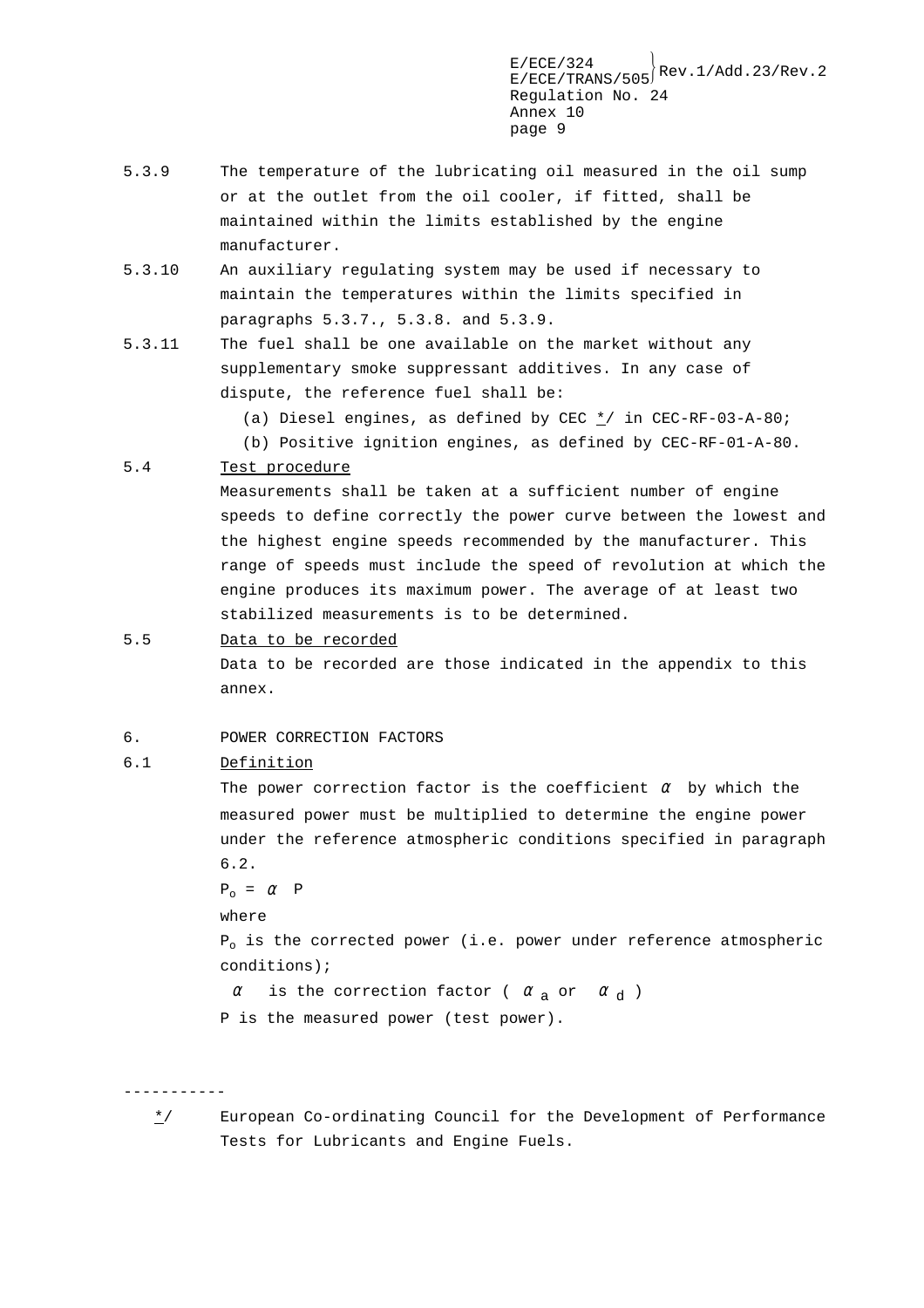$E/ECE/324$ <br> $E/ECE/TRANS/505$ <sup>Rev.1/Add.23/Rev.2</sup> Regulation No. 24 Annex 10 page 10 6.2. Reference atmospheric conditions 6.2.1. Temperature  $(T_0)$ : 298 K (25°C) 6.2.2. Dry pressure  $(P_{so})$ : 99 kPa Note: The dry pressure is based on a total pressure of 100 kPa and a water vapour pressure of 1 kPa. 6.3. Test atmospheric conditions The atmospheric conditions during the test shall be the following: 6.3.1. Temperature (T) For positive-ignition engines 288 K  $\leq$  T  $\leq$  308 K For diesel engines 283 K < T < 313 K  $6.3.2.$  Pressure  $(P_e)$ 80 kPa < Ps < 110 kPa 6.4. Determination of correction factor  $\alpha$  and  $\alpha$   $d$   $\frac{1}{4}$ 6.4.1. Naturally aspirated or supercharged positive-ignition engine - Factor  $\alpha$ <sub>a</sub>: The correction factor  $\alpha$  a is obtained by applying the formula:  $a_a = \frac{(99)^{1.2}}{(P_s)} \cdot \frac{(T)^{-0.6}}{(298)}$ where  $P_s$  is the total dry atmospheric pressure in kilopascals (kPa); that is to say, the total barometric pressure minus water vapour pressure: T is the absolute temperature in Kelvins (K) of the air drawn in by the engine. Conditions to be complied with in the laboratory For a test to be valid, the correction factor  $\alpha$  a must be such that  $0.93 \le \alpha_{\text{a}} \le 1.07$ . If these limits are exceeded, the corrected value obtained shall be given and the test conditions (temperature and pressure) precisely stated in the test report. -----------

l/ The tests may be carried out in air-conditioned test rooms where the atmospheric conditions may be controlled.

<sup>2/</sup> In the case of engines fitted with automatic air temperature control, if the device is such that at full load at 25/C no heated air is added, the test shall be carried out with the device fully closed. If the device is still operating at 25°C then the test is made with the deviceoperating normally and the exponent of the temperature term in the correction factor shall be taken as zero (no temperature correction).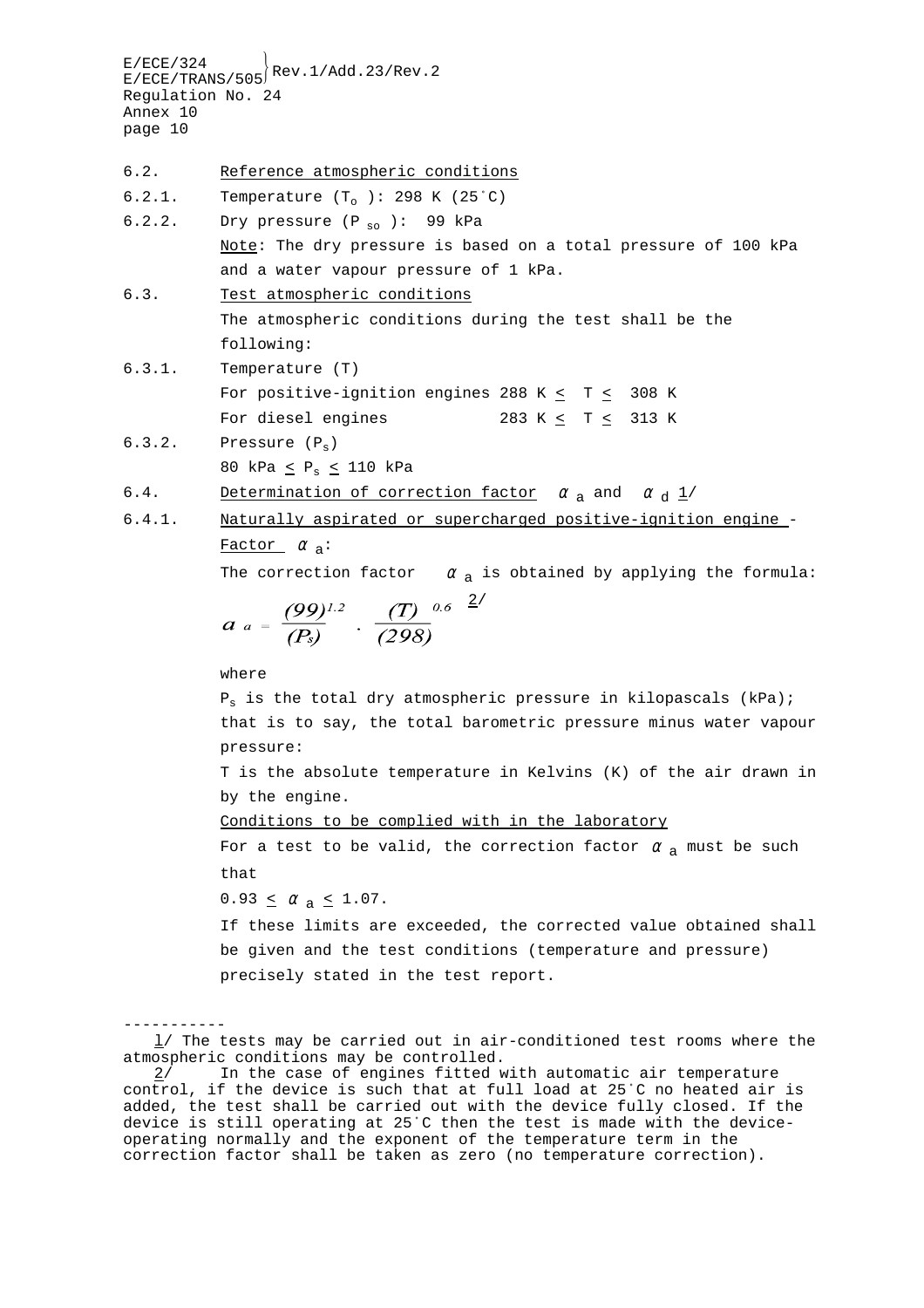6.4.2. Diesel engines - Factor  $\alpha_d$ :

The power correction factor (  $\alpha_d$  ) for diesel engines at constant fuel rate is obtained by applying the formula:

$$
\alpha_{d} = (f_a)^{fm}
$$

where

 $f_a$  is the atmospheric factor;

 $f_m$  is the characteristic parameter for each type of engine and adjustment.

6.4.2.1. Atmospheric factor f <sup>a</sup>

This factor indicates the effects of environmental conditions (pressure, temperature and humidity) on the air drawn in by the engine.

The atmospheric factor formula differs according to the type of engine.

6.4.2.1.1. Naturally aspirated and mechanically supercharged engines.

$$
f_a = \left(\frac{99}{P_s}\right) \cdot \left(\frac{T}{298}\right)^{0.7}
$$

6.4.2.1.2. Turbocharged engines with or without cooling of inlet air

$$
f_a = \left(\frac{99}{P_s}\right)^{0.7} \cdot \left(\frac{T}{298}\right)^{1.5}
$$

6.4.2.2. Engine factor  $f_m$ 

$$
f_m
$$
 is a function of  $q_c$  (fuel flow corrected) as follows:\n $f_m = 0.036 \, q_c - 1.14$ \nwhere\n $q_c = q/r$ \nwhere\n $q_c = q/r$ \nwhere\n $q_m$  is the fuel flow in milligramme per cycle per litre of total\nswept volume  $(mg/(1.\text{cycle}))$ .\n\n''r" is the pressure ratio of compressor outlet and compressor\ninlet  $(r = 1 \text{ for naturally aspirated engines})$ \nThis formula is valid for a value interval of  $q_c$  included\nbetween 40 mg/(1.\text{cycle}) and 65 mg/(1.\text{cycle})\nFor  $q_c$  values lower than 40 mg/(1.\text{cycle})\n, a constant value of\n $f_m$  equal to 0.3 ( $f_m = 0.3$ ) will be taken.\nFor  $q_c$  values higher than 65 mg/(1.\text{cycle})\n, a constant value of\n $f_m$  equal to 1.2 ( $f_m = 1.2$ ) will be taken (see the figure below):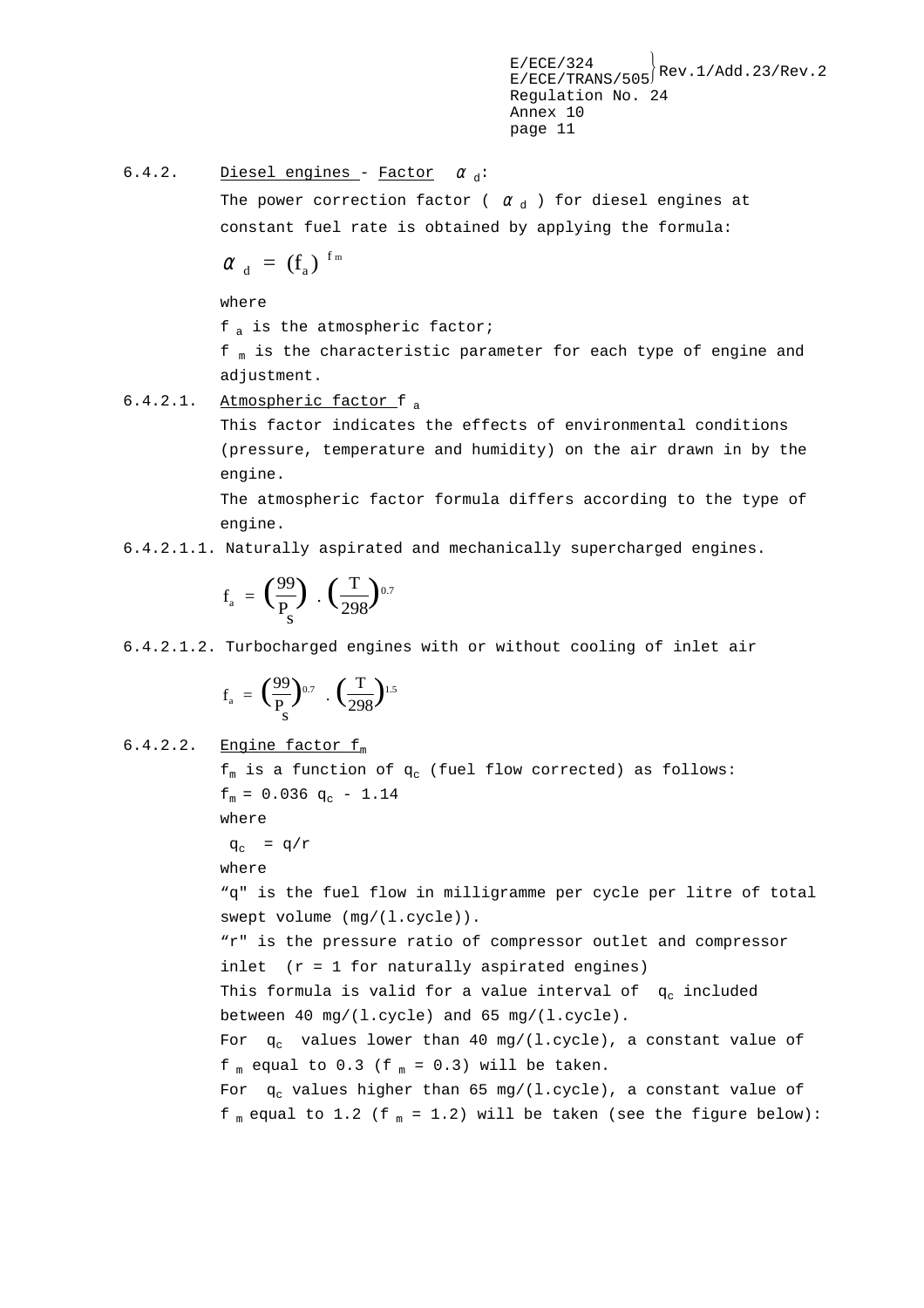```
E/ECE/324<br>E/ECE/TRANS/505<sup>Rev.1/Add.23/Rev.2</sup>
Regulation No. 24
Annex 10
page 12
```




7. TEST REPORT

The test report shall contain the results and all the calculations required to find the net power, as listed in the appendix to this annex, together with the characteristics of the engine listed in annex 1 to this Regulation

### 8. MODIFICATION OF ENGINE TYPE

Any modification of the engine with regard to the characteristics listed in annex 1 to this Regulation must be reported to the competent administration. That administration may then either: 8.1 Consider that the modifications made are not liable to have any

- substantial effect on the power of the engine, or
- 8.2. Request a further determination of the engine power. through the carrying-out of such tests as are deemed necessary.

9. TOLERANCES FOR MEASURING THE NET POWER

- 9.1. The net power of the engine measured by the technical service may differ by  $+2$  per cent from the net power specified by the manufacturer, with a tolerance of 1.5 per cent for the engine speed.
- 9.2. The net power of an engine at a production conformity test may differ by 5 per cent from the net power at a type approval test.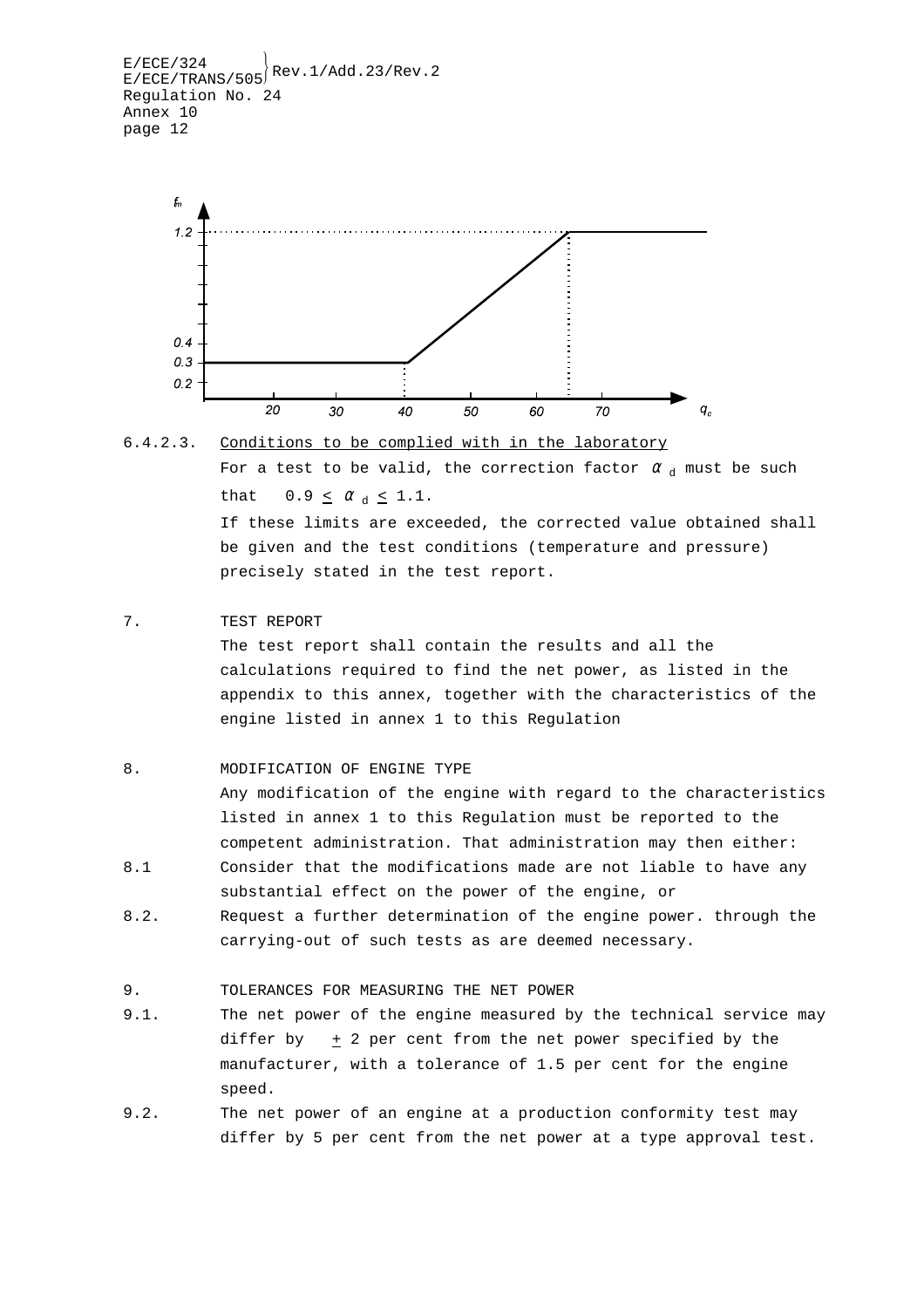Annex 10 - Appendix

STATEMENT OF THE RESULTS OF TESTS FOR MEASURING NET ENGINE POWER

This information is to be supplied by the manufacturer simultaneously with the identification sheet constituting annex 1 to the Regulation. If the test under this Regulation is a bench test of the engine, this form shall be completed by the laboratory performing the test.

| 1.      | Test conditions                                                                      |  |  |
|---------|--------------------------------------------------------------------------------------|--|--|
| 1.1     | Pressures measured at maximum power                                                  |  |  |
| 1.1.1   | Total barometric pressure Pa                                                         |  |  |
| 1.1.2   | Water vapour pressure Pa                                                             |  |  |
| 1.1.3   | Exhaust pressure Pa                                                                  |  |  |
| 1.2     | Temperatures measured at maximum power                                               |  |  |
| 1.2.1   | of the intake air K                                                                  |  |  |
| 1.2.2   | at the outlet of the engine intercooler K                                            |  |  |
| 1.2.3   | of the cooling fluid:                                                                |  |  |
| 1.2.3.1 | at the engine cooling fluid outlet $\cdots \cdots \cdots \cdots$ K $\underline{1}$ / |  |  |
| 1.2.3.2 | at the reference point in the case of air cooling $\dots$ $\dots$ K $\underline{1}/$ |  |  |
| 1.2.4   | of the lubricatidgcate point of measurement)                                         |  |  |
| 1.2.5   | of the fuel:                                                                         |  |  |
| 1.2.5.1 |                                                                                      |  |  |
| 1.2.5.2 | in the fuel-consumption measuring device K                                           |  |  |
| 1.3     | Characteristics of the dynamometer:                                                  |  |  |
| 1.3.1   | . Model:<br>Make:                                                                    |  |  |
| 1.3.2   | Type: $\ldots$ , $\ldots$ , $\ldots$ , $\ldots$ , $\ldots$ , $\ldots$ , $\ldots$     |  |  |

 $\underline{1}$  Strike out what does not apply.

------------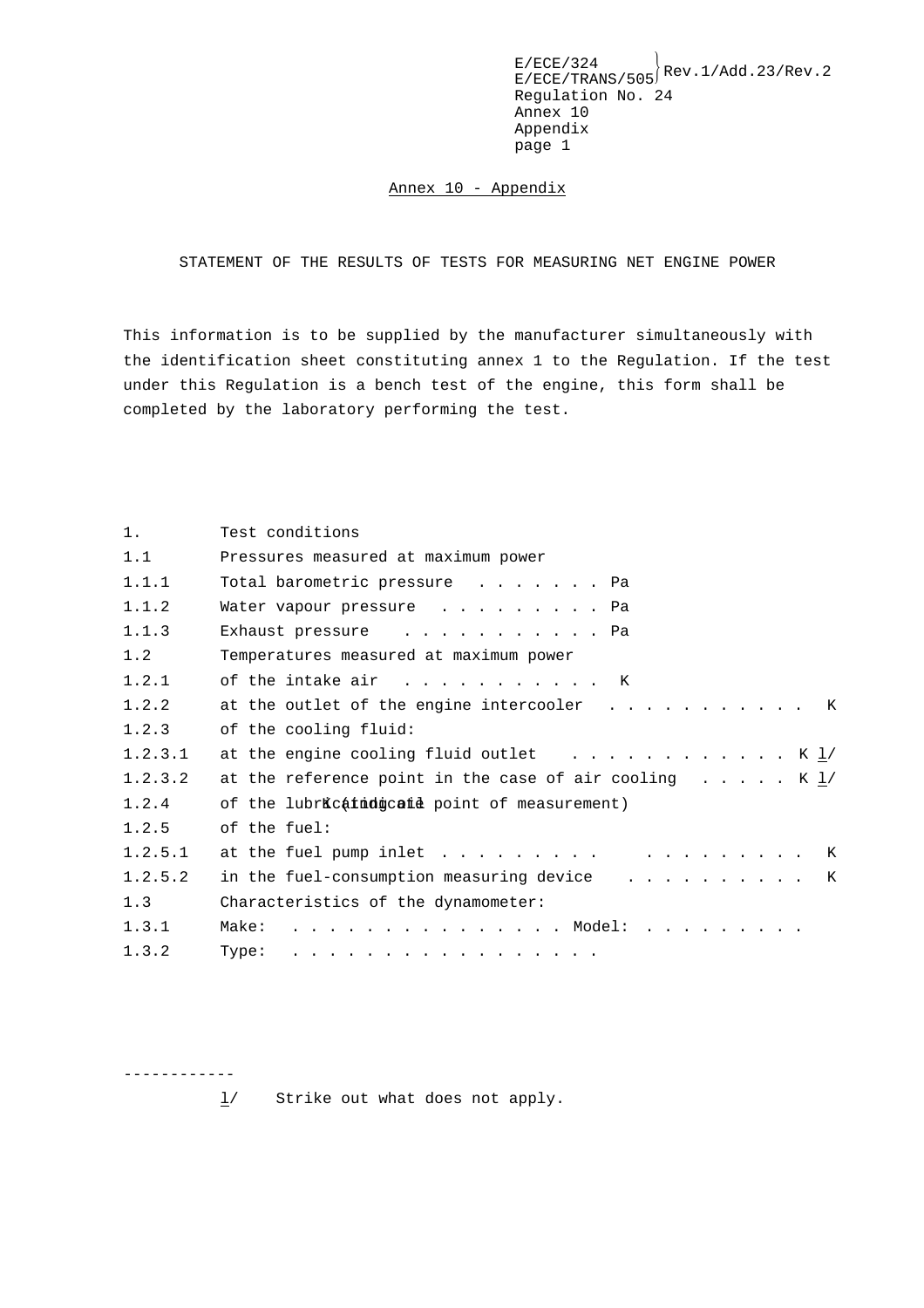$E/ECE/TRANS/505}$ Rev.1/Add.23/Rev.2 Regulation No. 24 Annex 10 Appendix page 2

2. Fuel 2.1 For positive-ignition engines operating on liquid fuel 2.1.1 Make: ................. 2.1.2 Specification: ............. 2.1.3 Anti-knock additive (lead, etc.) . . . . . . . . . . . . . . . 2.1.3.1 Type: ............................ 2.1.3.2 Contents . . . . . . . . . . . . . mg/1 2.1.4 Octane number RON: . . . . . . . . . . . . (ASTM D 26 99-70) 2.1.4.1 Specific density: ................ g/cm <sup>3</sup> at 288 K 2.1.4.2 Lower calorific value: . . . . . . kJ/kg 2.2 For positive-ignition engines operating on gaseous fuel 2.2.1 Make: ............................ 2.2.2 Specification: ........................ 2.2.3 Storage pressure: . . . . . . . . . . . . . . . . . . . . . bar 2.2.4 Utilization pressure: . . . . . . . . . . . . . . . . . . bar 2.2.5 Lower calorific value: ......... kJ/kg 2.3 For compression-ignition engines operating on gaseous fuels 2.3.1 Feed system: gas ...................... 2.3.2 Specification of gas used: .................. 2.3.3 Fuel oil/gas proportion: ................... 2.3.4 Lower calorific value: . . . . . . . . . kJ/kg 2.4 For compression-ignition engines operating on liquid fuel 2.4.1 Make: ............................ 2.4.2 Specification of fuel used: ................. 2.4.3 Cetane index (ASTM D 976-71) . . . . . . . . . . . . . . . . 2.4.4 Specific density: ............ g/cm <sup>3</sup> at 288 K 2.4.5 Lower calorific value: . . . . . . . . . kJ/kg 3. Lubricant 3.1 Make: ............................ 3.2 Specification: ........................ 3.3 SAE viscosity: . . . . . . . . . . . . . .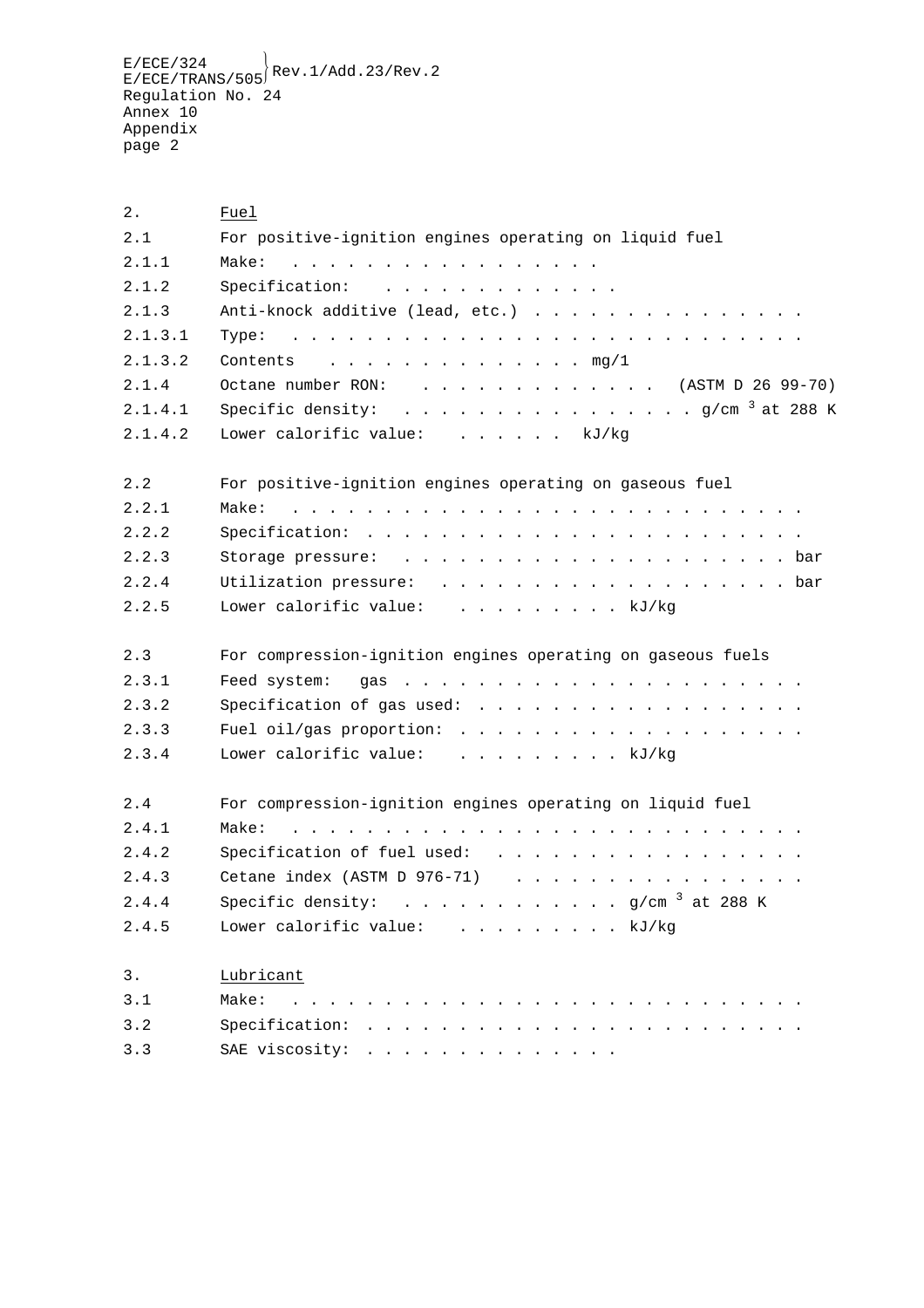## 4. Detailed results of measurements

4.1 Statements of results of net power measurement test  $\frac{\star}{ }$ 

| Engine speed, $min^{-1}$                                 |       |  |  |
|----------------------------------------------------------|-------|--|--|
| Measured torque, Nm                                      |       |  |  |
| Measured power, kW                                       |       |  |  |
| Measured fuel flow, g/kWh                                |       |  |  |
| Measured smoke index, $m^{-1}$ $\frac{1}{2}$             |       |  |  |
| Barometric pressure, kPa                                 |       |  |  |
| Water vapour pressure, kPa                               |       |  |  |
| Inlet air temperature, K                                 |       |  |  |
| Power to be added for<br>auxiliaries in excess of        | No. 1 |  |  |
| table 1, kW                                              | No. 2 |  |  |
|                                                          | No. 3 |  |  |
| Power correction factor                                  |       |  |  |
| Corrected brake power, kW                                |       |  |  |
| (with/without 2/ fan)                                    |       |  |  |
| Power of fan, kW                                         |       |  |  |
| (to be subtracted if fan not fitted)                     |       |  |  |
| Net power, kW                                            |       |  |  |
| Net torque, Nm                                           |       |  |  |
| Corrected specific fuel consumption g/kWh 3/             |       |  |  |
| Smoke index $m^{-1}$                                     |       |  |  |
| Cooling liquid temperature at outlet, K                  |       |  |  |
| Lubricating oil temperature at measuring point, K        |       |  |  |
| Air temperature after supercharger, K $\frac{4}{3}$      |       |  |  |
| Fuel temperature at injection pump inlet, K              |       |  |  |
| Air temperature after charge air cooler, $K \frac{4}{3}$ |       |  |  |
| Pressure after supercharger, kPa $4/$                    |       |  |  |
| Pressure after charge air cooler, kPa                    |       |  |  |

Notes in next page